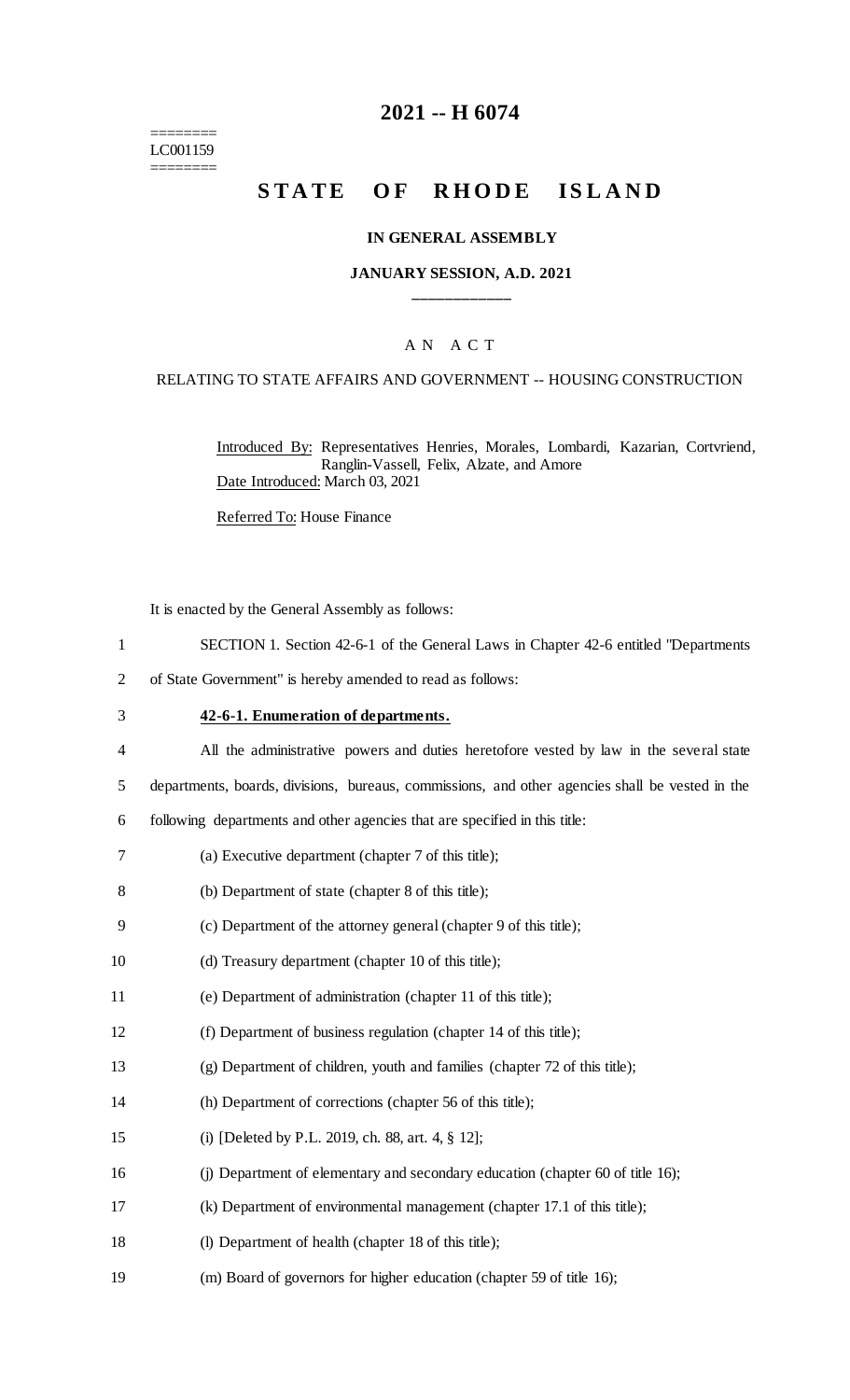| $\mathbf{1}$ | (n) Department of labor and training (chapter 16.1 of this title);                                 |
|--------------|----------------------------------------------------------------------------------------------------|
| 2            | (o) Department of behavioral healthcare, developmental disabilities and hospitals (chapter         |
| 3            | $12.1$ of this title);                                                                             |
| 4            | (p) Department of human services (chapter 12 of this title);                                       |
| 5            | (q) Department of transportation (chapter 13 of this title);                                       |
| 6            | (r) Public utilities commission (chapter 14.3 of this title);                                      |
| 7            | (s) Department of revenue (chapter 142 of this title);                                             |
| 8            | (t) Department of public safety (chapter 7.3 of this title).                                       |
| 9            | (u) Housing jobs department (chapter 160 of this title).                                           |
| 10           | SECTION 2. Title 42 of the General Laws entitled "STATE AFFAIRS AND                                |
| 11           | GOVERNMENT" is hereby amended by adding thereto the following chapter:                             |
| 12           | <b>CHAPTER 160</b>                                                                                 |
| 13           | THE HOUSING JOBS DEPARTMENT ACT                                                                    |
| 14           | 42-160-1. Short title.                                                                             |
| 15           | This act shall be known and may be cited as "The Housing Jobs Department Act."                     |
| 16           | 42-160-2. Legislative findings.                                                                    |
| 17           | (a) Rhode Island currently suffers from a mass unemployment crisis, including in the               |
| 18           | building industry.                                                                                 |
| 19           | (b) Rhode Island has a severe shortage of affordable housing units.                                |
| 20           | (c) Climate change poses a severe threat to every Rhode Island resident. Climate change is         |
| 21           | drastically accelerated by human activity, particularly activities that emit greenhouse gases.     |
| 22           | (d) Installing distributed generation, such as solar panels, on homes will dramatically            |
| 23           | reduce Rhode Island's greenhouse gas emissions.                                                    |
| 24           | (e) In order to address the mass unemployment crisis, the severe shortage of affordable            |
| 25           | housing units in Rhode Island, and the climate crisis, Rhode Island must build thousands of energy |
| 26           | efficient affordable housing units and install photovoltaic solar panels on tens of thousands of   |
| 27           | affordable homes in Rhode Island.                                                                  |
| 28           | 42-160-3. Definitions.                                                                             |
| 29           | As used in this chapter:                                                                           |
| 30           | (1) "Department" means the housing jobs department.                                                |
| 31           | (2) "Director" means the director of the housing jobs department.                                  |
| 32           | (3) "Housing construction program" means the housing construction program established              |
| 33           | in § 42-160.1-4.                                                                                   |
| 34           | (4) "Housing construction program unit" means a unit of housing which was created by the           |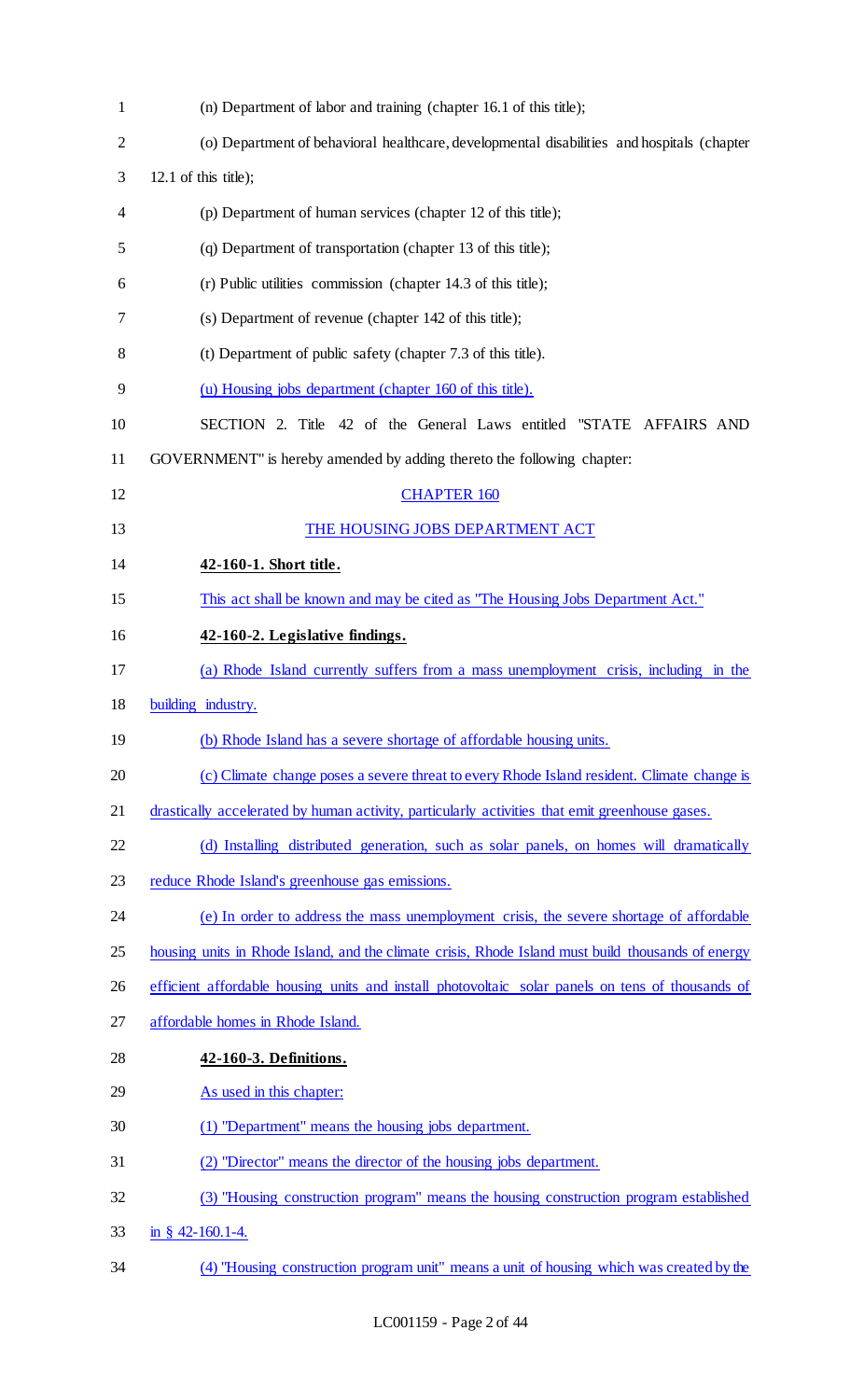| $\mathbf{1}$   | Housing construction program, as provided in $\S$ 42-160.1-4.                                 |
|----------------|-----------------------------------------------------------------------------------------------|
| $\overline{2}$ | (5) "Housing maintenance program" means the housing construction program established          |
| 3              | in § 42-160.2.                                                                                |
| 4              | (6) "Solar jobs program" means the solar jobs program established in $\S$ 42-160.3.           |
| 5              | 42-160-4. Creation of the housing jobs department and the office of director.                 |
| 6              | (a) There is hereby authorized, created and established the housing jobs department.          |
| 7              | (b) There is hereby authorized, created and established the office of director of the housing |
| 8              | jobs department.                                                                              |
| 9              | 42-160-5. Purposes of the housing jobs department.                                            |
| 10             | (a) The purposes of the housing jobs department are to:                                       |
| 11             | (1) Implement and enforce the provisions of the Housing Construction Program, as set forth    |
| 12             | in; $§$ 42-160.1-4.                                                                           |
| 13             | (2) Implement and enforce the provisions of the Housing Maintenance Program, as set forth     |
| 14             | in chapter $160.2$ of title 42;                                                               |
| 15             | (3) Implement and enforce the provisions of the Solar Jobs Program, as set forth in chapter   |
| 16             | 160.3 of title 42;                                                                            |
| 17             | (4) Safeguard the labor rights of workers who are contributing to the Housing Construction    |
| 18             | Program or the Solar Jobs Program;                                                            |
| 19             | (5) Implement and enforce the provisions and rules governing evictions, set forth in § 34-    |
| 20             | 18-58; and                                                                                    |
| 21             | (6) Implement and enforce the energy efficiency requirements for large buildings owners,      |
| 22             | set forth in chapter 50 of title 34.                                                          |
| 23             | 42-160-6. Appointment of director.                                                            |
| 24             | The director of the housing jobs department shall be appointed by the governor, with the      |
| 25             | advice and consent of the senate.                                                             |
| 26             | 42-160-7. Powers and duties.                                                                  |
| 27             | (a) All functions, services, and duties of the housing jobs department shall be organized by  |
| 28             | the director, including with regard to:                                                       |
| 29             | (1) The construction of housing construction program units;                                   |
| 30             | (2) The protection of the labor rights of workers building new housing construction           |
| 31             | program units;                                                                                |
| 32             | (3) The maintenance and upkeep of housing construction program units;                         |
| 33             | (4) The retrofitting, renovation, and modification of existing housing construction program   |
| 34             | units, including with regard to photovoltaic solar panel installations;                       |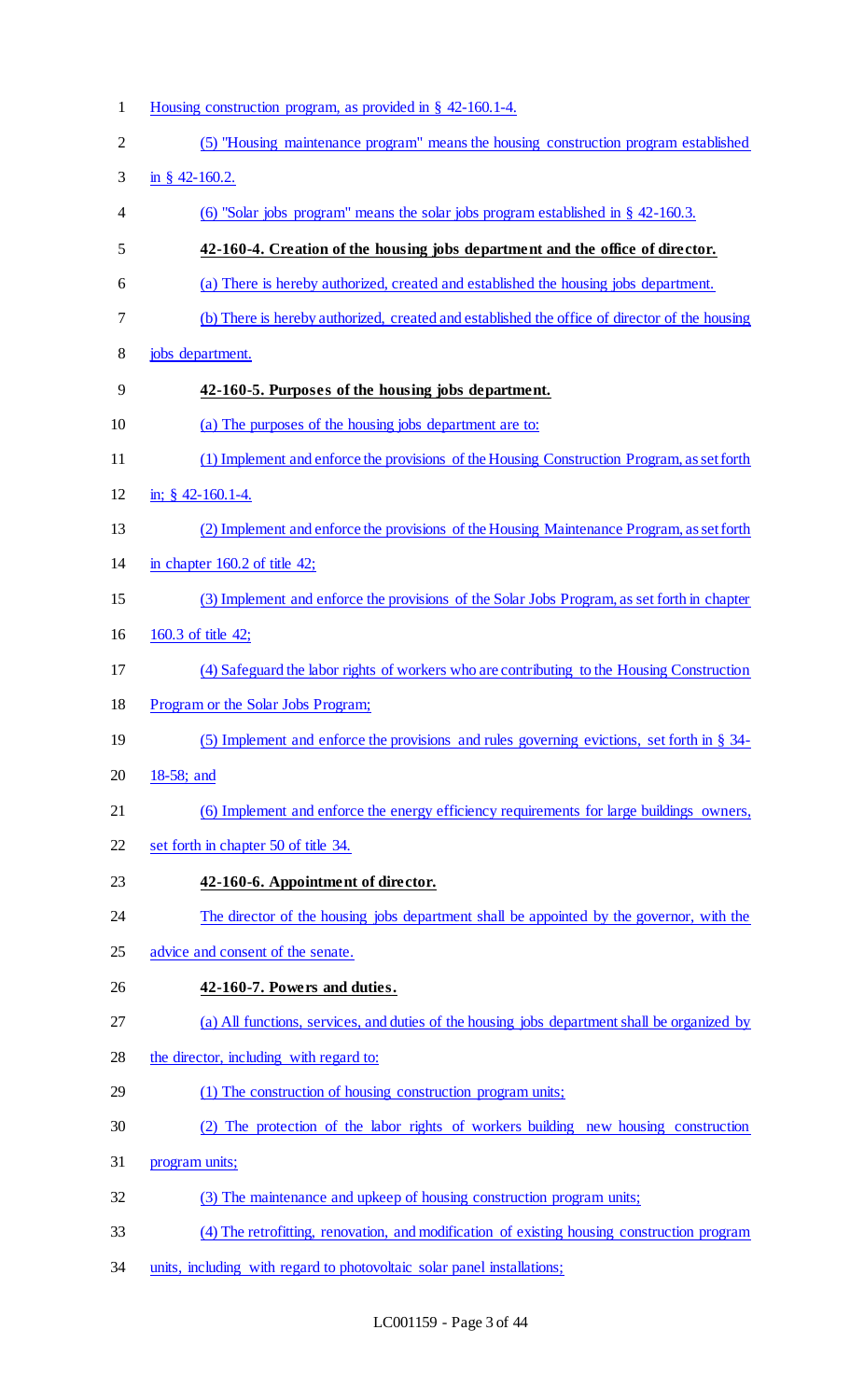- (5) The training of workers to equip them with the skills necessary to construct new housing construction program units and to retrofit, renovate, or modify existing housing construction program units; (6) Building partnerships with youth pre-apprenticeship programs and job placement programs; (7) The enforcement of the provisions governing evictions, set forth in § 34-18-58; and (8) The enforcement of the energy efficiency requirements for large building owners set forth in chapter 50 of title 34. (b) The director may enter contracts, hire employees, hire contractors, promulgate rules and regulations, levy fines, adjudicate administrative cases, or take any other lawful action in order to achieve any purpose of the housing jobs department as enumerated in § 42-160-5. (c) The director shall be the appointing authority for all employees of the department. (d) The director shall make all feasible, lawful, and appropriate efforts to ensure diversity among the employees of the housing jobs department, including with regard to race, color, national origin, religion, sex, sexual orientation, gender identity or expression, marital status, military status 16 as a veteran with an honorable discharge or an honorable or general administrative discharge, service member in the armed forces, country of ancestral origin, disability, age, housing status, familial status, or immigration status. (e) The director shall have the authority to promulgate rules or regulations to enable the department to investigate evictions and enforce the provisions of § 34-18-58. The director shall have the power to enforce the rules governing evictions, set forth in § 34-18-58, to investigate evictions to determine whether they violated the provisions set forth in § 34-18-58. The director 23 shall have the power to levy a fine not greater than twenty-five thousand (\$25,000) dollars against 24 a landlord who violates the rules governing evictions, set forth in § 34-18-58. Each individual eviction that violates the provisions set forth in § 34-18-58 shall constitute a separate and distinct violation. (f) The director shall have the authority to levy a fine against a large building owner who is in violation of the energy efficiency requirements set forth in chapter 50 of title 34, according to the provisions of chapter 50 of title 34. (g) The director may assign or delegate any power to subordinate officers and employees at any time and for any reason. **42-160-8. Offices of department.**  The department of administration shall furnish the housing jobs department with offices in
- 34 which to transact its business and keep its records. The offices shall be open for business each day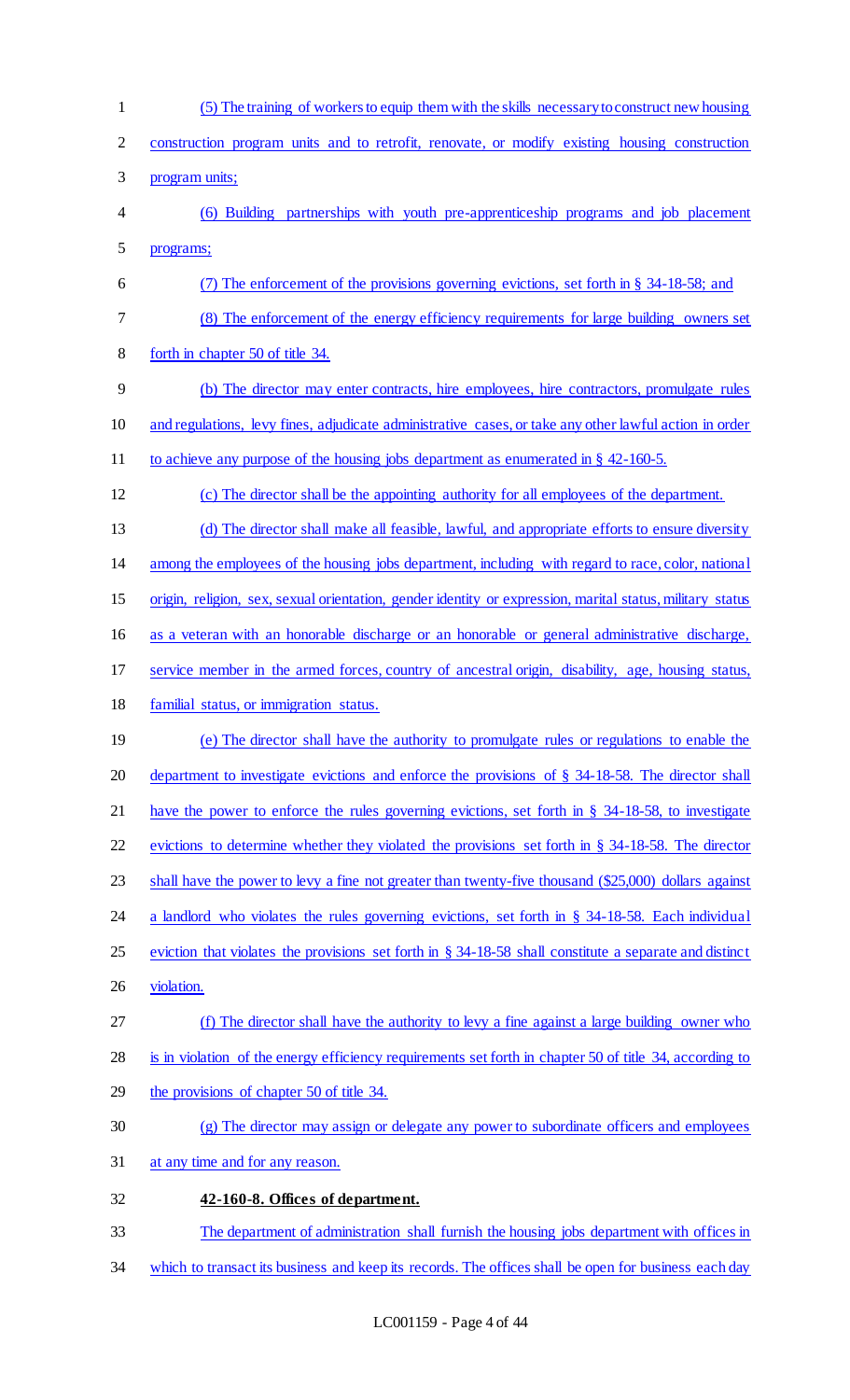| $\mathbf{1}$   | of the year, except Sundays and legal holidays, during such hours as may be prescribed by the       |
|----------------|-----------------------------------------------------------------------------------------------------|
| $\overline{2}$ | director.                                                                                           |
| 3              | 42-160-9. Receipt and use of funds.                                                                 |
| 4              | The housing jobs department shall have the authority to receive and expend monies from              |
| 5              | any sources, public or private, including, but not limited to, legislative enactments, bond issues, |
| 6              | gifts, devises, grants, bequests, or donations. The housing jobs department is authorized to enter  |
| 7              | into any contracts necessary to obtain and expend those funds.                                      |
| $8\,$          | 42-160-10. Severability.                                                                            |
| 9              | (a) If any provision of this chapter is held invalid, the remainder of this chapter shall not       |
| 10             | be affected thereby.                                                                                |
| 11             | (b) If the application of any provision of this chapter to any person or circumstance is held       |
| 12             | invalid, the application of such provision to other persons or circumstances shall not be affected  |
| 13             | thereby.                                                                                            |
| 14             | SECTION 3. Title 42 of the General Laws entitled "STATE AFFAIRS AND                                 |
| 15             | GOVERNMENT" is hereby amended by adding thereto the following chapter:                              |
| 16             | <b>CHAPTER 160.1</b>                                                                                |
| 17             | THE HOUSING CONSTRUCTION ACT                                                                        |
|                |                                                                                                     |
| 18             | 42-160.1-1. Short title.                                                                            |
| 19             | This act shall be known and may be cited as "The Housing Construction Act."                         |
| 20             | 42-160.1-2. Legislative findings.                                                                   |
| 21             | (a) Rhode Island suffers from a mass unemployment crisis, including in the building                 |
| 22             | industry.                                                                                           |
| 23             | (b) Housing is a human right. It is the responsibility of the government of Rhode Island to         |
| 24             | ensure that every state resident has housing.                                                       |
| 25             | (c) Under chapter 53 of title 45, Rhode Island has set a goal to make at least ten (10) percent     |
| 26             | of the year-round housing stock in each municipality affordable for low- and moderate-income        |
| 27             | households. Rhode Island has not achieved this goal.                                                |
| 28             | (d) There is currently an enormous shortage of affordable homes in Rhode Island. To                 |
| 29             | address this crisis, Rhode Island must build thousands of new, affordable homes and ensure that     |
| 30             | they remain affordable.                                                                             |
| 31             | (e) Project labor agreements help protect workers by ensuring fair wages, working                   |
| 32             | conditions, and salaries.                                                                           |
| 33             | (f) Properly designed project labor agreements help the state meet workforce diversity              |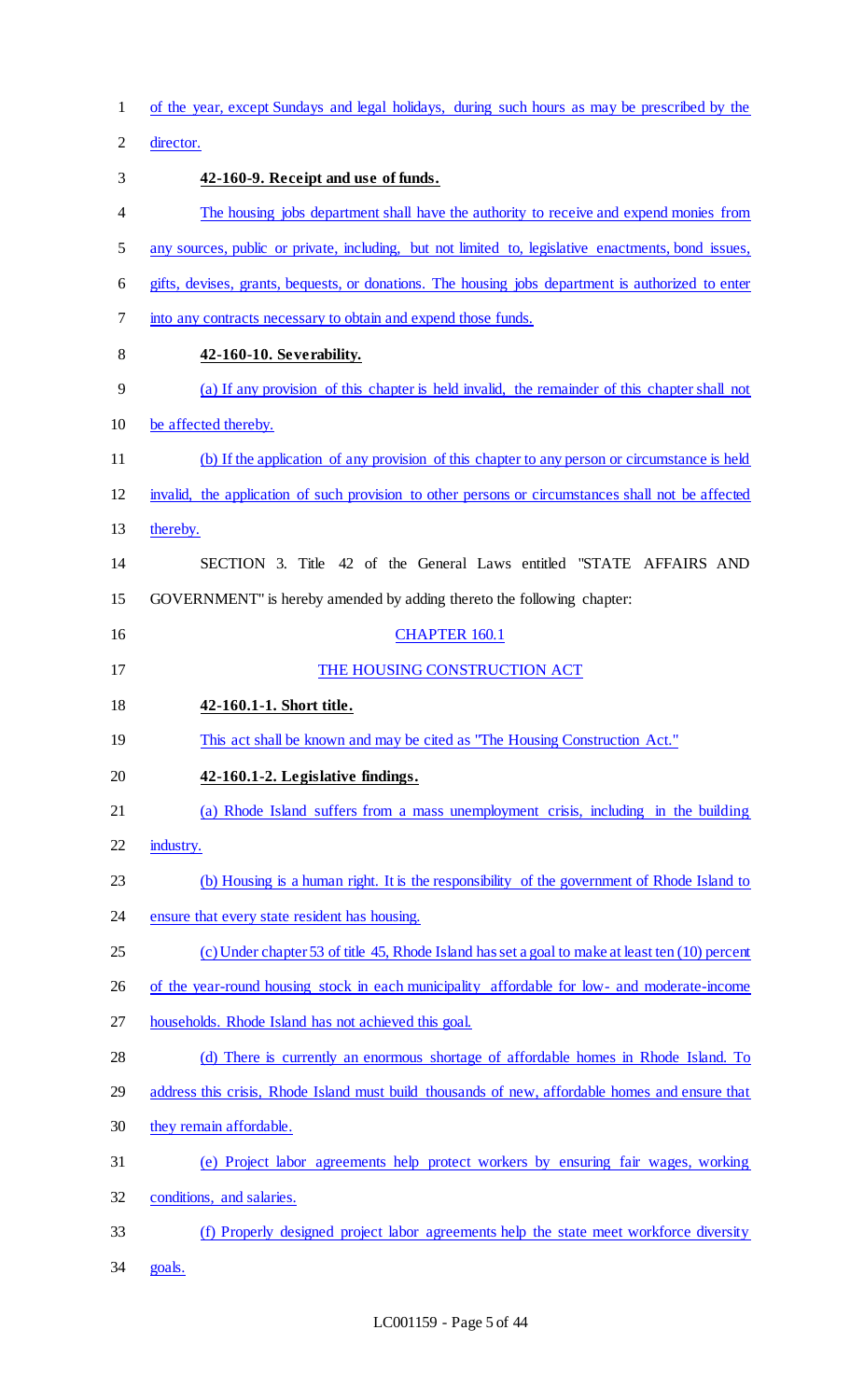(g) Project labor agreements are necessary for building new homes due to the complexity of the work. (h) Project labor agreements provide the state with a guarantee that projects will be completed with highly skilled and safely trained workers. (i) Project labor agreements provide for peaceful, orderly, and mutually binding procedures for resolving labor disputes, preventing significant lost-time on construction projects. (j) Project labor agreements allow public agencies to predict more accurately the actual cost of projects. (k) Climate change poses a severe threat to every Rhode Island resident. Climate change is drastically accelerated by human activity, particularly activities that emit greenhouse gases. (l) In order to address the mass unemployment crisis, the severe shortage of affordable housing units in Rhode Island, and the climate crisis, Rhode Island must build thousands of energy efficient affordable housing units which are equipped with rooftop photovoltaic solar panels. **42-160.1-3. Definitions.**  As used in this chapter: (1) "Census tract" means a geographic region identified as and referred to as a "Census tract" by the U.S. Census Bureau. (2) "Cumulative adjusted gross household income" means the cumulative adjusted gross income of every person in a single household, as reflected on federal income tax returns of the most 20 recent year. (3) "Fiscal quarter" means the fiscal quarter of the state of Rhode Island. (4) "Fiscal year" means the fiscal year of the state of Rhode Island. (5) "Housing construction program" means the cumulative entirety of any and all rules, regulations, contracts, plans, projects, expenditures, and activities completed by the housing jobs 25 department to create one or more housing construction program units. (6) "Housing construction program building" means any building, which is owned by the department that contains one or more housing construction program units. (7) "Housing construction program project" means any individual project or enterprise intended to create one or more housing construction program units. (8) "Housing construction program unit" means: (i) A unit of housing which was created, in whole or in any part, by the housing jobs department; (ii) A unit of housing which was created, in whole or in any part, by a corporation, firm, 34 partnership or other entity or person under contract with the housing jobs department, or a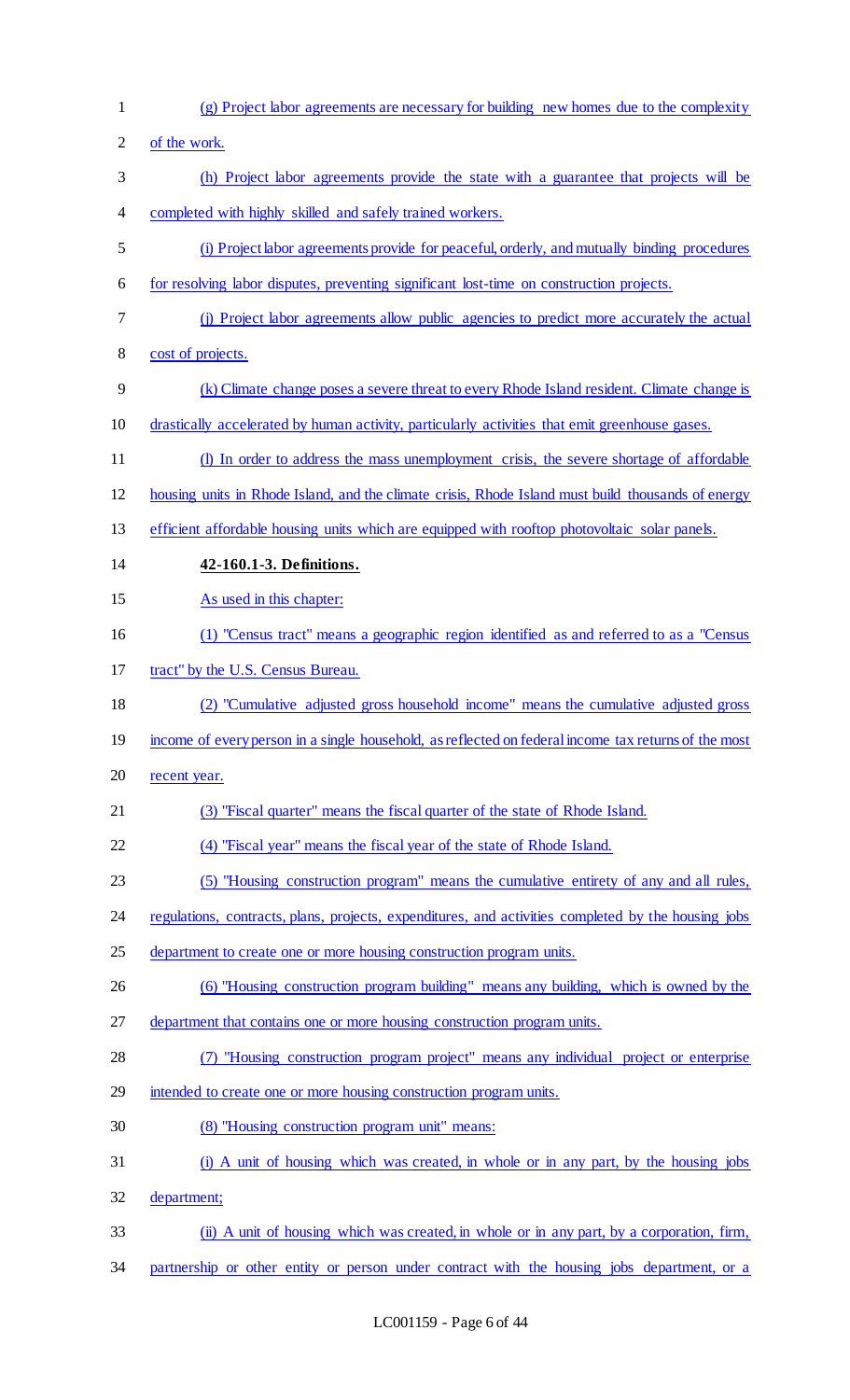subcontractor thereof; or 2 (iii) A unit of housing which was created, in whole or in any part, with money from the housing jobs department. (9) "Housing construction program worker" means any worker who directly contributes to 5 the construction of any housing construction program project. A worker shall be considered a "Housing construction program worker" only for the duration of their work on a housing construction program project. Housing construction program workers include employees of the 8 housing jobs department, contractors, and subcontractors. This term includes, but is not limited to, construction workers, electricians, roofers, plumbers, pipefitters, bricklayers, carpenters, heat and frost insulators, painters, structural engineers, cement masons, sheet metal workers, sprinkler fitters, delivery drivers who transport tools or materials to the construction site, and any individual hired to clean debris from the construction site. (10) "Inspector" means a person qualified to: (i) Inspect a housing construction program building, to accurately assess whether a rooftop photovoltaic solar panel system could be safely installed on that housing construction program building, including by taking into account: (A) Whether the roof can safely support the weight of a photovoltaic solar system; (B) Whether installation workers can safely access the roof and install the solar panels without undue hazard; and (C) Any other safety considerations that ought to be considered when determining whether a photovoltaic solar panel system can be safely installed on a housing unit. 22 (ii) Accurately assess the most appropriate location for a photovoltaic solar panel system on a housing construction program building, taking into account safety considerations and the 24 relative exposure to sunlight of different possible locations on the housing unit. 25 (iii) Accurately assess the highest nameplate generation capacity that could be safely 26 installed on a housing construction program building. (iv) Accurately assess the most appropriate type of solar panel system to install on the roof of a housing construction program building, including with respect to size, shape, manufacturer, 29 nameplate generation capacity, wiring, and any other relevant solar panel features. (11) "LEED Gold" means a Gold rating in the LEED green building certification program. (12) "LEED" means the Leadership in Energy and Environmental Design green building certification program developed by the U.S. Green Building Council. (13) "Modeled energy performance" means the projected or anticipated energy efficiency of a building, expressed as energy use intensity.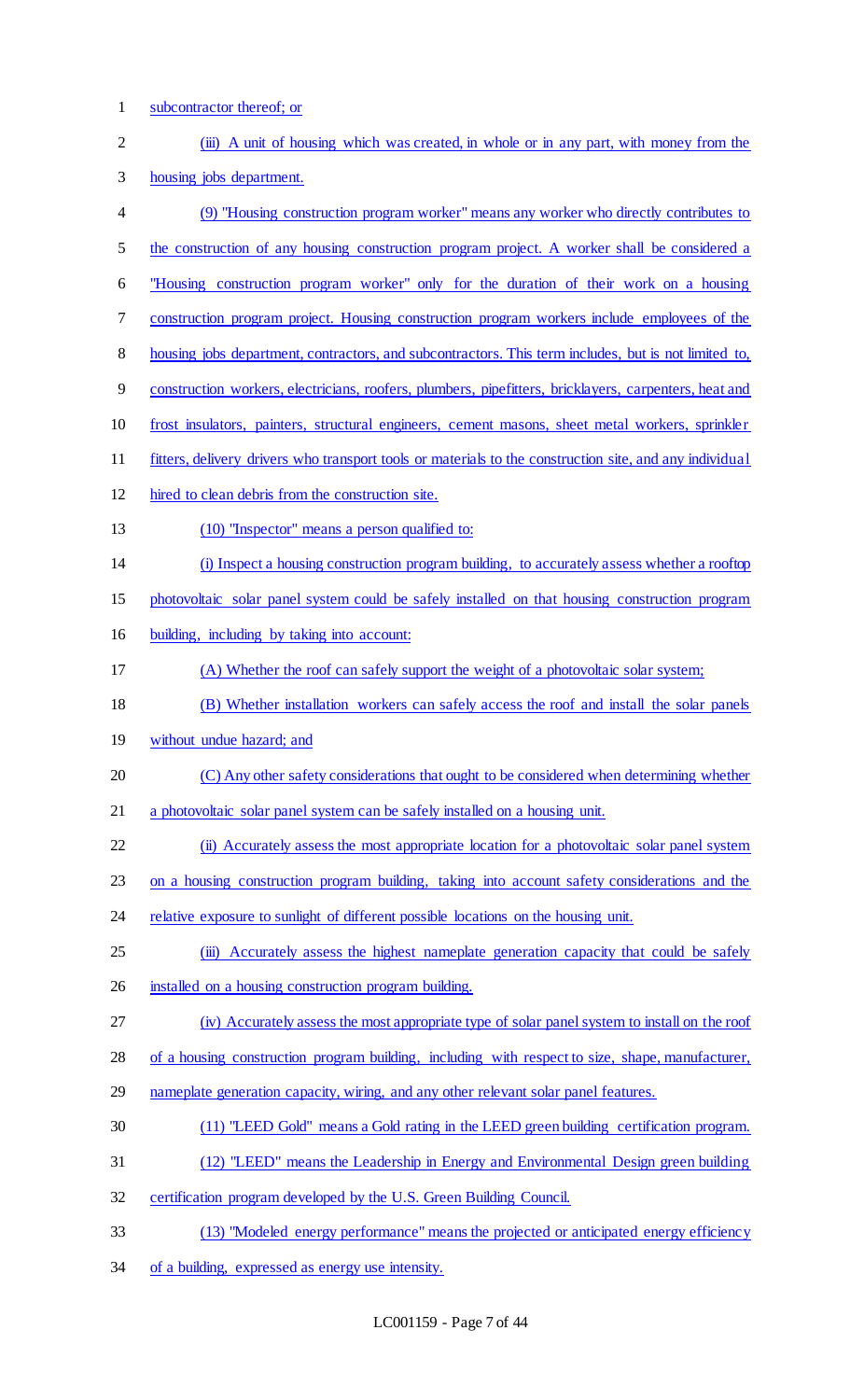| $\mathbf{1}$   | (14) "Multi-family residence" means a building or residential complex that contains                   |
|----------------|-------------------------------------------------------------------------------------------------------|
| $\overline{2}$ | multiple, separate housing units.                                                                     |
| 3              | (15) "Open meetings act" means the open meetings act of Rhode Island, chapter 46 of title             |
| 4              | 42.                                                                                                   |
| 5              | (16) "Project labor agreement" means a pre-negotiated, pre-hire collective bargaining                 |
| 6              | agreement which governs all working conditions and standards related to employment on a specific      |
| 7              | project.                                                                                              |
| 8              | (17) "Residential complex" means a related group of buildings which share common areas,               |
| 9              | services, or facilities which the tenants of each building are able to use.                           |
| 10             | 42-160.1-4. Establishment of the housing construction program.                                        |
| 11             | (a) The housing jobs department shall establish the housing construction program.                     |
| 12             | (b) The purpose of the housing construction program is to facilitate the construction of new          |
| 13             | housing construction program units.                                                                   |
| 14             | 42-160.1-5. Project labor agreements required.                                                        |
| 15             | (a) Housing construction program workers shall be paid not less than the wage rate                    |
| 16             | established for such work pursuant to a project labor agreement with the appropriate labor            |
| 17             | organization or labor organizations, which shall include a:                                           |
| 18             | (1) Mutually agreeable, lawful, and uniform grievance and arbitration procedure for the               |
| 19             | resolution of work-related disputes involving housing construction program projects;                  |
| 20             | (2) Mutually agreeable, lawful work rules, working conditions, and working schedules for              |
| 21             | housing construction program projects;                                                                |
| 22             | (3) Mutually agreeable, lawful terms regarding the benefits provided for workers working              |
| 23             | on a housing construction program project;                                                            |
| 24             | (4) Mutually agreeable, lawful terms regarding the use of apprenticeship programs and pre-            |
| 25             | apprenticeship programs on housing construction program projects;                                     |
| 26             | (5) Mutually agreeable, lawful goals or requirements to promote workforce diversity for               |
| 27             | housing construction program projects, including, but not limited to, with regard to race and gender; |
| 28             | (6) Mutually agreeable, lawful goals or requirements to hire local residents who live near            |
| 29             | the work site for housing construction program projects; and                                          |
| 30             | (7) Mutually agreeable, lawful goals or requirements to hire enrollees or former enrollees            |
| 31             | of the Just Transition Program established by the department of labor and training, pursuant to $\S$  |
| 32             | 42-16.1-21, to work on housing construction program projects.                                         |
| 33             | 42-160.1-6. Housing jobs department transparency requirements.                                        |
| 34             | (a) No later than the thirtieth day of each fiscal quarter, the housing jobs department shall         |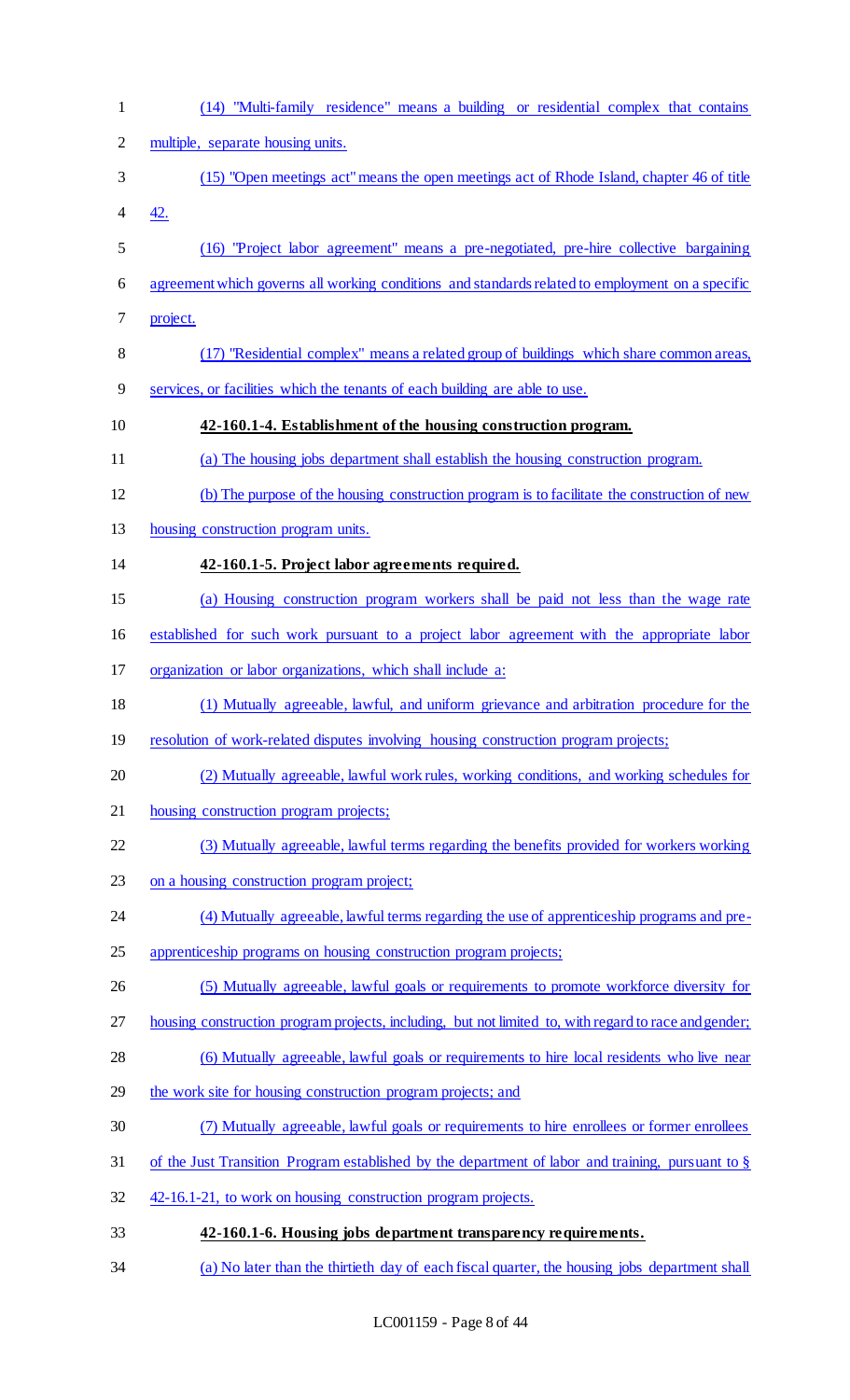| $\mathbf{1}$   | publish a comprehensive report of all the housing construction program projects which were          |
|----------------|-----------------------------------------------------------------------------------------------------|
| $\overline{c}$ | completed during the previous fiscal quarter. This report shall include:                            |
| 3              | (1) The location of each of the housing units built during the previous fiscal quarter;             |
| $\overline{4}$ | (2) The total money spent constructing each individual housing unit that was built during           |
| 5              | the previous fiscal quarter, including a detailed accounting of the money spent on each type of     |
| 6              | construction material for that individual housing unit, and the total labor costs spent on each     |
| 7              | profession of worker who participated in constructing that individual housing unit;                 |
| 8              | (3) The modeled energy performance of each housing unit completed during the previous               |
| 9              | fiscal quarter;                                                                                     |
| 10             | (4) The nameplate generation capacity of any and all photovoltaic solar panels installed on         |
| 11             | or around the premises of each individual housing unit;                                             |
| 12             | (5) A detailed description of the affirmative action measures the department took to                |
| 13             | lawfully ensure diversity within the collective group of housing construction program workers; and  |
| 14             | (6) An evaluation of the success of the affirmative action measures they took to ensure             |
| 15             | diversity among employees.                                                                          |
| 16             | 42-160.1-7. Multi-family residence requirements.                                                    |
| 17             | All housing construction program units must be located within multifamily residence                 |
| 18             | buildings.                                                                                          |
| 19             | 42-160.1-8. Energy efficiency and rooftop solar requirements.                                       |
| 20             | (a) The housing jobs department shall ensure that every housing construction program                |
| 21             | building is designed to:                                                                            |
| 22             | (1) Comply with the requirements necessary to achieve a LEED Gold rating; and                       |
| 23             | (2) Qualify for sixty (60) percent of the available credits in the Energy and Atmosphere            |
| 24             | category of the LEED rating system. This subsection shall not be interpreted to require the housing |
| 25             | jobs department to receive an official LEED certification.                                          |
| 26             | (b) The housing jobs department shall ensure that every housing construction program                |
| 27             | building is equipped with photovoltaic rooftop solar with the largest feasible generation capacity  |
| 28             | appropriately sized for that building, as determined by an Inspector.                               |
| 29             | 42-160.1-9. Rooftop sunlight exposure.                                                              |
| 30             | When siting and designing housing construction program buildings, the housing jobs                  |
| 31             | department shall make all feasible, lawful, and appropriate efforts to build housing construction   |
| 32             | program buildings in such a way as to maximize their roofs' exposure to sunlight.                   |
| 33             | 42-160.1-10. Just transition and diversity requirements.                                            |
| 34             | (a) When hiring employees, hiring contractors, awarding contracts, designing project labor          |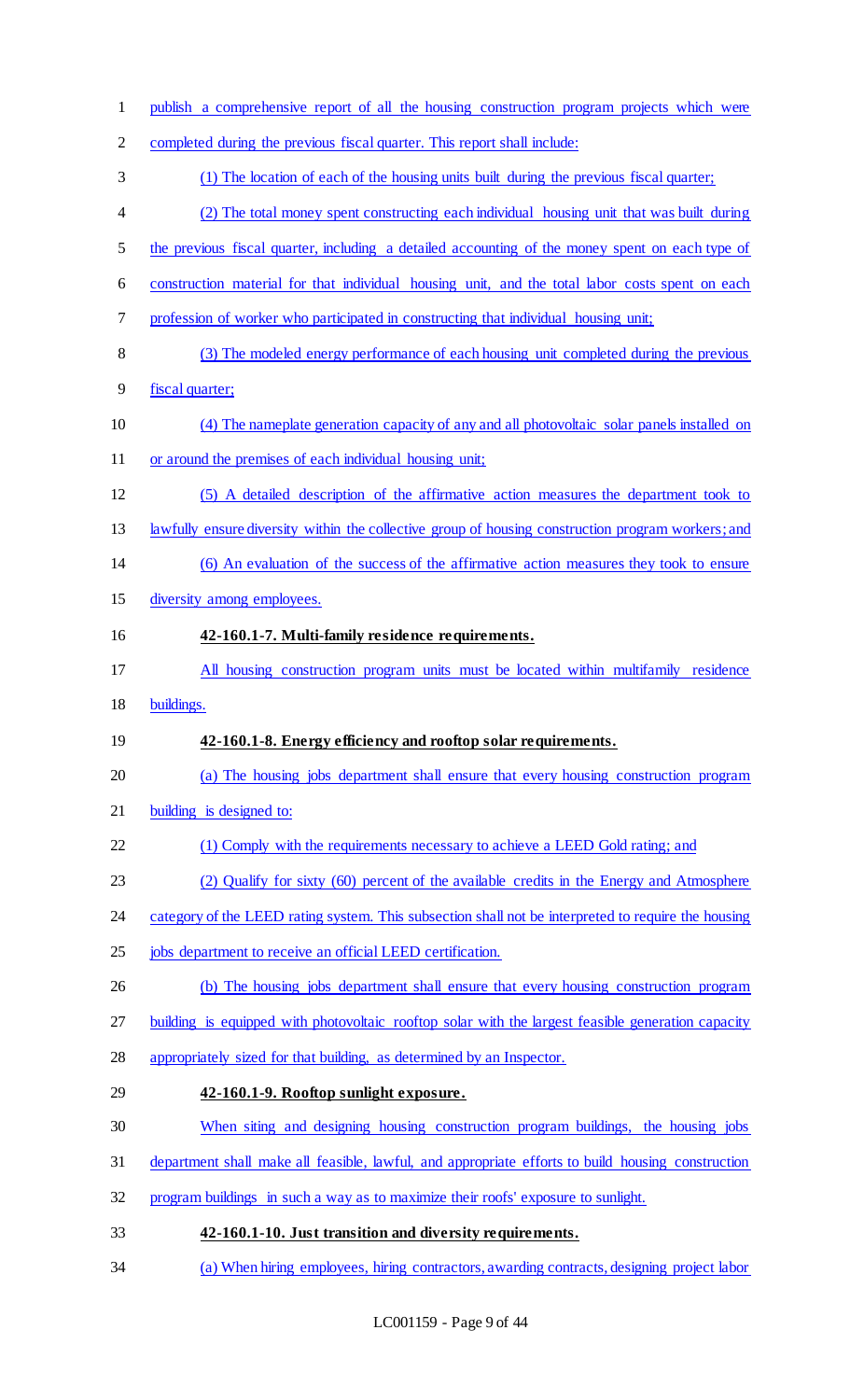- agreements, promulgating rules and regulations, and enforcing rules and regulations, the housing
- jobs department shall:
- (1) Maximize, to the greatest extent feasible, lawful, and appropriate, in the judgment of
- 4 the director, the number of housing construction program workers who are enrolled in or who have
- completed the Just Transition Program administered by the department of labor and training,
- pursuant to § 42-16.1-21; and
- (2) Maximize, to the greatest extent feasible, lawful, and appropriate, racial and gender equity within the hiring processes for housing construction program workers.
- (b) Contractors, subcontractors, firms, corporations, partnerships, and all other entities working on housing construction program projects shall, at all times, make good faith efforts to promote workforce diversity for housing construction program projects, including with regard to race and gender. If the director determines that a contractor, subcontractor, firm, corporation,
- partnership, or other entity is not making good faith efforts to achieve workforce diversity, the
- director may prohibit that entity from bidding on contracts or being awarded contracts for housing
- construction program projects for two (2) years.
- **42-160.1-11. Severability.**
- (a) If any provision of this chapter is held invalid, the remainder of this chapter shall not
- be affected thereby.
- (b) If the application of any provision of this chapter to any person or circumstance is held
- invalid, the application of such provision to other persons or circumstances shall not be affected
- 21 thereby.
- SECTION 4. Title 42 of the General Laws entitled "STATE AFFAIRS AND GOVERNMENT" is hereby amended by adding thereto the following chapter:
- 24 CHAPTER 160.2
- THE HOUSING CONSTRUCTION PROGRAM UNITS MANAGEMENT ACT
- **42-160.2-1. Short title.**
- This act shall be known as and may be cited as "The Housing Construction Program Units
- Management Act."
- **42-160.2-2. Legislative findings.**
- (a) Housing is a human right. It is the responsibility of the government of Rhode Island to
- ensure that every state resident has housing.
- (b) There is currently an enormous shortage of affordable rental homes in Rhode Island.
- To address this crisis, Rhode Island must build thousands of new, affordable homes and ensure that
- 34 they remain affordable.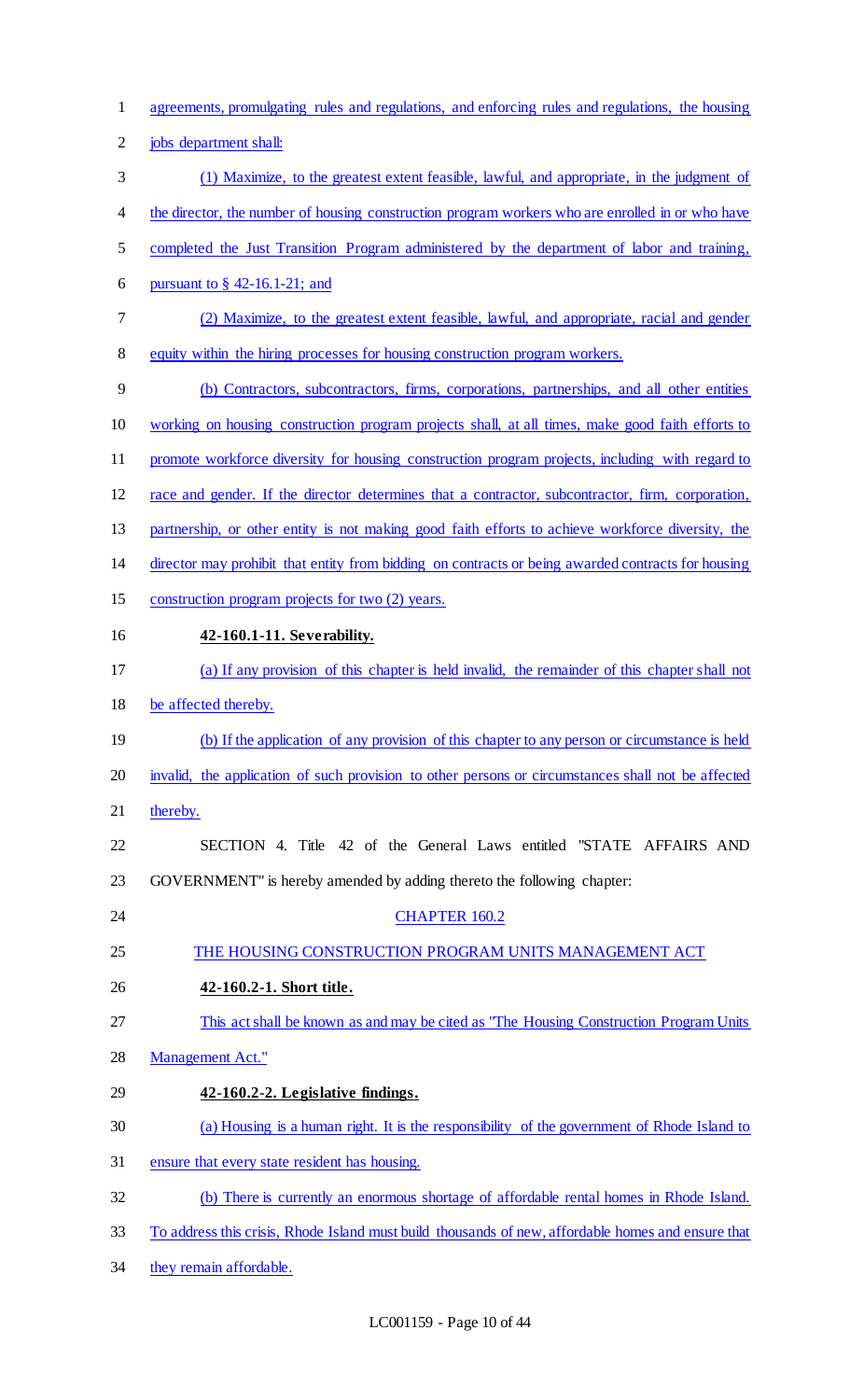| $\mathbf{1}$   | 42-160.2-3. Definitions.                                                                                |
|----------------|---------------------------------------------------------------------------------------------------------|
| $\overline{2}$ | As used in this chapter:                                                                                |
| 3              | (1) "Area median income" means the area median income of the HUD metro area in which                    |
| 4              | the housing construction program unit is located, as calculated by the U.S. Department of Housing       |
| 5              | and Urban Development, using the family size adjustments calculated by the U.S. Department of           |
| 6              | Housing and Urban Development.                                                                          |
| 7              | (2) "Cumulative adjusted gross household income" means the cumulative adjusted gross                    |
| 8              | income of every person in a single household, as reflected on federal income tax returns of the most    |
| 9              | recent year.                                                                                            |
| 10             | (3) "Department" means the housing jobs department.                                                     |
| 11             | (4) "Director" means the director of the housing jobs department.                                       |
| 12             | (5) "Division" means the housing maintenance division.                                                  |
| 13             | (6) "Eight person household area median income" means the area median income of an                      |
| 14             | eight (8) person family in the HUD metro area in which a housing construction program unit is           |
| 15             | located, as calculated by the U.S. Department of Housing and Urban Development.                         |
| 16             | "Fair market monthly rental value" means the monthly rental fee at which a housing<br>(7)               |
| 17             | construction program unit would be likely to be rented on the open market in Rhode Island, as           |
| 18             | determined by the director, taking into account contemporary market conditions including, but not       |
| 19             | limited to, the relative availability and price of alternative housing options, the size of the housing |
| 20             | construction program unit, and the geographic location of the Housing Construction Program Unit.        |
| 21             | (8) "Five person household area median income" means the area median income of a five                   |
| 22             | (5) person family in the HUD metro area in which a housing construction program unit is located,        |
| 23             | as calculated by the U.S. Department of Housing and Urban Development.                                  |
| 24             | (9) "Four person household area median income" means the area median income of a four                   |
| 25             | (4) person family in the HUD metro area in which a housing construction program unit is located,        |
| 26             | as calculated by the U.S. Department of Housing and Urban Development.                                  |
| 27             | (10) "Housing construction program" means the housing construction program described                    |
| 28             | in § 42-160.1-4.                                                                                        |
| 29             | (11) "Housing construction program building" means any building, which is owned by the                  |
| 30             | department that contains one or more housing construction program units.                                |
| 31             | (12) "Housing construction program unit" means:                                                         |
| 32             | (i) A unit of housing which was created, in whole or in any part, by the housing jobs                   |
| 33             | department;                                                                                             |
| 34             | (ii) A unit of housing which was created, in whole or in any part, by a corporation, firm,              |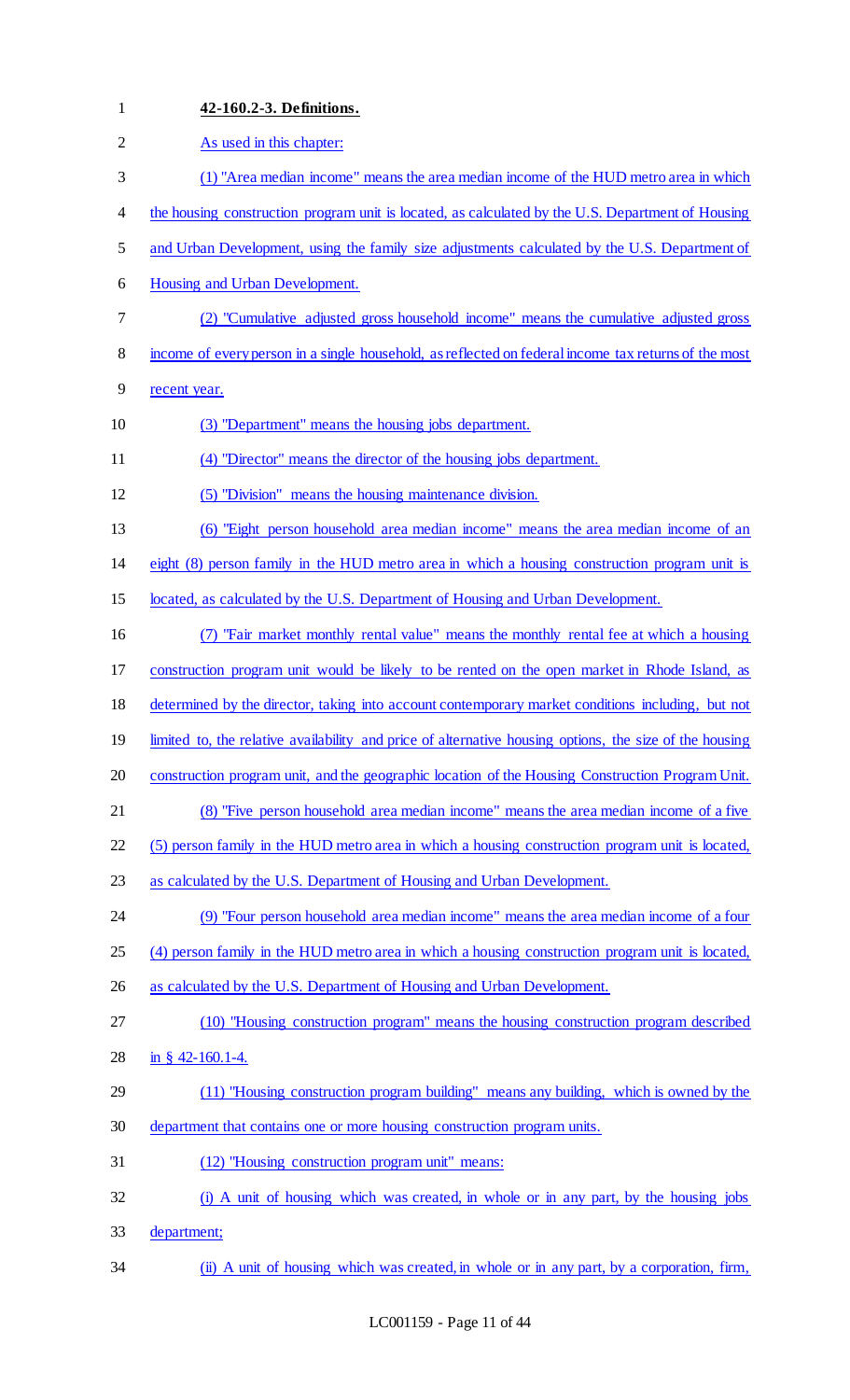| $\mathbf{1}$   | partnership or other entity or person under contract with the housing jobs department, or a         |
|----------------|-----------------------------------------------------------------------------------------------------|
| $\overline{2}$ | subcontractor thereof; or                                                                           |
| 3              | (iii) A unit of housing which was created, in whole or in any part, with money from the             |
| 4              | housing jobs department.                                                                            |
| 5              | (13) "Housing construction program unit tenant" means a person who rents a housing                  |
| 6              | construction program unit.                                                                          |
| 7              | (14) "Housing maintenance program" means the cumulative entirety of any and all rules,              |
| 8              | regulations, contracts, plans, projects, expenditures, and activities completed by the housing jobs |
| 9              | department to maintain, improve, rent, use, or manage any and all housing construction program      |
| 10             | units.                                                                                              |
| 11             | (15) "One person household area median income" means the area median income of a                    |
| 12             | single person family in the HUD metro area in which a housing construction program unit is          |
| 13             | located, as calculated by the U.S. Department of Housing and Urban Development.                     |
| 14             | (16) "Property upkeep and improvement fund" means a separate, restricted funds account              |
| 15             | owned and established by the division, into which the division may deposit money and from which     |
| 16             | the division may withdraw money.                                                                    |
| 17             | (17) "Seven person household area median income" means the area median income of a                  |
| 18             | seven (7) person family in the HUD metro area in which a housing construction program unit is       |
| 19             | located, as calculated by the U.S. Department of Housing and Urban Development.                     |
| 20             | (18) "Six person household area median income" means the area median income of a six                |
| 21             | (6) person family in the HUD metro area in which a housing construction program unit is located,    |
| 22             | as calculated by the U.S. Department of Housing and Urban Development.                              |
| 23             | (19) "Three person household area median income" means the area median income of a                  |
| 24             | three (3) person family in the HUD metro area in which a housing construction program unit is       |
| 25             | located, as calculated by the U.S. Department of Housing and Urban Development.                     |
| 26             | (20) "Two person household area median income" means the area median income of a two                |
| 27             | (2) person family in the HUD metro area in which a housing construction program unit is located,    |
| 28             | as calculated by the U.S. Department of Housing and Urban Development.                              |
| 29             | 42-160.2-4. The housing maintenance division.                                                       |
| 30             | (a) The department shall establish the housing maintenance division.                                |
| 31             | (b) The housing maintenance division shall establish the housing maintenance program.               |
| 32             | (c) The purposes of the housing maintenance program shall be to:                                    |
| 33             | (1) Lease housing construction program units to housing construction program unit tenants;          |
| 34             | Collect monthly rental payments from housing construction program unit tenants;                     |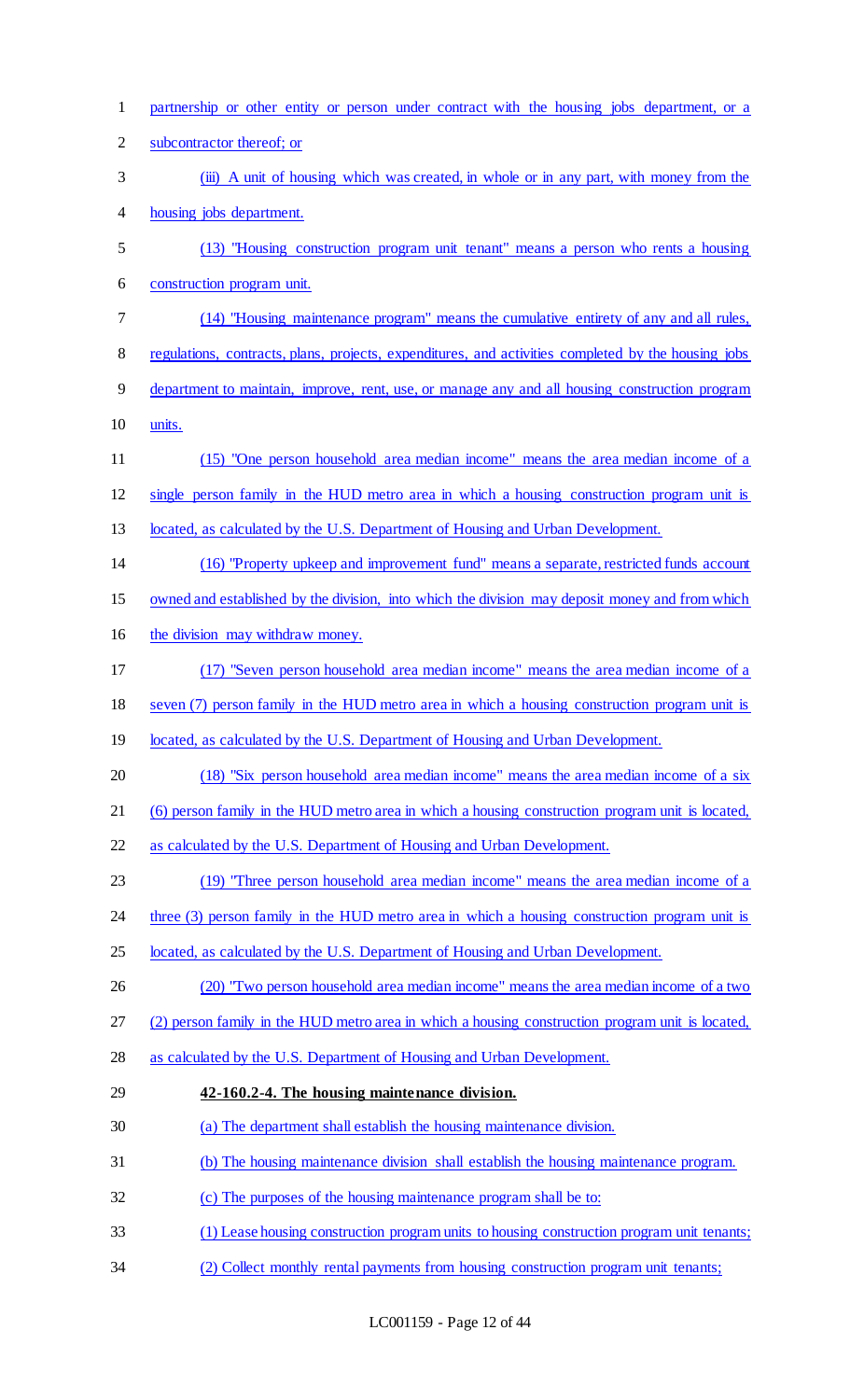(3) Make appropriate repairs, adjustments, and improvements to housing construction

program units;

- (4) Address and seek to resolve complaints and concerns raised by housing construction
- program unit tenants, pertaining to the conditions, habitability, safety, state of repair, and comfort
- of housing construction program units.
- (d) When a housing construction program unit is fully constructed and completed, the department shall transfer full legal ownership of it to the division.
- (e) When a housing construction program building is fully constructed and completed, the
- department shall transfer full legal ownership of it to the division.
- (f) The division shall indefinitely retain legal ownership of every completed housing
- construction program unit and every completed housing construction program building. The
- division may not sell or transfer legal or equitable title of any housing construction program unit
- 13 or any housing construction program building.
- (g) The division shall establish an application process through which Rhode Island residents may apply to live in a housing construction program unit.
- (h) The division shall collect rental payments from housing construction program unit
- tenants, ensure that appropriate repairs, adjustments, and improvements are made to housing
- construction program units, and address tenant complaints pertaining to the conditions, habitability,
- 19 and comfort of housing construction program units.
- (i) The rental payments made by housing construction program unit tenants shall be
- collected directly by employees of the division, not by other individuals, groups, contractors,
- subcontractors, or corporations.
- (j) Repairs, adjustments, and improvements to the housing construction program units may
- 24 be made by employees of the division or by other individuals, groups, contractors, subcontractors,
- or corporations under contract with the division.
- 26 (k) The division shall develop and implement an affirmative action plan to lawfully ensure
- 27 diversity among the collective group of employees of the division, including with regard to race,
- color, national origin, religion, sex, sexual orientation, gender identity or expression, marital status,
- 29 military status as a veteran with an honorable discharge or an honorable or general administrative
- discharge, service member in the armed forces, country of ancestral origin, disability, age, housing
- status, familial status, or immigration status.
- **42-160.2-5. Mixed-income bifurcation.**
- (a) All housing construction program units shall be divided into two (2) categories:
- (1) Set rate units; and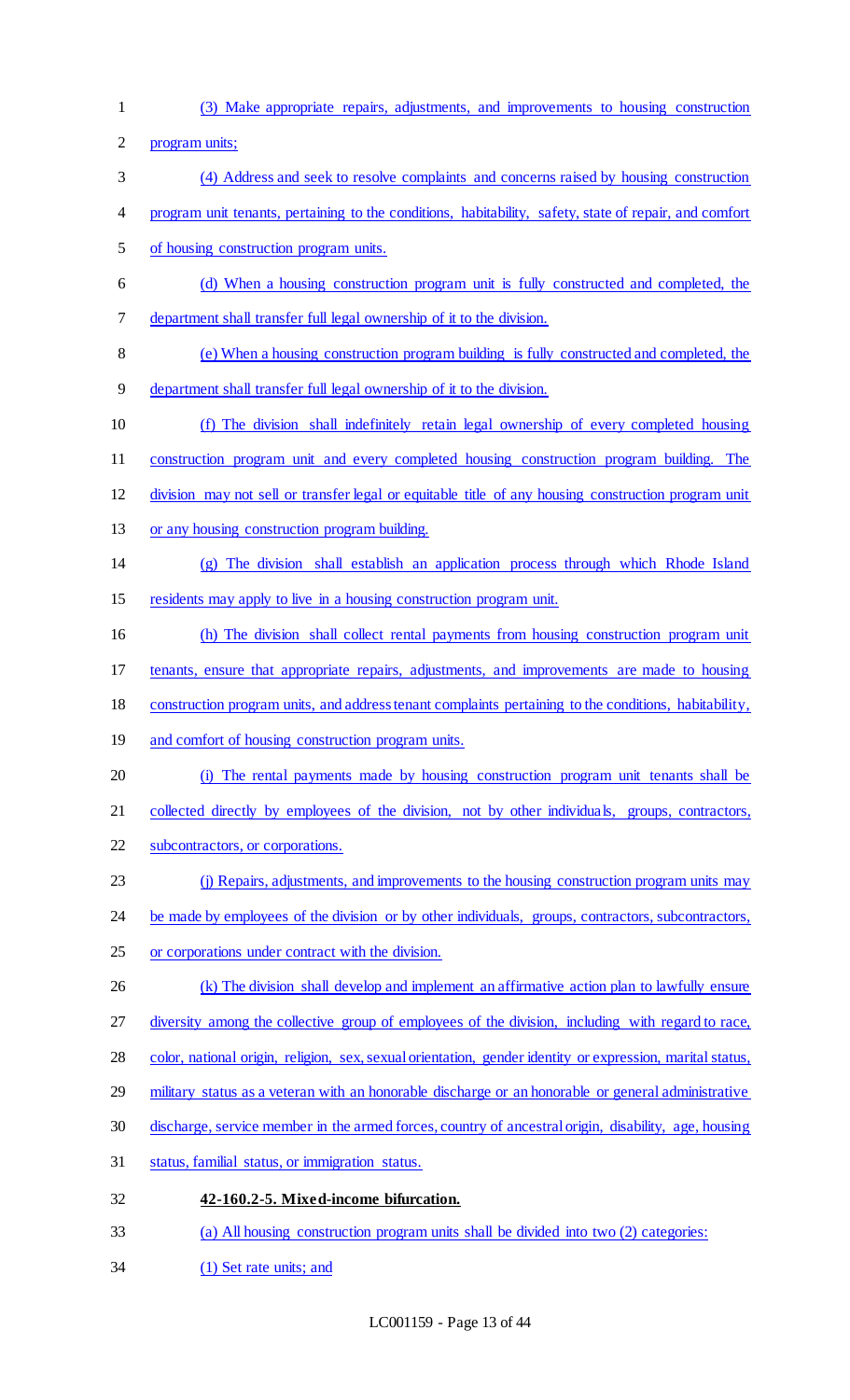(2) categories at all times. A housing construction program unit may, at different times, be in different categories and may switch back and forth at the discretion of the director, provided that each housing construction program unit may only be in one category at any given time. (b) At all times, no fewer than fifty five (55%) percent, and no more than sixty (60%) percent, of the total housing construction program units in each housing construction program building shall be set rate units. **42-160.2-6. Value of housing construction program units.**  (a) The director shall ensure that the fair market monthly rental value of each housing construction program unit intended for a single occupant is between two and one half (2.5%) percent of one person household area median income and three (3%) percent of one person

(2) Market rate units. Every housing construction program unit must be in one of the two

- household area median income, at the time that housing construction program unit is completed.
- (b) The director shall ensure that the fair market monthly rental value of each housing
- construction program unit intended for two (2) occupants is between two and one half (2.5%)

percent of one person household area median income and three (3%) percent of two (2) person

- household area median income, at the time that housing construction program unit is completed.
- (c) The director shall ensure that the fair market monthly rental value of each housing construction program unit intended for three (3) occupants is between two and one half (2.5%) percent of one person household area median income and three (3%) percent of three (3) person
- household area median income, at the time that housing construction program unit is completed.
- (d) The director shall ensure that the fair market monthly rental value of each housing construction program unit intended for four (4)occupants is between two and one half (2.5%) percent of one person household area median income and three (3%) percent of four (4) person
- 24 household area median income, at the time that housing construction program unit is completed.
- (e) The director shall ensure that the fair market monthly rental value of each housing 26 construction program unit intended for five (5) occupants is between two and one half (2.5%) percent of one person household area median income and three (3%) percent of five (5) person
- household area median income, at the time that housing construction program unit is completed.
- (f) The director shall ensure that the fair market monthly rental value of each housing construction program unit intended for six (6) occupants is between two and one half (2.5%) percent of one person household area median income and three (3%) percent of six (6) person household
- area median income, at the time that housing construction program unit is completed.
- (g) The director shall ensure that the fair market monthly rental value of each housing construction program unit intended for seven (7) occupants is between two and one half (2.5%)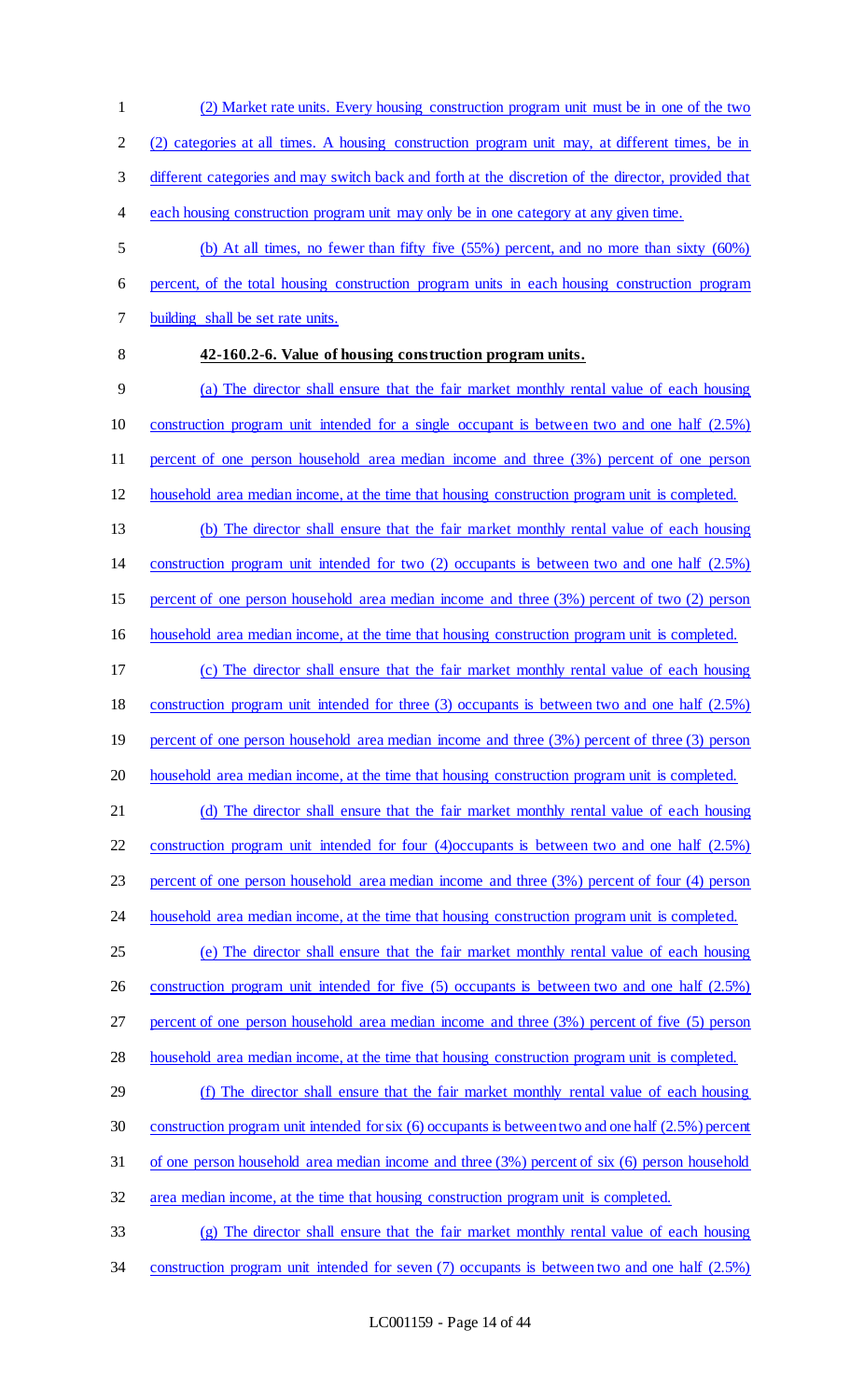percent of one person household area median income and three (3%) percent of seven (7) person household area median income, at the time that housing construction program unit is completed. (h) The director shall ensure that the fair market monthly rental value of each housing 4 construction program unit intended for eight (8) occupants is between two and one half (2.5%) percent of one person household area median income and three (3%) percent of eight (8) person household area median income, at the time that housing construction program unit is completed. **42-160.2-7. Eligibility to live in a set rate unit.**  (a) Persons who are part of a single person household and whose cumulative adjusted gross household income does not exceed seventy (70%) percent of the one person household area median income are eligible to become tenants of set rate units. (b) Persons who are part of a two (2) person household and whose cumulative adjusted gross household income does not exceed seventy (70%) percent of the two (2) person household area median income are eligible to become tenants of set rate units. (c) Persons who are part of a three (3) person household and whose cumulative adjusted gross household income does not exceed seventy (70%) percent of the three (3) person household area median income are eligible to become tenants of set rate units. (d) Persons who are part of a four (4) person household and whose cumulative adjusted gross household income does not exceed seventy (70%) percent of the four (4) person household 19 area median income are eligible to become tenants of set rate units. (e) Persons who are part of a five (5) person household and whose cumulative adjusted gross household income does not exceed seventy (70%) percent of the five (5) person household area median income are eligible to become tenants of set rate units. (f) Persons who are part of a six (6) person household and whose cumulative adjusted gross 24 household income does not exceed seventy (70%) percent of the six (6) person household area median income are eligible to become tenants of set rate units. (g) Persons who are part of a seven (7) person household and whose cumulative adjusted gross household income does not exceed seventy (70%) percent of the seven (7) person household area median income are eligible to become tenants of set rate units. (h) Persons who are part of an eight (8) person household and whose cumulative adjusted gross household income does not exceed seventy (70%) percent of the eight (8) person household area median income are eligible to become tenants of set rate units. **42-160.2-8. Applying to live in a set rate unit.**  (a) The division shall create a set rate unit application for applicants to use to apply to rent a set rate unit.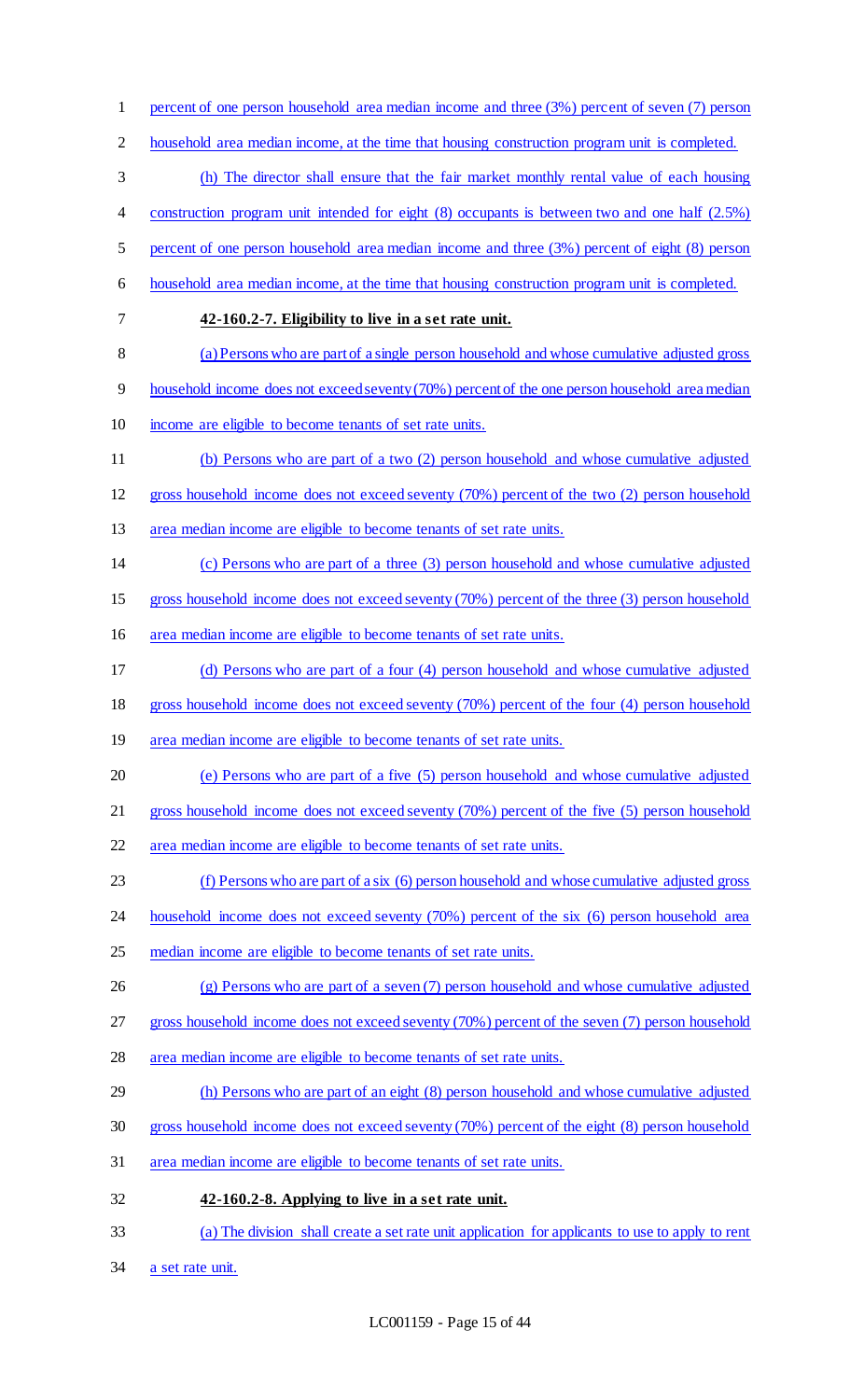(b) The set rate unit application shall be easily accessible on the website of the housing jobs department. Applicants shall be given the option of submitting their Set rate unit application electronically on the website of the housing jobs department. Visitors to the website of the housing jobs department shall be able to download and print as many copies of the set rate unit application as they wish. The housing jobs department shall also establish a system through which applicants can easily and conveniently submit non-electronic, paper versions of the set rate unit application. (c) The set rate unit application shall be available in English and in any other language spoken by at least ten (10) percent of the population of the state of Rhode Island, as determined by the U.S. Census Bureau. (d) The division shall develop an equitable and fair system through which to offer available 11 set rate units to eligible applicants. (e) If the number of eligible applicants exceeds the number of available housing construction program units, the division shall establish a waiting list for the remaining applicants who have not yet received set rate units. Applicants on the waiting list shall be kept regularly apprised of their position on the waiting list, no less frequently than once every two (2) months. **42-160.2-9. Set rate unit affordability.**  (a) The director shall determine the monthly rental fee for any set rate unit. (b) The monthly rental fee for any set rate unit shall not exceed one-twelfth (1/12) of twenty 19 percent (20%) of the occupants' cumulative household adjusted gross income, except that the 20 monthly rental fee for any set rate unit shall not be less than three hundred thirty-three dollars (\$333). The monthly rental fee shall include the cost of utilities. **42-160.2-10. Market rate units.**  (a) The director shall determine the monthly rental fee for any market rate unit. (b) The director shall set the monthly rental fee for any market rate unit at the fair market 25 monthly rental value of that unit, except that the director may adjust the monthly rental fee when 26 the director deems doing so is appropriate. **42-160.2-11. Property upkeep and improvement fund.**  (a) The division shall establish a restricted funds account which shall be known as the 29 property upkeep and improvement fund. (b) The rental fees collected from the housing construction program unit tenants shall be deposited directly into the property upkeep and improvement fund. (c) Money in the property upkeep and improvement fund shall only be used to: (1) Maintain housing construction program units, housing construction program buildings, 34 or the adjacent land;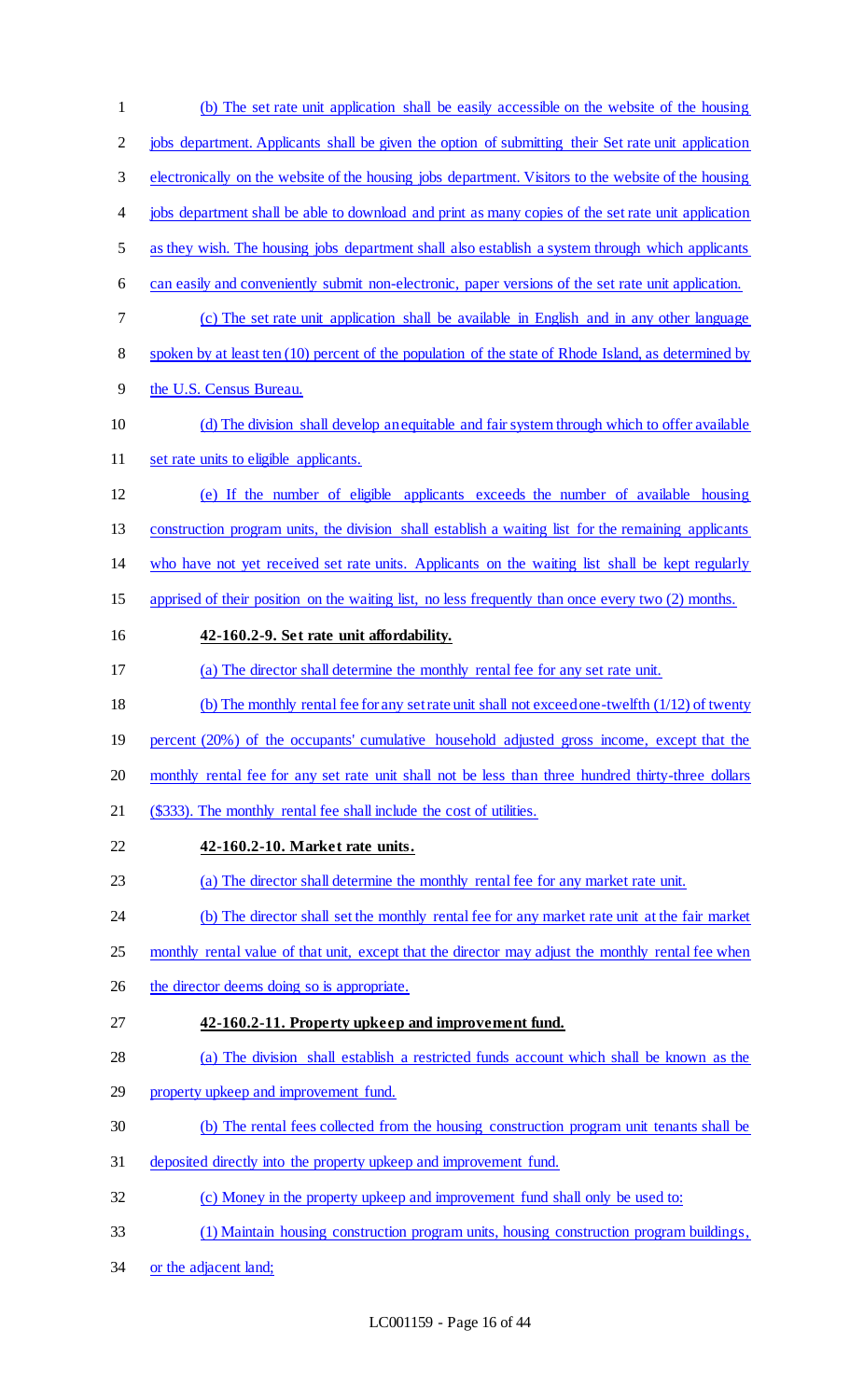| $\mathbf{1}$   | (2) Make repairs to housing construction program units or housing construction program                 |
|----------------|--------------------------------------------------------------------------------------------------------|
| $\overline{2}$ | buildings; or                                                                                          |
| 3              | (3) Make improvements to housing construction program units, housing construction                      |
| $\overline{4}$ | program buildings, or the adjacent land.                                                               |
| 5              | (d) The director shall determine how to spend the money in the property upkeep and                     |
| 6              | improvement fund, in accordance with the provisions of this chapter. The director may delegate         |
| 7              | this authority to an employee or employees of the division.                                            |
| 8              | 42-160.2-12. Severability.                                                                             |
| 9              | (a) If any provision of this chapter is held invalid, the remainder of this chapter shall not          |
| 10             | be affected thereby.                                                                                   |
| 11             | (b) If the application of any provision of this chapter to any person or circumstance is held          |
| 12             | invalid, the application of such provision to other persons or circumstances shall not be affected     |
| 13             | thereby.                                                                                               |
| 14             | SECTION 5. Title 42 of the General Laws entitled "STATE AFFAIRS AND                                    |
| 15             | GOVERNMENT" is hereby amended by adding thereto the following chapter:                                 |
| 16             | <b>CHAPTER 160.3</b>                                                                                   |
| 17             | THE SOLAR JOBS ACT                                                                                     |
|                |                                                                                                        |
| 18             | 42-160.3-1. Short title.                                                                               |
| 19             | This act shall be known and shall be cited as "The Solar Jobs Act."                                    |
| 20             | 42-160.3-2. Legislative findings.                                                                      |
| 21             | (a) Thousands of low-income Rhode Island residents lose access to electricity each year                |
| 22             | because they cannot afford to pay their utility bills.                                                 |
| 23             | (b) Distributed generation, such as rooftop photovoltaic solar panels, obviates the need to            |
| 24             | build new, expensive electricity distribution infrastructure, such as transmission lines, substations, |
| 25             | and transformers. Once built, the cost of new electricity distribution infrastructure is passed onto   |
| 26             | rate-payers. Installing distributed generation on some homes, therefore, reduces electricity rates for |
| 27             | all utility rate-payers in the state.                                                                  |
| 28             | (c) Climate change poses a severe threat to every Rhode Island resident. Climate change is             |
| 29             | drastically accelerated by human activity, particularly activities that emit greenhouse gases.         |
| 30             | (d) Installing distributed generation, such as solar panels, on homes will dramatically                |
| 31             | reduce Rhode Island's greenhouse gas emissions.                                                        |
| 32             | (e) Project labor agreements help protect workers by ensuring fair wages, working                      |
| 33             | conditions, and salaries.                                                                              |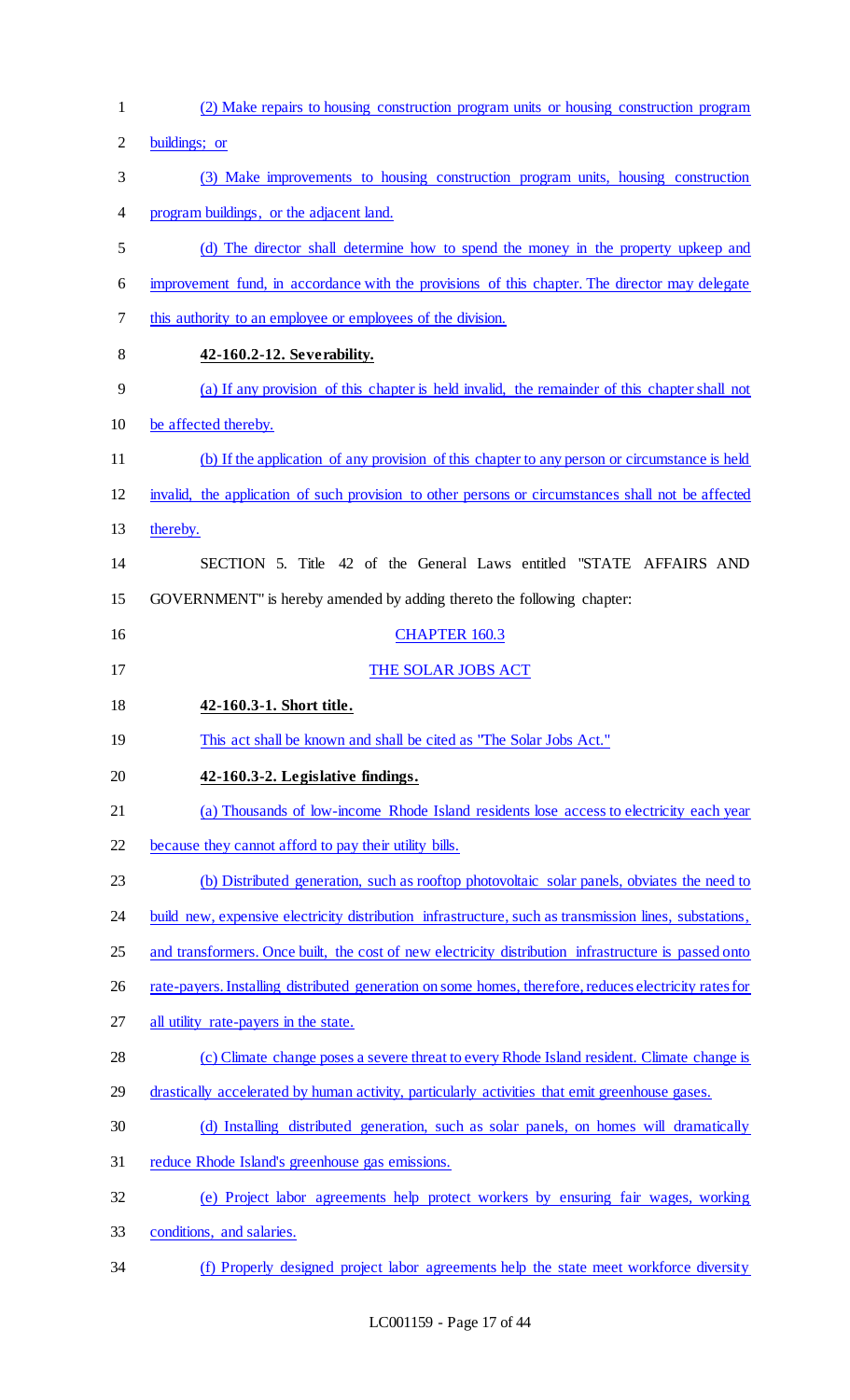1 goals.

| $\overline{2}$ | (g) Project labor agreements are necessary for installing solar panels due to the complexity       |
|----------------|----------------------------------------------------------------------------------------------------|
| 3              | of the work.                                                                                       |
| 4              | (h) Project labor agreements provide the state with a guarantee that public works projects         |
| 5              | will be completed with highly skilled and safely trained workers.                                  |
| 6              | (i) Project labor agreements provide for peaceful, orderly, and mutually binding procedures        |
| 7              | for resolving labor issues, preventing significant lost-time on construction projects.             |
| 8              | (j) Project labor agreements allow public agencies to predict more accurately the actual           |
| 9              | cost of the projects.                                                                              |
| 10             | (k) To address the climate crisis, and to reduce utility bills, Rhode Island must install          |
| 11             | photovoltaic solar panels on the roofs of tens of thousands of homes in Rhode Island using project |
| 12             | labor agreements.                                                                                  |
| 13             | 42-160.3-3. Definitions.                                                                           |
| 14             | (a) As used in this chapter:                                                                       |
| 15             | (1) "Census tract" means a census tract as identified by the U.S. Census Bureau.                   |
| 16             | (2) "Cumulative adjusted gross household income" means the cumulative adjusted gross               |
| 17             | income of every                                                                                    |
| 18             | (3) "Department" means the housing jobs department.                                                |
| 19             | (4) "Director" means the director of the housing jobs department.                                  |
| 20             | (5) "Free solar power applicant" means an individual who has submitted a free solar power          |
| 21             | application.                                                                                       |
| 22             | (6) "Free solar power application" means a free solar power application, as provided in $\S$       |
| 23             | $42 - 160.3 - 5.$                                                                                  |
| 24             | "Free solar power multi-family residence application" means a free solar power<br>(7)              |
| 25             | application for a selected housing unit building which is a multifamily residence.                 |
| 26             | (8) "Free solar power single family residence application" means a free solar power                |
| 27             | application for a selected housing unit building which is a single family residence.               |
| 28             | (9) "Housing construction program building" means any building, which is owned by the              |
| 29             | department that contains one or more housing construction program units.                           |
| 30             | (10) "Housing construction program unit" means:                                                    |
| 31             | (i) A unit of housing which was created, in whole or in any part, by the housing jobs              |
| 32             | department;                                                                                        |
| 33             | (ii) A unit of housing which was created, in whole or in any part, by a corporation, firm,         |
| 34             | partnership or other entity or person under contract with the housing jobs department, or a        |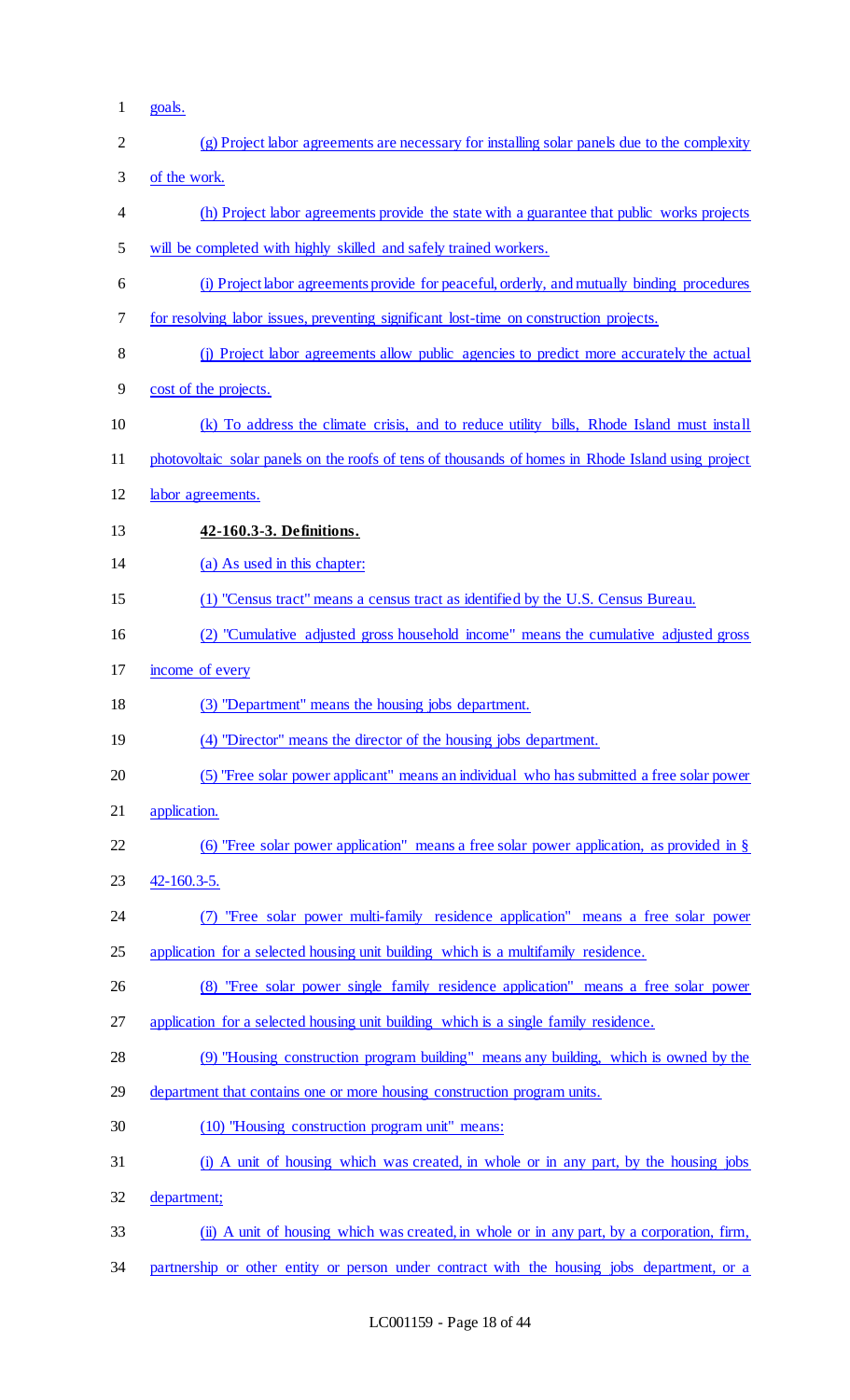| $\mathbf{1}$   | subcontractor thereof; or                                                                              |
|----------------|--------------------------------------------------------------------------------------------------------|
| $\mathbf{2}$   | (iii) A unit of housing which was created, in whole or in any part, with money from the                |
| 3              | housing jobs department.                                                                               |
| $\overline{4}$ | (11) "Housing unit building" means the physical structure of a single family residence or a            |
| 5              | multifamily residence, and the land on which a single family residence or multifamily residence is     |
| 6              | located.                                                                                               |
| 7              | (12) "Inspector" means a person qualified to:                                                          |
| 8              | (i) Inspect housing units to accurately assess whether a rooftop photovoltaic solar panel              |
| 9              | system could be safely installed on a housing unit, including by taking into account:                  |
| 10             | (A) Whether the roof can safely support the weight of a photovoltaic solar panel system;               |
| 11             | (B) Whether installation workers can safely access the roof and install the solar panels               |
| 12             | without undue hazard; and                                                                              |
| 13             | (C) Any other safety considerations that, in the judgment of the director, ought to be                 |
| 14             | considered when determining whether a photovoltaic solar panel system can be safely installed on       |
| 15             | a housing unit.                                                                                        |
| 16             | (D) Accurately assess the most appropriate location of a photovoltaic solar panel system               |
| 17             | on a housing unit, taking into account both safety considerations and the relative exposure to         |
| 18             | sunlight of different possible locations on the housing unit.                                          |
| 19             | (ii) Accurately assess the highest nameplate generation capacity that could be safely                  |
| 20             | installed on a housing unit.                                                                           |
| 21             | (iii) Accurately assess the most appropriate type of solar panel system to install on the roof         |
| 22             | of a housing unit or on any other part of the property owned or rented by the housing unit's occupant, |
| 23             | including with respect to size, shape, manufacturer, nameplate generation capacity, wiring, and any    |
| 24             | other relevant solar panel features.                                                                   |
| 25             | (13) "Multi-family residence building" means a building or residential complex that                    |
| 26             | contains multiple, separate housing units.                                                             |
| 27             | (14) "Project labor agreement" means a pre-negotiated, pre-hire collective bargaining                  |
| 28             | agreement which governs all working conditions and standards related to employment on a specific       |
| 29             | project.                                                                                               |
| 30             | (15) "Routine maintenance, upkeep, and repairs" refers to maintenance, upkeep, and repairs             |
| 31             | that:                                                                                                  |
| 32             | (i) Are ordinarily expected to be necessary or foreseeable in the standard life cycle of a             |
| 33             | solar panel system; and                                                                                |
| 34             | (ii) Were not caused by the fault, sabotage, or negligence of the housing unit owner.                  |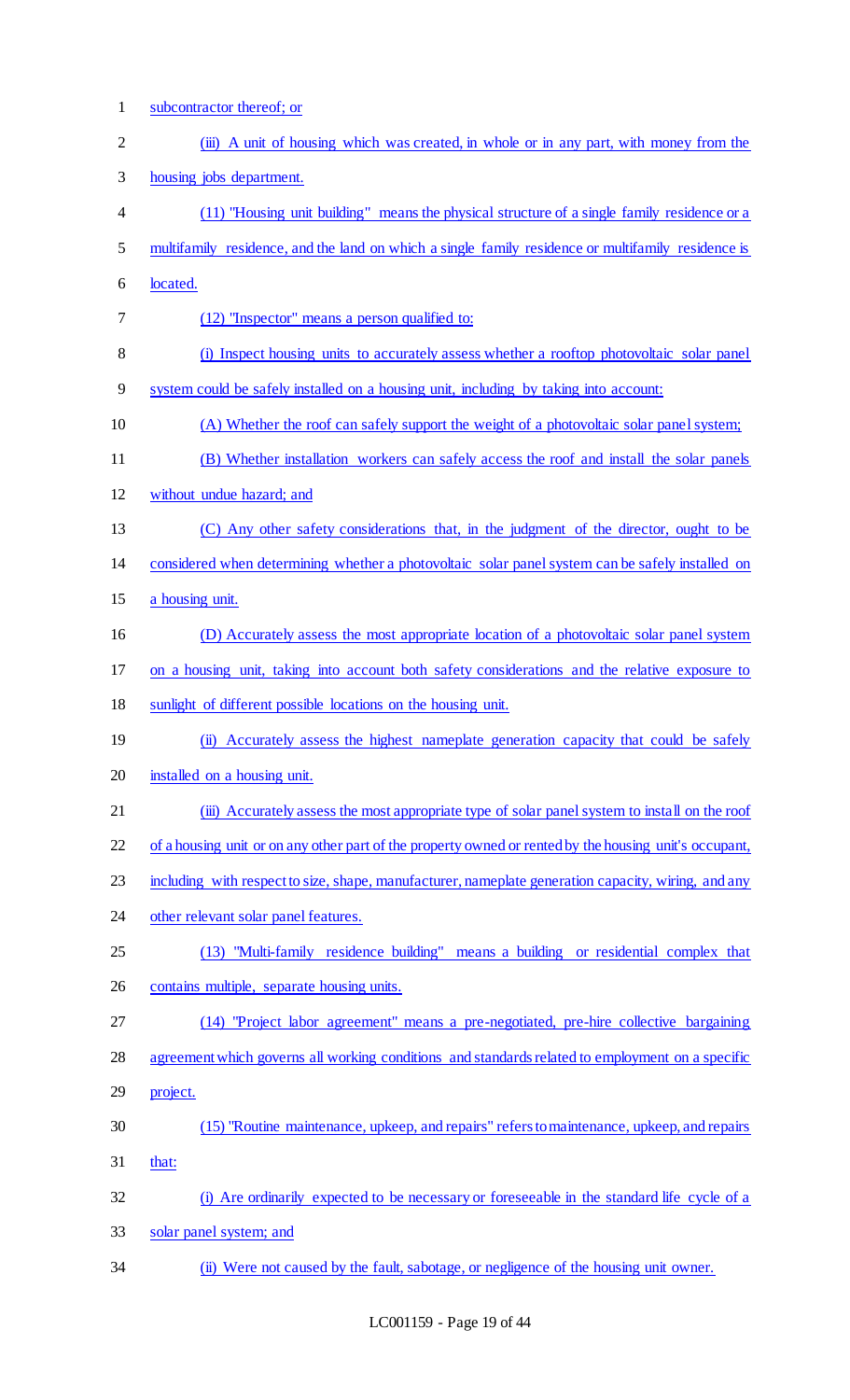(16) "Safety and feasibility certification" means the safety and feasibility certification issued by an inspector, as provided in § 42-160.3-6. (17) "Selected housing unit building" means the housing unit building on which a free solar 4 power applicant has applied to have a photovoltaic rooftop solar panel system installed. (18) "Single family residence" means a house that is intended to be occupied by a single household. (19) "Solar installation contract" means the solar installation contract provided in § 42- 160.3-7. (20) "Solar jobs program" means the cumulative entirety of any and all rules, regulations, contracts, plans, projects, expenditures, and activities completed by the housing jobs department to install photovoltaic solar panel systems on housing units which are not Housing Construction Program Units. (21) "Solar jobs program project" means an installation of a photovoltaic solar panel system on a housing unit under the solar jobs program, or a series of such installations. (22) "Solar jobs program worker" means any worker, including employees, contractors, and subcontractors who perform work as part of the solar jobs program, under contract with the housing jobs department. **42-160.3-4. Solar jobs program.**  (a) The housing jobs department shall establish the solar jobs program. (b) The purpose of the solar jobs program is to install photovoltaic solar panel systems on housing unit buildings. **42-160.3-5. Solar panel installation application process.**  (a) The housing jobs department shall create a simple and convenient free solar power 24 application, with which individuals can apply to receive a rooftop photovoltaic solar panel system installed on a housing unit building which they own. (b) The free solar power application shall be named and called the "free solar power application" in all official, public communications made by the housing jobs department and its employees and agents. 29 (c) Free solar power applicants whose selected housing unit building is a single family residence shall provide the following information in their free solar power application: (1) Their name; (2) The address of their selected housing unit building; (3) Their cumulative adjusted gross household income; (4) The number of individuals in their household;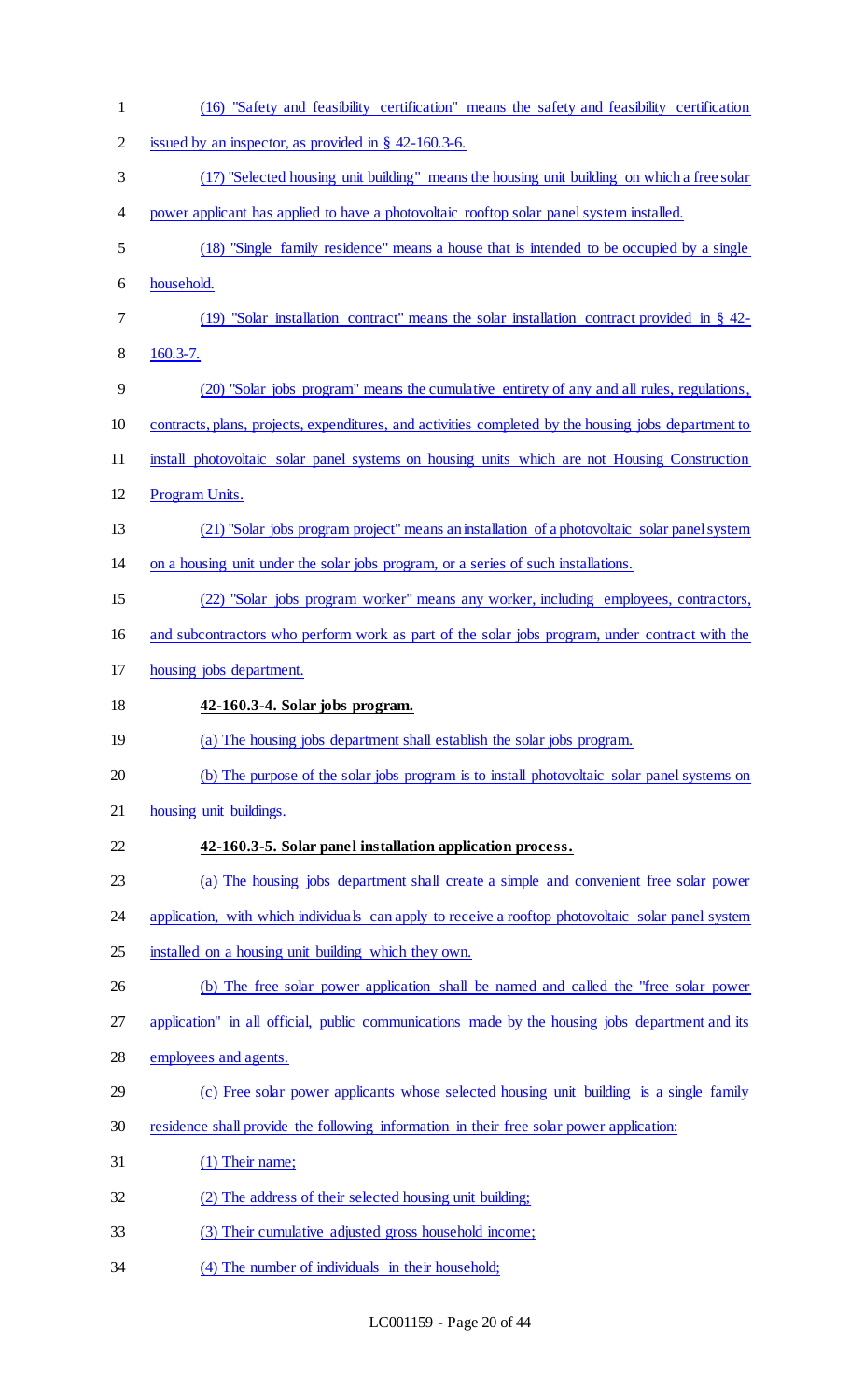(5) Whether they would prefer to have a solar panel system installed on the roof, or whether they would prefer to have a solar panel system installed on another part of the property, or whether they have no preference; (6) Whether they have the legal right to allow a photovoltaic solar panel system to be installed on the selected housing unit building; and (7) Any other question that the director deems appropriate to include on the application. (d) Free solar power applicants whose selected housing unit building is a multifamily residence, shall provide the following information in their free solar power application: (1) Their name; (2) The address of their selected housing unit building; (3) Whether they would prefer to have a solar panel system installed on the roof, or whether they would prefer to have a solar panel system installed on another part of the property, or whether 13 they have no preference; (4) Whether they have the legal right to allow a photovoltaic solar panel system to be installed on the selected housing unit building; and (5) Any other question that the director deems appropriate to include on the application. (e) The free solar power application shall be easily accessible on the website of the housing jobs department. Applicants shall be given the option of submitting their free solar power 19 application electronically on the website of the housing jobs department. Visitors to the website of 20 the housing jobs department shall be able to download and print as many copies of the free solar power application as they wish. The housing jobs department shall also establish a program through which applicants can easily and conveniently submit non-electronic, paper versions of the free solar installation application. (f) The free solar power application shall be available in English and in any other language 25 spoken by at least ten (10) percent of the state of Rhode Island, as determined by the U.S. Census Bureau. (g) Individuals shall be ineligible to submit a free solar power application if they lack the legal right to permit a photovoltaic solar panel system to be installed on their housing unit. **42-160.3-6. Inspection and certification.**  (a) The housing jobs department shall send an Inspector to the selected housing unit building of any individual who has submitted a free solar power application, provided that the individual is eligible to submit a free solar power application and their application, in the determination of the director, is reasonably likely to be approved. The inspector shall arrive at the selected housing unit building at a time to which the free solar power applicant has agreed. The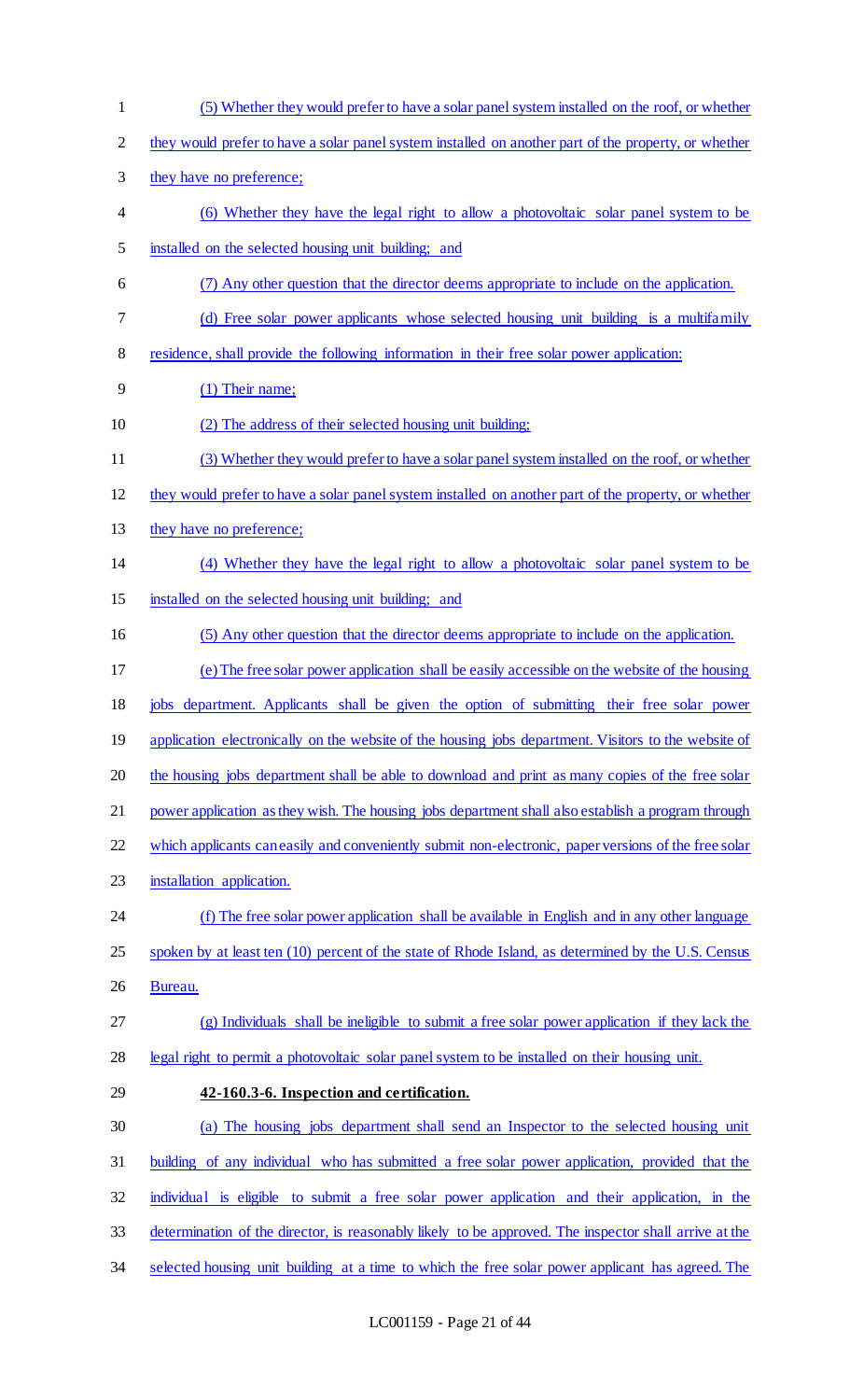| $\mathbf{1}$   | inspector shall inspect the selected housing unit building to assess whether a photovoltaic solar        |
|----------------|----------------------------------------------------------------------------------------------------------|
| $\overline{2}$ | panel system could be safely installed on the selected housing unit building. In order to determine      |
| 3              | whether a photovoltaic solar panel system could safely be installed on the selected housing unit         |
| 4              | building, the inspector shall consider:                                                                  |
| 5              | (1) Whether the roof or another area of the property can safely support the weight of a                  |
| 6              | photovoltaic solar panel system;                                                                         |
| 7              | (2) Whether installation workers can safely access the roof or another area of the property              |
| 8              | to install solar panels without undue hazard;                                                            |
| 9              | (3) Any other safety considerations that the Inspector deems appropriate; and                            |
| 10             | (4) Any other safety considerations that the director has instructed the Inspector to                    |
| 11             | consider.                                                                                                |
| 12             | (b) After completing the inspection of a free solar power applicant's selected housing unit              |
| 13             | building, the inspector shall issue a safety and feasibility certification of the selected housing unit  |
| 14             | building if the inspector determines that:                                                               |
| 15             | (1) A photovoltaic solar panel system could be safely installed on the applicant's selected              |
| 16             | housing unit building; and                                                                               |
| 17             | (2) The photovoltaic solar panel system, once installed on the applicant's selected housing              |
| 18             | unit building, would not have significantly impaired exposure to sunlight.                               |
| 19             | (c) A safety and feasibility certification shall include:                                                |
| 20             | (1) The inspector's recommendation as to the most appropriate location for the photovoltaic              |
| 21             | solar panel system on the selected housing unit building. The inspector shall make every reasonable      |
| 22             | effort to honor to the applicant's preference as to the location of the photovoltaic solar panel system, |
| 23             | as long as the applicant's preferred location would not compromise the safety of the selected            |
| 24             | housing unit building's occupants or the structural integrity of the selected housing unit Building,     |
| 25             | and would not significantly impair the solar panel system's exposure to sunlight.                        |
| 26             | (2) The inspector's recommendation as to the most appropriate type of photovoltaic solar                 |
| 27             | panel system to install on the applicant's selected housing unit building, including with respect to     |
| 28             | size, shape, manufacturer, nameplate generation capacity, wiring, and any other relevant solar panel     |
| 29             | features.                                                                                                |
| 30             | (i) When recommending a photovoltaic solar panel system for a single family residence,                   |
| 31             | the inspector shall recommend the installation of the photovoltaic solar panel system with the           |
| 32             | highest nameplate generation capacity as is feasible without compromising the safety of the housing      |
| 33             | unit's occupants or the structural integrity of the housing unit and without significantly impairing     |
| 34             | the photovoltaic solar panel system's exposure to sunlight, except that the inspector shall not          |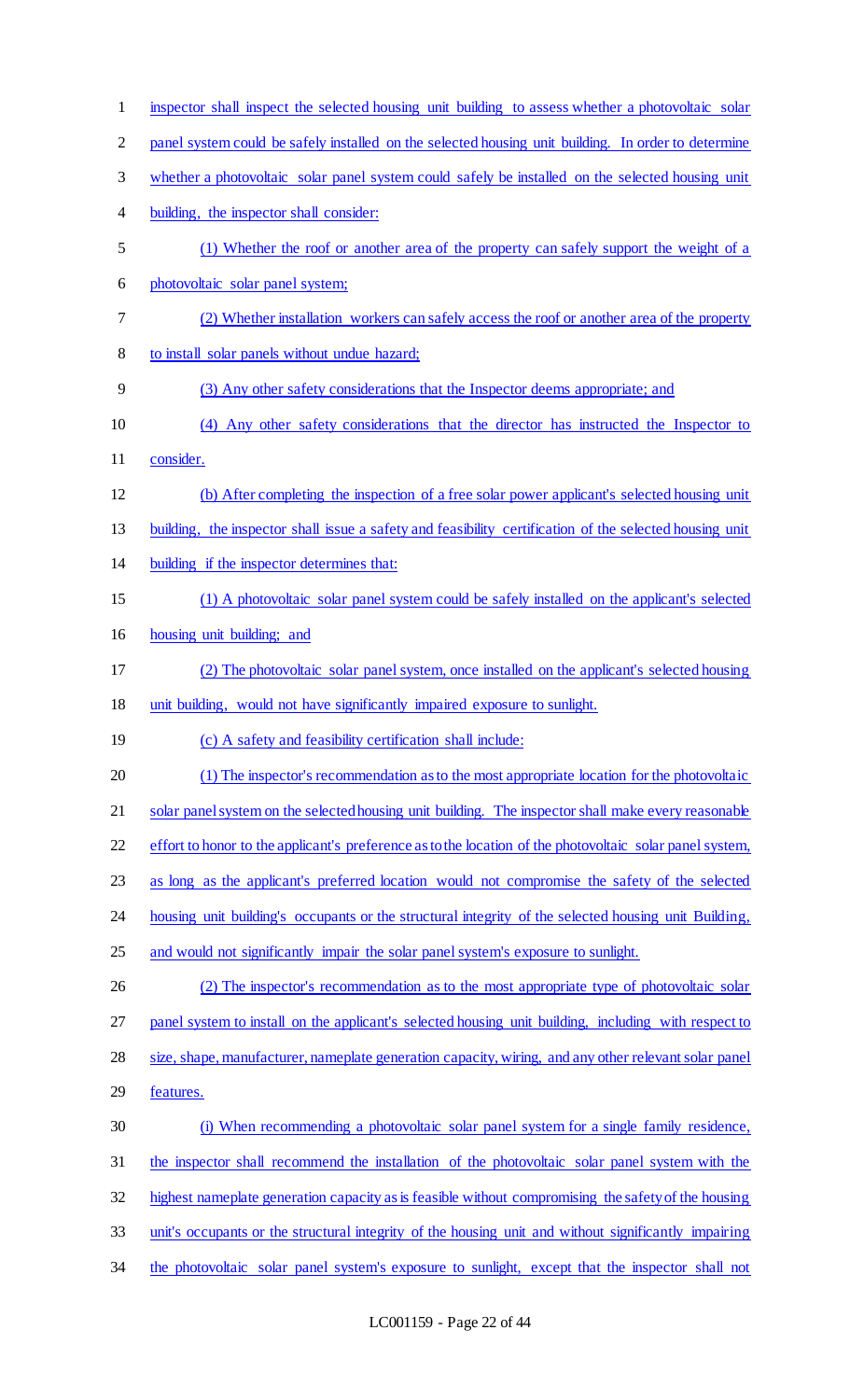recommend a photovoltaic solar panel system with greater than four thousand watts (4,000 W) of

nameplate generation capacity.

 (ii) When recommending a photovoltaic solar panel system for a multifamily residence, the Inspector shall recommend the installation of the photovoltaic solar panel system with the highest nameplate generation capacity as is feasible without compromising the safety of the housing unit's occupants or the structural integrity of the housing unit and without significantly impairing the

- photovoltaic solar panel system's exposure to sunlight.
- 

## **42-160.3-7. Solar installation contract.**

 (a) After an inspector has issued a safety and feasibility certification and determined the most appropriate type of solar panel system to install on the applicant's selected housing unit building, the housing jobs department shall send the applicant a solar installation contract describing the proposed solar installation. The proposed solar installation shall include a description of:

 (1) The most appropriate location for the photovoltaic solar panel system on the selected housing unit building, according to the inspector's recommendation provided in the safety and feasibility certification; and

 (2) The type of solar panel system that would be most appropriate to be installed on the applicant's selected housing unit building, including with respect to size, shape, manufacturer, 19 nameplate generation capacity, wiring, and any other relevant solar panel features, according to the inspector's recommendation in the safety and feasibility certification. The document shall also provide prominently displayed estimates of approximately how much electricity the proposed solar

installation will produce in an average year, as well as an estimate of how much money the applicant

will save on their annual electricity bill if the proposed solar installation were installed.

 (b) The bottom of the solar installation contract shall include a space for the applicant's 25 signature and date of signature, as well as clear and accessible language indicating that the applicant

is, under no circumstances, required to sign the solar installation contract. The solar installation

contract shall also indicate that, if the applicant signs the solar installation contract, they are

consenting to the installation of the proposed solar installation.

# (c) The solar installation contract may include any additional provisions that the director deems appropriate, provided such provisions are consistent with the requirements of this chapter.

**42-160.3-8. Free solar power application approval.** 

(a) The housing jobs department shall review free solar power applications promptly, and

- shall approve them according to the requirements of this subsection.
- (b) The housing jobs department shall only approve a free solar power application if: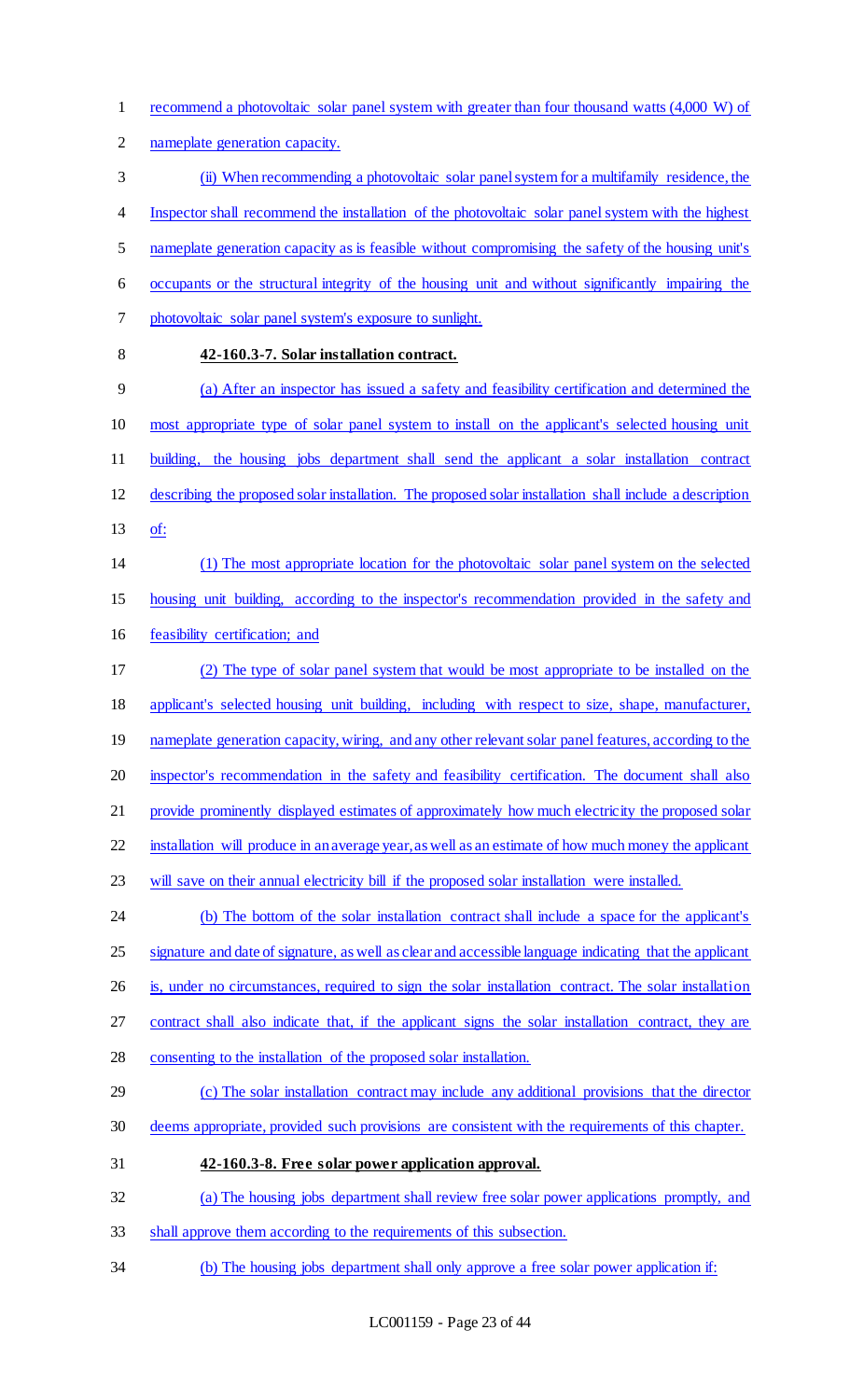| $\mathbf{1}$   | (1) An Inspector has issued a safety and feasibility certification of the applicant's selected       |
|----------------|------------------------------------------------------------------------------------------------------|
| $\overline{2}$ | housing unit building;                                                                               |
| 3              | (2) The applicant has signed the solar installation contract;                                        |
| 4              | (3) The department intends to install photovoltaic solar panels on the applicant's selected          |
| 5              | housing unit building within three (3) months; and                                                   |
| 6              | (4) When the housing jobs department is certain that it has the resources to finance the             |
| 7              | entire cost of the installation, including, but not limited to:                                      |
| 8              | (i) The cost of the photovoltaic solar panel system;                                                 |
| 9              | (ii) The costs related to the shipment and transportation of the photovoltaic solar panel            |
| 10             | system;                                                                                              |
| 11             | The labor costs to compensate the solar jobs program workers who will install the<br>(iii)           |
| 12             | photovoltaic solar panel system;                                                                     |
| 13             | (iv) The administrative costs to coordinate the installation;                                        |
| 14             | (v) Any reasonably foreseeable routine maintenance, upkeep, and repairs that are the legal           |
| 15             | and financial responsibility of the department, pursuant to $\S$ 42-160.3-13; and                    |
| 16             | (vi) Any other costs which the director deems appropriate for the department to pay for.             |
| 17             | (c) After approving a free solar power application, an employee of the housing jobs                  |
| 18             | department shall:                                                                                    |
| 19             | (1) Promptly notify the applicant that their application has been approved; and                      |
| 20             | (2) Determine a mutually convenient time for both the department and the applicant to                |
| 21             | install the proposed solar installation on the selected housing unit building.                       |
| 22             | (d) If an applicant has had their free solar power application approved, the housing jobs            |
| 23             | department shall pay the full and complete cost of installing a photovoltaic rooftop solar panel     |
| 24             | system on the applicant's selected housing unit building.                                            |
| 25             | 42-160.3-9. Solar panel installation prioritization order.                                           |
| 26             | (a) The housing jobs department shall divide all free solar power applications into two (2)          |
| 27             | categories:                                                                                          |
| 28             | (1) Free solar power single family residence applications; and                                       |
| 29             | (2) Free solar power multifamily residence applications.                                             |
| 30             | (b) When considering multiple free solar power single family residence applications, the             |
| 31             | housing jobs department shall, at all times, prioritize a free solar power single family residence   |
| 32             | application submitted by an individual with a lower cumulative adjusted gross household income       |
| 33             | over a free solar power single family residence application submitted by an individual with a higher |
| 34             | cumulative adjusted gross household income.                                                          |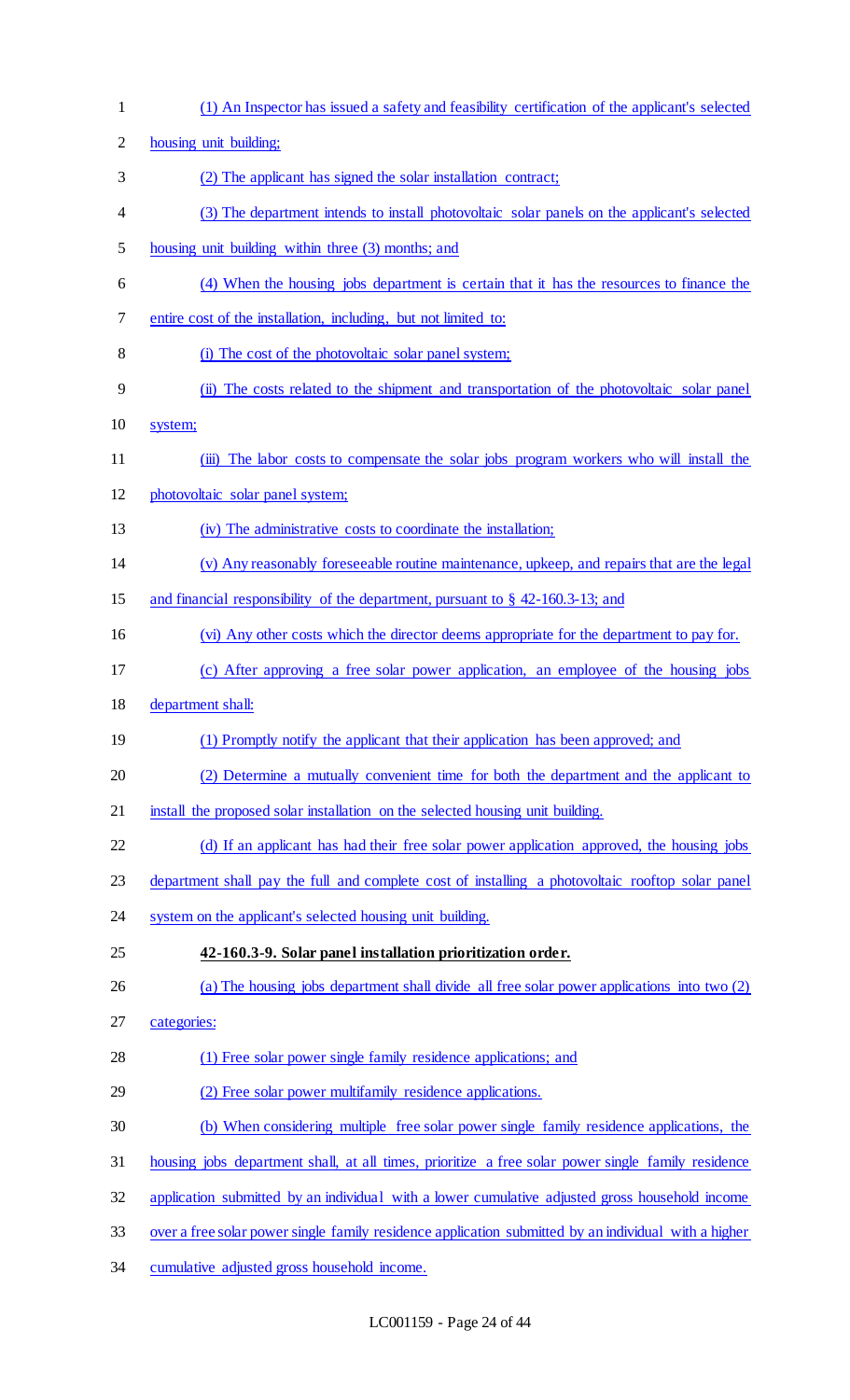(c) When considering multiple free solar power multifamily residence applications, the housing jobs department shall, at all times, prioritize a free solar power multifamily residence application for a selected housing unit in a census Tract with a lower median household income, as 4 calculated by the U.S. Census Bureau, over a free solar power multifamily residence application for a selected housing unit in a census tract with a higher median household income, as calculated by the U.S. Census Bureau. **42-160.3-10. Advertising in low-income communities.**  The housing jobs department shall make substantial and sustained efforts to advertise the solar jobs program in low-income communities across Rhode Island, including the availability of free solar panel installations. **42-160.3-11. Project labor agreements required.**  (a) Solar jobs program workers shall be paid not less than the wage rate established for such work pursuant to a project labor agreement with the appropriate labor organization or labor organizations, which shall include a: (1) Mutually agreeable, lawful, and uniform grievance and arbitration procedure for the 16 resolution of work-related disputes involving solar jobs program projects; (2) Mutually agreeable, lawful work rules, working conditions, and working schedules for solar jobs program projects; (3) Mutually agreeable, lawful terms regarding the benefits provided for workers working on solar jobs program projects; (4) Mutually agreeable, lawful terms regarding the use of apprenticeship programs and pre- apprenticeship programs on solar jobs program projects; (5) Mutually agreeable, lawful goals or requirements to promote workforce diversity for 24 solar jobs program projects, including, but not limited to, with regard to race and gender; 25 (6) Mutually agreeable, lawful goals or requirements to hire local residents who live near 26 the work site for solar jobs program projects; and (7) Mutually agreeable, lawful goals or requirements to hire enrollees or former enrollees 28 of the just transition program established by the department of labor and training, pursuant to § 42-29 16.1-21, to work on solar jobs program projects. **42-160.3-12. Solar panel maintenance.**  (a) The department shall assume legal and financial responsibility for all routine maintenance, upkeep, and repairs of the photovoltaic solar panel systems installed through the solar jobs program. (b) The department is prohibited from transferring legal or financial responsibility for any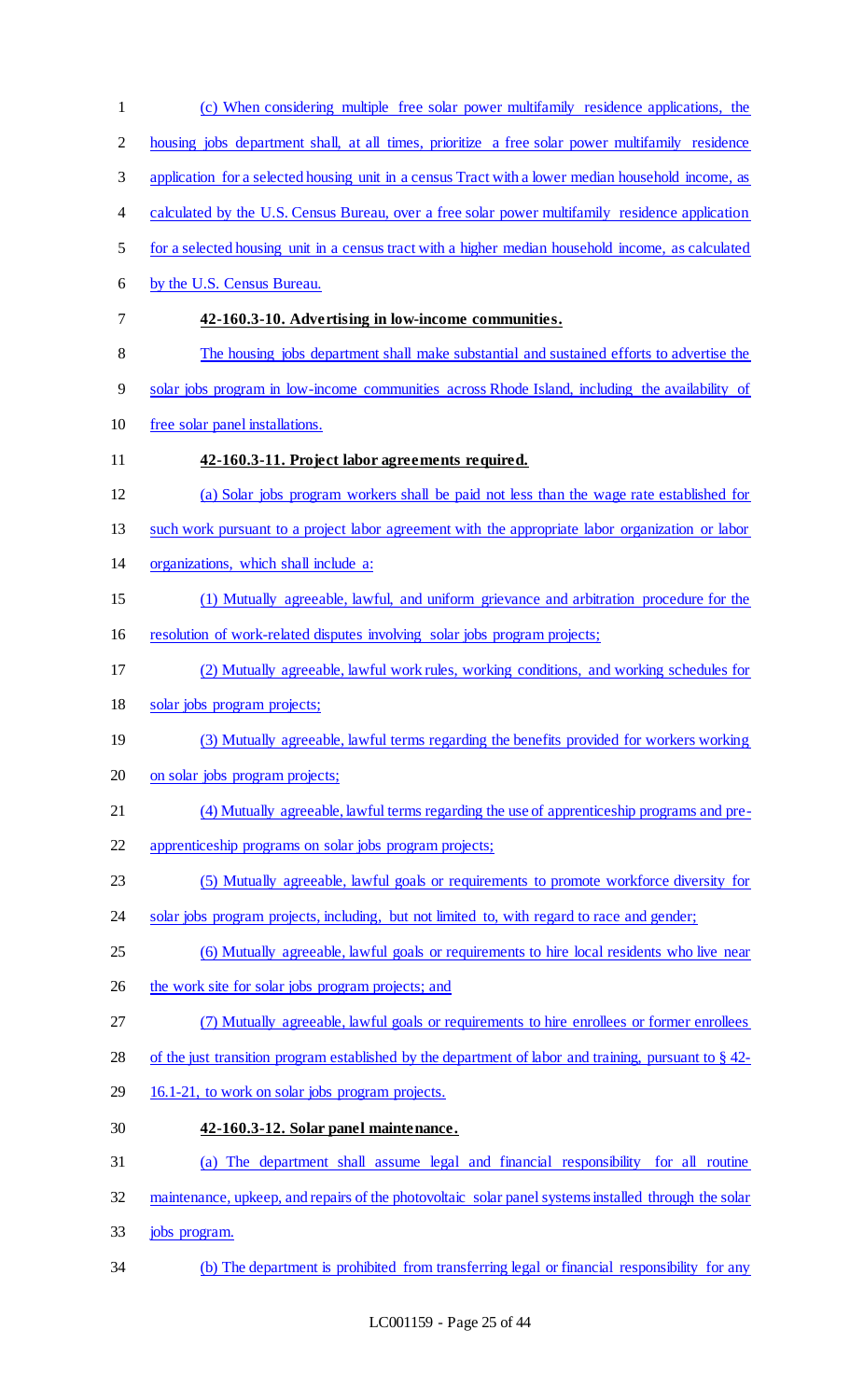routine maintenance, upkeep, and repairs to any other entity.

 (c) The department shall establish a convenient way for recipients of photovoltaic solar panel systems which were installed by the department under the solar jobs act to file requests with 4 the department for the department to perform routine maintenance, upkeep, and repairs. The department shall investigate credible and reasonable requests for routine maintenance, upkeep, and repairs promptly. If, upon investigation, the department determines that a photovoltaic solar panel system is in need of routine maintenance, upkeep, and repairs, the department shall perform the necessary routine maintenance, upkeep, and repairs promptly. The department is released from the obligation to perform routine maintenance, upkeep, and repairs if the recipient of the solar panel installation makes it unreasonably difficult to perform the routine maintenance, upkeep, and repairs, including by refusing to allow agents, contractors, or employees of the department on the premises or by failing to agree to a time during which the routine maintenance, upkeep, and repairs shall take place. **42-160.3-13. Legal ownership of the photovoltaic solar panel systems.**  (a) Once a photovoltaic solar panel system is installed on an applicant's housing unit, the photovoltaic solar panel system is the property of the department. (b) The department shall include in the solar installation contract: (1) A provision prohibiting the applicant from selling, removing, deliberately damaging, 19 sabotaging, or dismantling the proposed solar installation; and (2) Any additional restrictions on the ways in which the applicant may use or affect the proposed solar installation that the director deems appropriate. (c) If legal or equitable ownership of a housing unit building is transferred after a photovoltaic solar panel system is already installed on it, pursuant to the solar jobs program, the 24 transferee automatically assumes all legal rights and duties with respect to the photovoltaic solar panel system that were previously attached to the transferor. **42-160.3-14. Net metering requirement.**  (a) The owner of a multifamily residence building which receives a photovoltaic solar panel system installation, pursuant to the solar jobs program, shall enroll in the community net metering program under chapter 26.4 of title 39. The electric distribution company providing electricity to the multifamily residence building must install a net meter, and may not charge the owner of the multifamily residence building, or any residents of said building, for either the net meter or any installation costs. (b) If the owner of a multifamily residence building receives a photovoltaic solar panel 34 system installation, pursuant to the solar jobs program, the full financial benefit of the electricity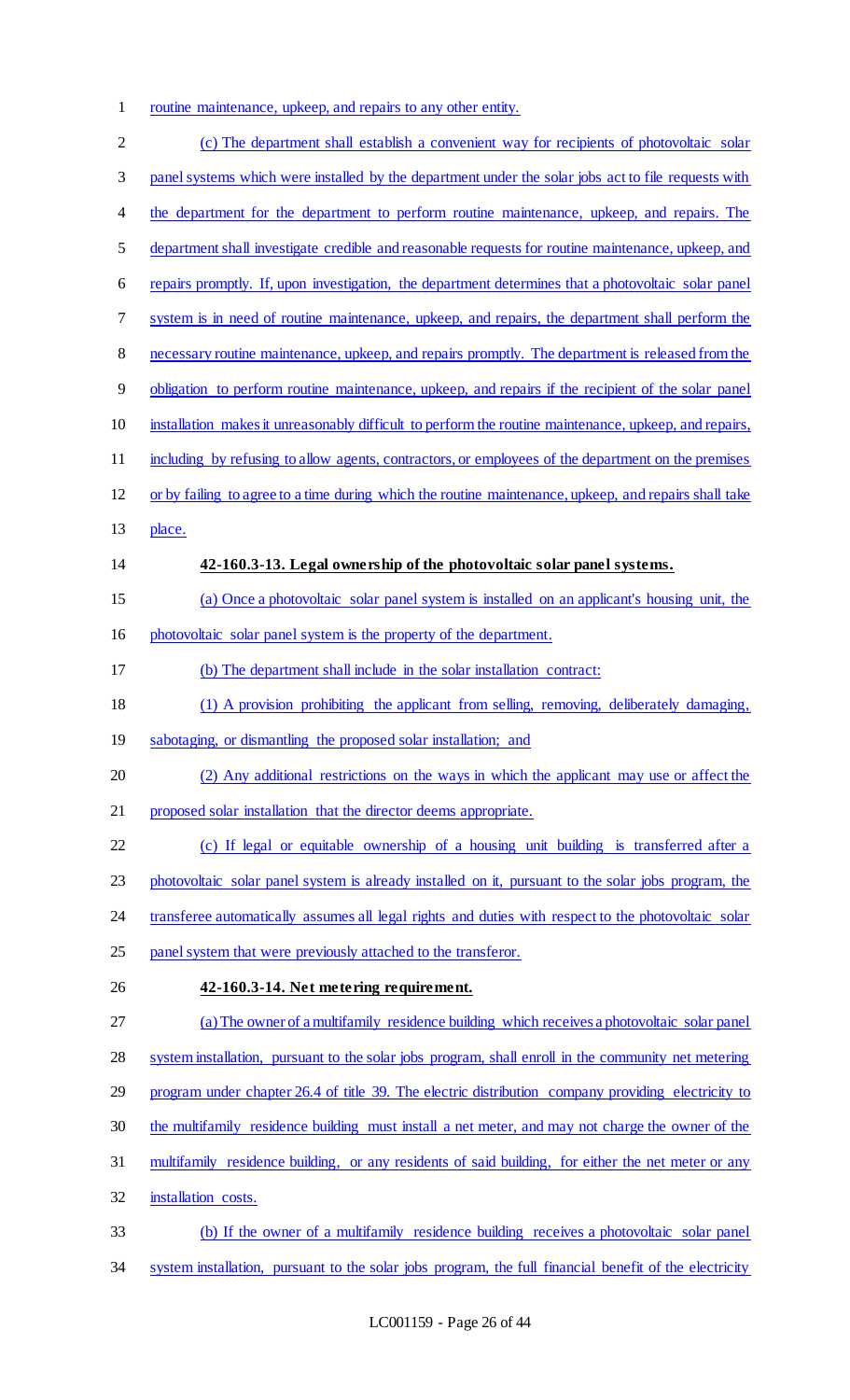thereby produced shall be awarded to the tenants of the multifamily residence building in the form

of reduced utility bills. The utility company shall offset the utility bills paid by the tenants of the

multifamily residence building on an equal basis by housing unit.

 (c) The owner of a single family residence which receives a photovoltaic solar panel system installation, pursuant to the solar jobs program, shall enroll in the net metering program under chapter 26.4 of title 39. The electric distribution company providing electricity to the single family residence must install a net meter, and may not charge the owner of the multifamily residence building, or any residents of said residence, for either the net meter or any installation costs. **42-160.3-15. Just transition and diversity.** 

- (a) When hiring employees, hiring contractors, awarding contracts, designing project labor agreements, promulgating rules and regulations, and enforcing rules and regulations, the housing
- jobs department shall:
- (1) Maximize, to the greatest extent feasible, lawful, and appropriate, in the judgment of the director, the number of solar jobs program workers who are enrolled in or who have completed
- the just transition program administered by the department of labor and training, pursuant to § 42-
- 16.1-21.
- (2) Maximize, to the greatest extent feasible, lawful, and appropriate, racial and gender equity within the hiring processes for solar jobs program workers.
- 19 (b) Contractors, subcontractors, firms, corporations, partnerships, and all other entities working on solar jobs program projects shall, at all times, make good faith efforts to promote workforce diversity for housing construction program projects, including with regard to race and gender. If the director determines that a contractor, subcontractor, firm, corporation, partnership,
- or other entity is not making good faith efforts to achieve workforce diversity, the director may
- 24 prohibit that entity from bidding on contracts or being awarded contracts for solar jobs program
- projects for two (2) years.
- **42-160.3-16. Severability.**
- (a) If any provision of this chapter is held invalid, the remainder of this chapter shall not be affected thereby.
- (b) If the application of any provision of this chapter to any person or circumstance is held
- invalid, the application of such provision to other persons or circumstances shall not be affected
- thereby.
- SECTION 6. Sections 34-37-3 and 34-37-4 of the General Laws in Chapter 34-37 entitled
- "Rhode Island Fair Housing Practices Act" are hereby amended to read as follows:
- **34-37-3. Definitions.**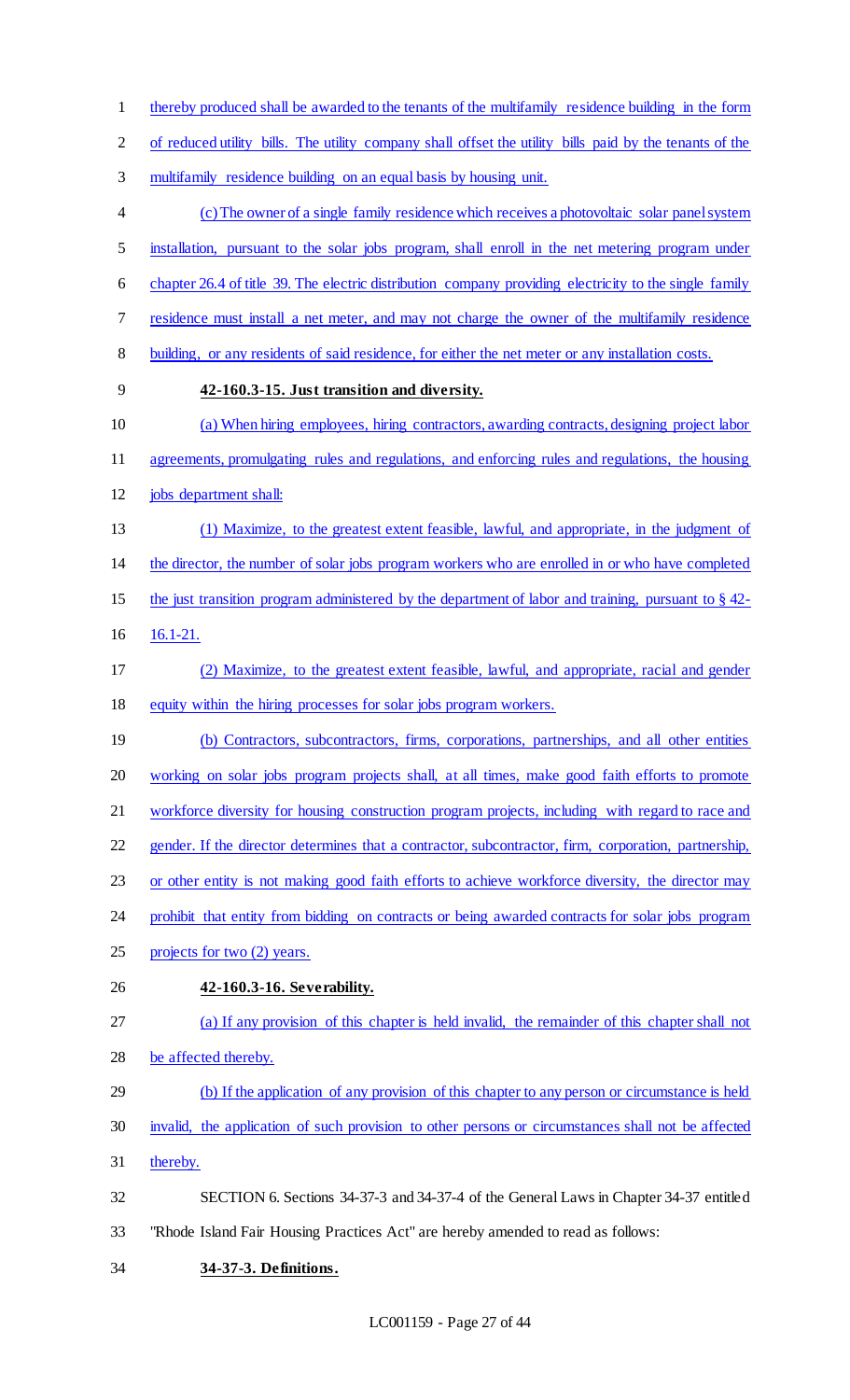When used in this chapter:

(1) "Age" means anyone over the age of eighteen (18).

 (2) "Armed forces" means the Army, Navy, Marine Corps, Coast Guard, Merchant Marines, or Air Force of the United States and the Rhode Island National Guard.

 (3) "Commission" means the Rhode Island commission for human rights created by § 28- 5-8.

(4) "Disability" means a disability as defined in § 42-87-1.

 Provided, further, that the term "disability" does not include current, illegal use of, or addiction to, a controlled substance, as defined in 21 U.S.C. § 802.

 (5) "Discriminate" includes segregate, separate, or otherwise differentiate between or among individuals because of race, color, religion, sex, sexual orientation, gender identity or expression, marital status, military status as a veteran with an honorable discharge or an honorable or general administrative discharge, servicemember in the armed forces, country of ancestral origin, disability, age, housing status, or familial status or because of the race, color, religion, sex, sexual orientation, gender identity or expression, marital status, military status as a veteran with an honorable discharge or an honorable or general administrative discharge, servicemember in the armed forces, country of ancestral origin, disability, age, housing status, or familial status of any person with whom they are, or may wish to be, associated.

 (6) The term "domestic abuse" for the purposes of this chapter shall have the same meaning as that set forth in § 15-15-1 and include all forms of domestic violence as set forth in § 12-29-2, except that the domestic abuse need not involve a minor or parties with minor children.

 (7)(i) "Familial status" means one or more individuals who have not attained the age of eighteen (18) years being domiciled with:

(A) A parent or another person having legal custody of the individual or individuals; or

 (B) The designee of the parent or other person having the custody, with the written permission of the parent or other person, provided that, if the individual is not a relative or legal dependent of the designee, that the individual shall have been domiciled with the designee for at least six (6) months.

 (ii) The protections afforded against discrimination on the basis of familial status shall apply to any person who is pregnant or is in the process of securing legal custody of any individual who has not attained the age of eighteen (18) years.

 (8) The terms, as used regarding persons with disabilities, "auxiliary aids and services", "reasonable accommodation", and "reasonable modifications" have the same meaning as those terms are defined in § 42-87-1.1.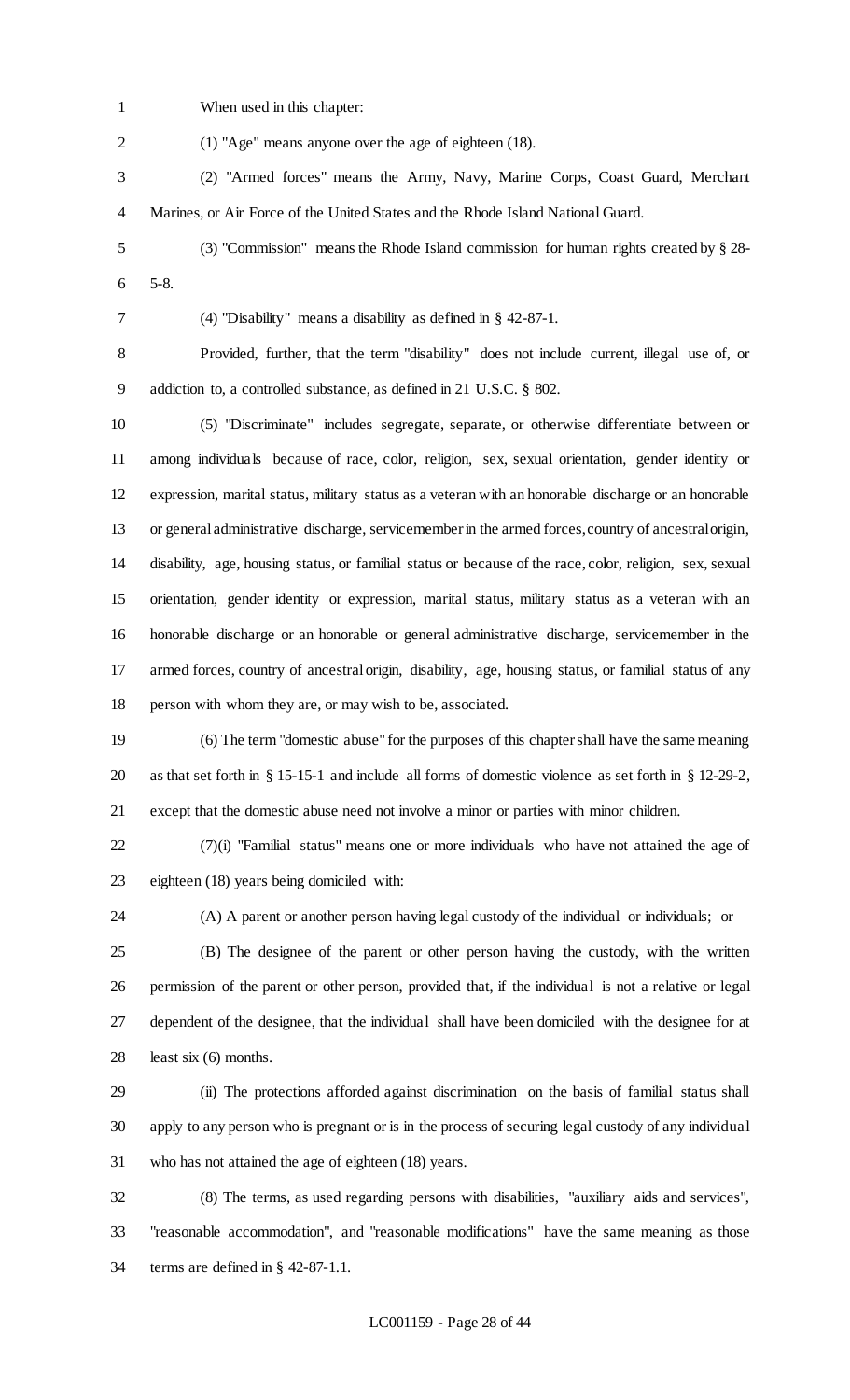(9) The term "gender identity or expression" includes a person's actual or perceived gender, as well as a person's gender identity, gender-related self image, gender-related appearance, or gender-related expression; whether or not that gender identity, gender-related self image, gender- related appearance, or gender-related expression is different from that traditionally associated with the person's sex at birth.

 (10) "Housing accommodation" includes any building or structure, or portion of any building or structure, or any parcel of land, developed or undeveloped, that is occupied or is intended, designed, or arranged to be occupied, or to be developed for occupancy, as the home or residence of one or more persons.

 (11) "Otherwise qualified" includes any person with a disability who, with respect to the rental of property, personally or with assistance arranged by the person with a disability, is capable of performing all the responsibilities of a tenant as contained in § 34-18-24.

 (12) "Owner" includes any person having the right to sell, rent, lease, or manage a housing accommodation.

 (13) "Person" includes one or more individuals, partnerships, associations, organizations, corporations, labor organizations, mutual companies, joint stock companies, trusts, receivers, legal representatives, trustees, other fiduciaries, or real estate brokers or real estate salespersons as defined in chapter 20.5 of title 5.

(14) "Senior citizen" means a person sixty-two (62) years of age or older.

(15) "Source of lawful income" means any and all income derived or obtained from legal

sources, including, but is not limited to, any financial housing assistance such as financial assistance

provided under Section 8 of the federal Fair Housing Act.

 $23 \left( \frac{(15)(16)}{2} \right)$  The term "sexual orientation" means having, or being perceived as having, an orientation for heterosexuality, bisexuality, or homosexuality. This definition is intended to describe the status of persons and does not render lawful any conduct prohibited by the criminal laws of this state nor impose any duty on a religious organization. This definition does not confer legislative approval of said status, but is intended to ensure the basic human rights of persons to hold and convey property and to give and obtain credit, regardless of such status.

 ( $\frac{(16)(17)}{29}$  The term "victim" means a family or household member and all other persons contained within the definition of those terms as defined in § 12-29-2.

 $\frac{(17)(18)}{17}$  The term "housing status" means the status of having or not having a fixed or regular residence, including the status of living on the streets or in a homeless shelter or similar temporary residence.

**34-37-4. Unlawful housing practices.**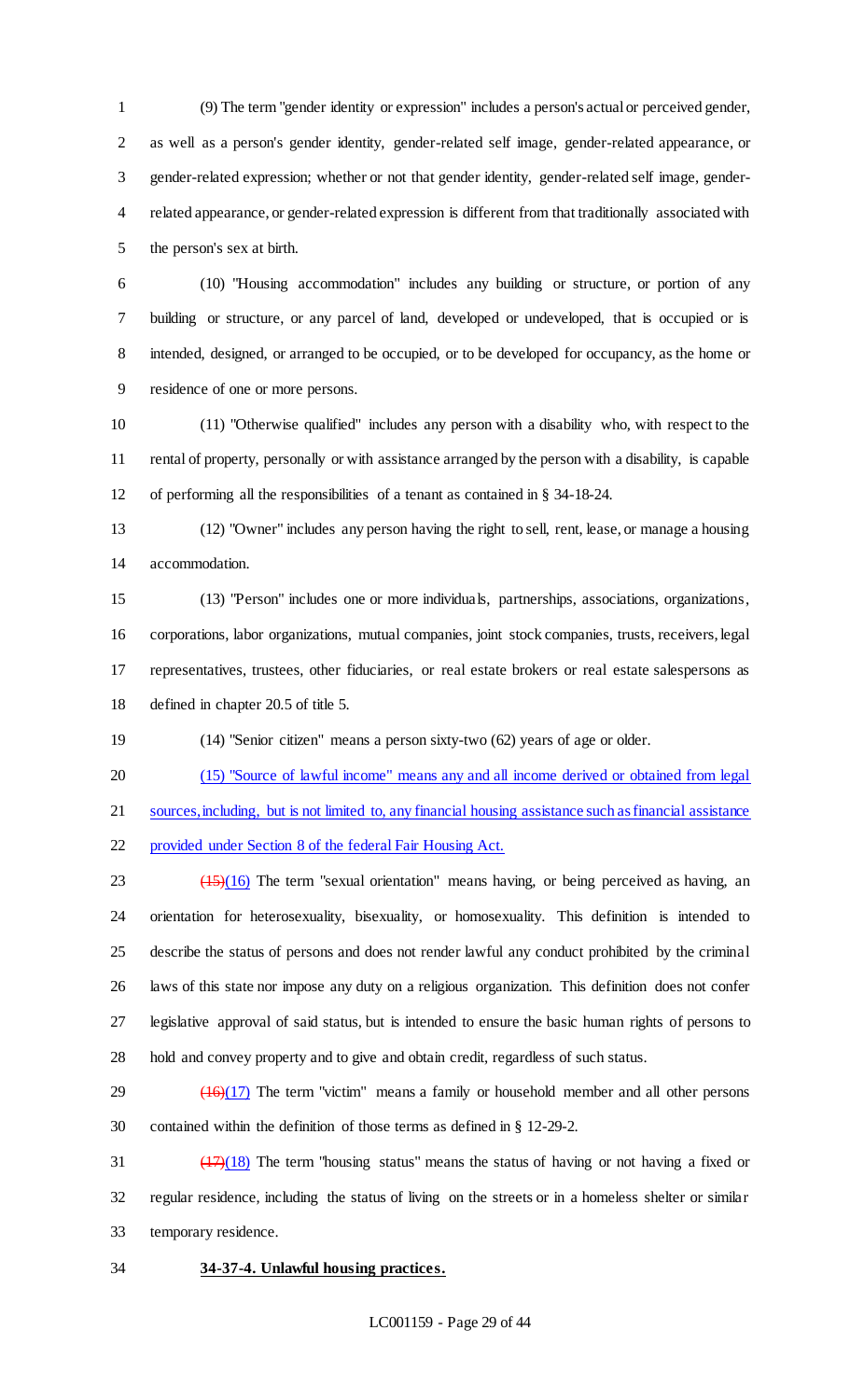(a) No owner having the right to sell, rent, lease, or manage a housing accommodation as defined in § 34-37-3(10), or an agent of any of these, shall, directly or indirectly, make, or cause to be made, any written or oral inquiry concerning the race, color, religion, sex, sexual orientation, gender identity or expression, marital status, military status as a veteran with an honorable discharge or an honorable or general administrative discharge, servicemember in the armed forces, country of ancestral origin or disability, age, immigration status, source of lawful income used for rental or mortgage payments, familial status nor make any written or oral inquiry concerning whether a tenant or applicant or a member of the household is, or has been, or is threatened with being the victim of domestic abuse, or whether a tenant or applicant has obtained, or sought, or is seeking relief from any court in the form of a restraining order for protection from domestic abuse, of any prospective purchaser, occupant, or tenant of the housing accommodation; directly or indirectly, refuse to sell, rent, lease, let, or otherwise deny to or withhold from any individual the housing accommodation because of the race, color, religion, sex, sexual orientation, gender identity or expression, marital status, military status as a veteran with an honorable discharge or an honorable or general administrative discharge, servicemember in the armed forces, country of ancestral origin, disability, age, immigration status, source of lawful income used for rental or mortgage payments, or familial status of the individual or the race, color, religion, sex, sexual orientation, gender identity or expression, marital status, military status as a veteran with an honorable discharge or an honorable or general administrative discharge, servicemember in the armed forces, country of ancestral origin or disability, age, or familial status of any person with whom the individual is or may wish to be associated; or shall, or on the basis that a tenant or applicant, or a member of the household, is or has been, or is threatened with being, the victim of domestic abuse, or that the tenant or applicant has obtained, or sought, or is seeking, relief from any court in the form of a restraining order for protection from domestic abuse. Nor shall an owner having the right to sell, rent, lease, or manage a housing accommodation as defined in § 34-37- 3(10), or an agent of any of these, directly or indirectly, issue any advertisement relating to the sale, rental, or lease of the housing accommodation that indicates any preference, limitation, specification, or discrimination based upon race, color, religion, sex, sexual orientation, gender identity or expression, marital status, military status as a veteran with an honorable discharge or an honorable or general administrative discharge, servicemember in the armed forces, country of ancestral origin, disability, age, immigration status, source of lawful income used for rental or 32 mortgage payments, familial status, or on the basis that a tenant or applicant or a member of the household is, or has been, or is threatened with being the victim of domestic abuse, or that the tenant or applicant has obtained, or sought, or is seeking relief from any court in the form of a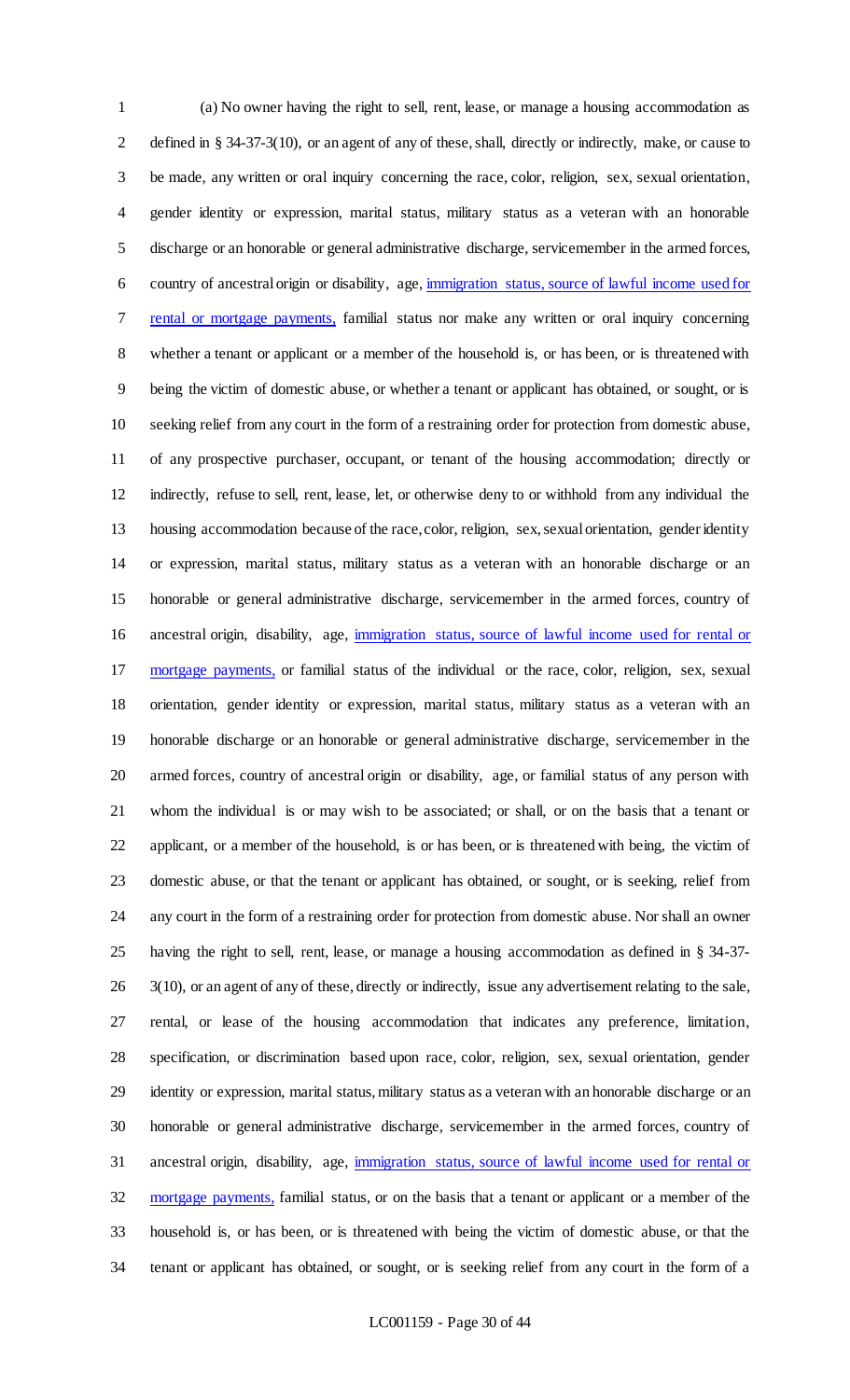restraining order for protection from domestic abuse, or shall, directly or indirectly, discriminate against any individual because of his or her race, color, religion, sex, sexual orientation, gender identity or expression, marital status, military status as a veteran with an honorable discharge or an honorable or general administrative discharge, servicemember in the armed forces, country of ancestral origin, disability, age, immigration status, source of lawful income used for rental or mortgage payments, familial status, or on the basis that a tenant or applicant or a member of the household is, or has been, or is threatened with being the victim of domestic abuse, or that the tenant or applicant has obtained, or sought, or is seeking relief from any court in the form of a restraining order for protection from domestic abuse, in the terms, conditions, or privileges of the sale, rental, or lease of any housing accommodation or in the furnishing of facilities or services in connection with it. Nothing in this subsection shall be construed to prohibit any oral or written inquiry as to whether the prospective purchaser or tenant is over the age of eighteen (18).

 (b) No person to whom application is made for a loan or other form of financial assistance for the acquisition, construction, rehabilitation, repair, or maintenance of any housing accommodation, whether secured or unsecured shall directly or indirectly make or cause to be made any written or oral inquiry concerning the race, color, religion, sex, sexual orientation, gender identity or expression, marital status, military status as a veteran with an honorable discharge or an honorable or general administrative discharge, servicemember in the armed forces, country of 19 ancestral origin, disability, age, immigration status, source of lawful income used for rental or 20 mortgage payments, familial status, or any express written or oral inquiry into whether a tenant or applicant or a member of the household is, or has been, or is threatened with being the victim of domestic abuse, or whether a tenant or applicant has obtained, or sought, or is seeking relief from any court in the form of a restraining order for protection from domestic abuse, of any individual seeking the financial assistance, or of existing or prospective occupants or tenants of the housing accommodation; nor shall any person to whom the application is made in the manner provided, directly or indirectly, discriminate in the terms, conditions, or privileges relating to the obtaining or use of any financial assistance against any applicant because of the race, color, religion, sex, sexual orientation, gender identity or expression, marital status, military status as a veteran with an honorable discharge or an honorable or general administrative discharge, servicemember in the 30 armed forces, country of ancestral origin, disability, age, immigration status, source of lawful income used for rental or mortgage payments, familial status, or on the basis that a tenant or applicant or a member of the household is, or has been, or is threatened with being the victim of domestic abuse, or that the tenant or applicant has obtained, or sought, or is seeking relief from any court in the form of a restraining order for protection from domestic abuse, of the applicant or of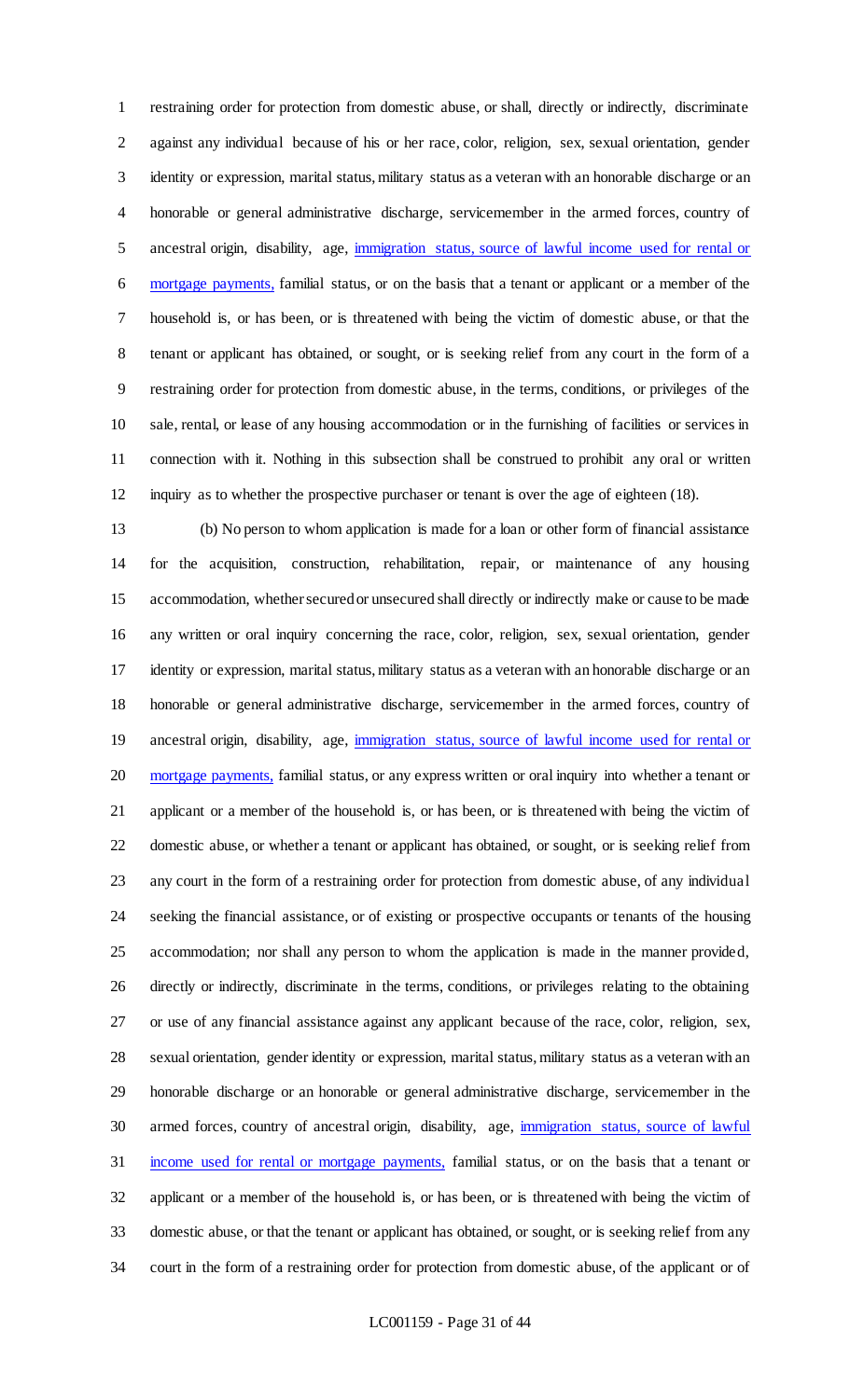the existing or prospective occupants or tenants. Nothing in this subsection shall be construed to prohibit any written or oral inquiry as to whether the applicant is over the age of eighteen (18).

 (c) Nothing in this section contained shall be construed in any manner to prohibit or limit the exercise of the privilege of every person and the agent of any person having the right to sell, rent, lease, or manage a housing accommodation to establish standards and preferences and set terms, conditions, limitations, or specifications in the selling, renting, leasing, or letting thereof or in the furnishing of facilities or services in connection therewith that do not discriminate on the basis of the race, color, religion, sex, sexual orientation, gender identity or expression, marital status, military status as a veteran with an honorable discharge or an honorable or general administrative discharge, servicemember in the armed forces, country of ancestral origin, disability, age, immigration status, source of lawful income used for rental or mortgage payments, familial status, or on the basis that a tenant or applicant or a member of the household is, or has been, or is threatened with being the victim of domestic abuse, or that the tenant or applicant has obtained, or sought, or is seeking relief from any court in the form of a restraining order for protection from domestic abuse, of any prospective purchaser, lessee, tenant, or occupant thereof or on the race, color, religion, sex, sexual orientation, gender identity or expression, marital status, military status as a veteran with an honorable discharge or an honorable or general administrative discharge, 18 servicemember in the armed forces, country of ancestral origin, disability, age, immigration status, 19 source of lawful income used for rental or mortgage payments, or familial status of any person with whom the prospective purchaser, lessee, tenant, or occupant is or may wish to be associated. Nothing contained in this section shall be construed in any manner to prohibit or limit the exercise of the privilege of every person and the agent of any person making loans for, or offering financial assistance in, the acquisition, construction, rehabilitation, repair, or maintenance of housing accommodations to set standards and preferences, terms, conditions, limitations, or specifications for the granting of loans or financial assistance that do not discriminate on the basis of the race, color, religion, sex, sexual orientation, gender identity or expression, marital status, military status as a veteran with an honorable discharge or an honorable or general administrative discharge, servicemember in the armed forces, country of ancestral origin, disability, age, immigration status, 29 source of lawful income used for rental or mortgage payments, familial status, or on the basis that a tenant or applicant or a member of the household is, or has been, or is threatened with being the victim of domestic abuse, or that the tenant or applicant has obtained, or sought, or is seeking relief from any court in the form of a restraining order for protection from domestic abuse, of the applicant for the loan or financial assistance or of any existing or prospective owner, lessee, tenant, or occupant of the housing accommodation.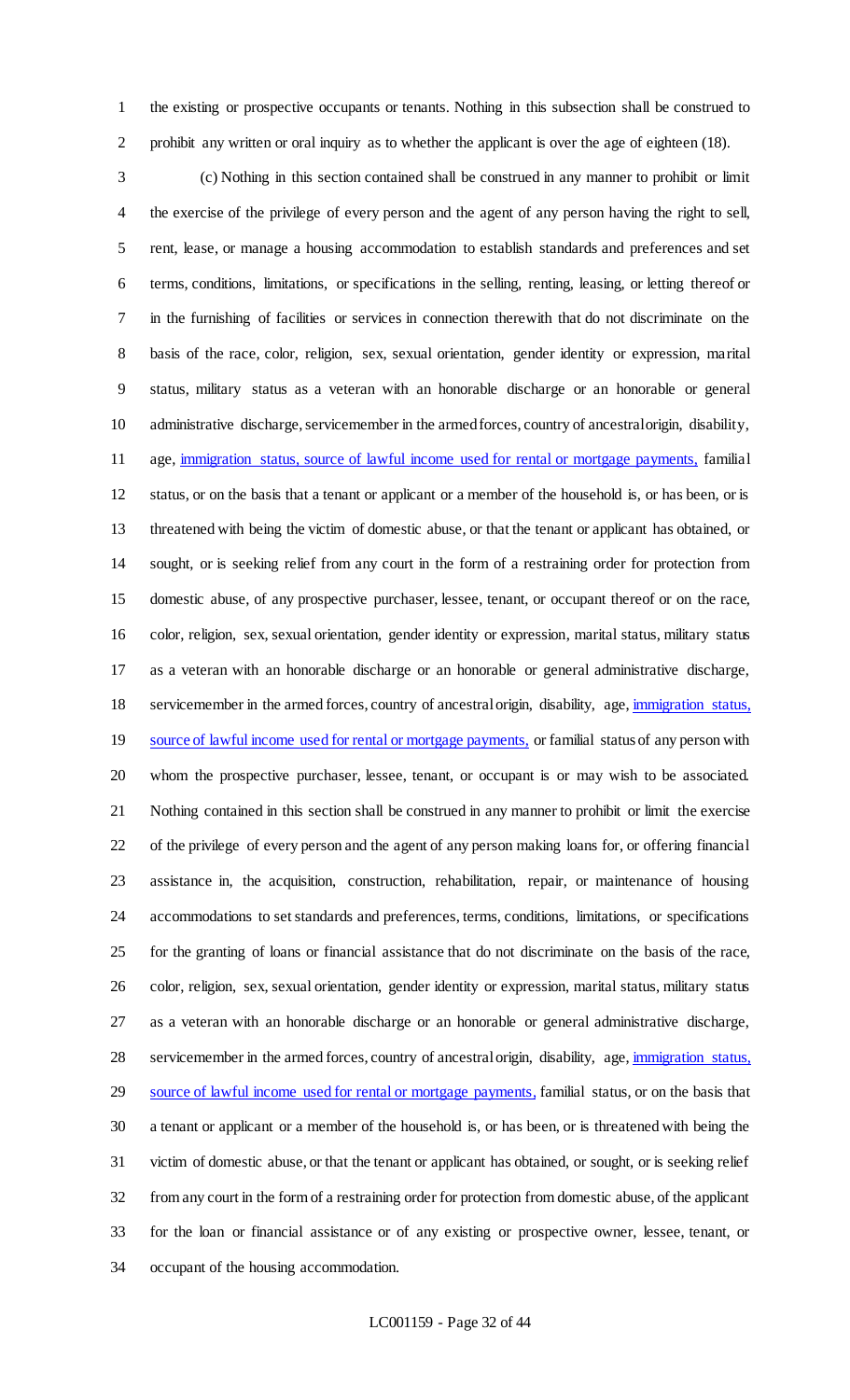(d) An owner may not refuse to allow a person with a disability to make, at his or her expense, reasonable modifications of existing premises occupied or to be occupied by the person if the modifications may be necessary to afford the person full enjoyment of the premises, except that, in the case of a rental, the owner may, where it is reasonable to do so, condition permission for a modification on the renter agreeing to restore the interior of the premises to the condition that existed before the modification, reasonable wear and tear excepted. Where it is necessary in order to ensure with reasonable certainty that funds will be available to pay for the restorations at the end of the tenancy, the landlord may negotiate as part of the restoration agreement a provision requiring that the tenant pay into an interest bearing escrow account, over a reasonable period, a reasonable amount of money not to exceed the cost of the restorations. The interest in the account shall accrue to the benefit of the tenant. The restoration deposition shall be exempt from § 34-18-19(a) but will be subject to § 34-18-19(b) -- (f).

 (e)(1) An owner may not refuse to make reasonable accommodations in rules, policies, practices, or services when those accommodations may be necessary to afford an occupant with a disability equal opportunity to use and enjoy a dwelling.

 (2) Every person with a disability who has a guide dog or other personal assistive animal, or who obtains a guide dog or other personal assistive animal, shall be entitled to full and equal access to all housing accommodations provided for in this section and shall not be required to pay extra compensation for the guide dog or other personal assistive animal but shall be liable for any damage done to the premises by a guide dog or other personal assistive animal. For the purposes of this subsection, a "personal assistive animal" is an animal specifically trained by a certified animal training program to assist a person with a disability to perform independent living tasks.

 (f) Any housing accommodation of four (4) units or more constructed for first occupancy after March 13, 1991, shall be designed and constructed in such a manner that:

 (1) The public use and common use portions of the dwellings are readily accessible to and usable by persons with disabilities;

 (2) All the doors designed to allow passage into and within all premises within the dwellings are sufficiently wide to allow passage by persons with disabilities in wheelchairs;

(3) All premises within the dwellings contain the following features of adaptive design:

(i) Accessible route into and through the dwelling;

 (ii) Light switches, electrical outlets, thermostats, and other environmental controls in accessible locations;

 (iii) Reinforcements in bathroom walls to allow later installation of grab bars; and (iv) Usable kitchens and bathrooms such that an individual in a wheelchair can maneuver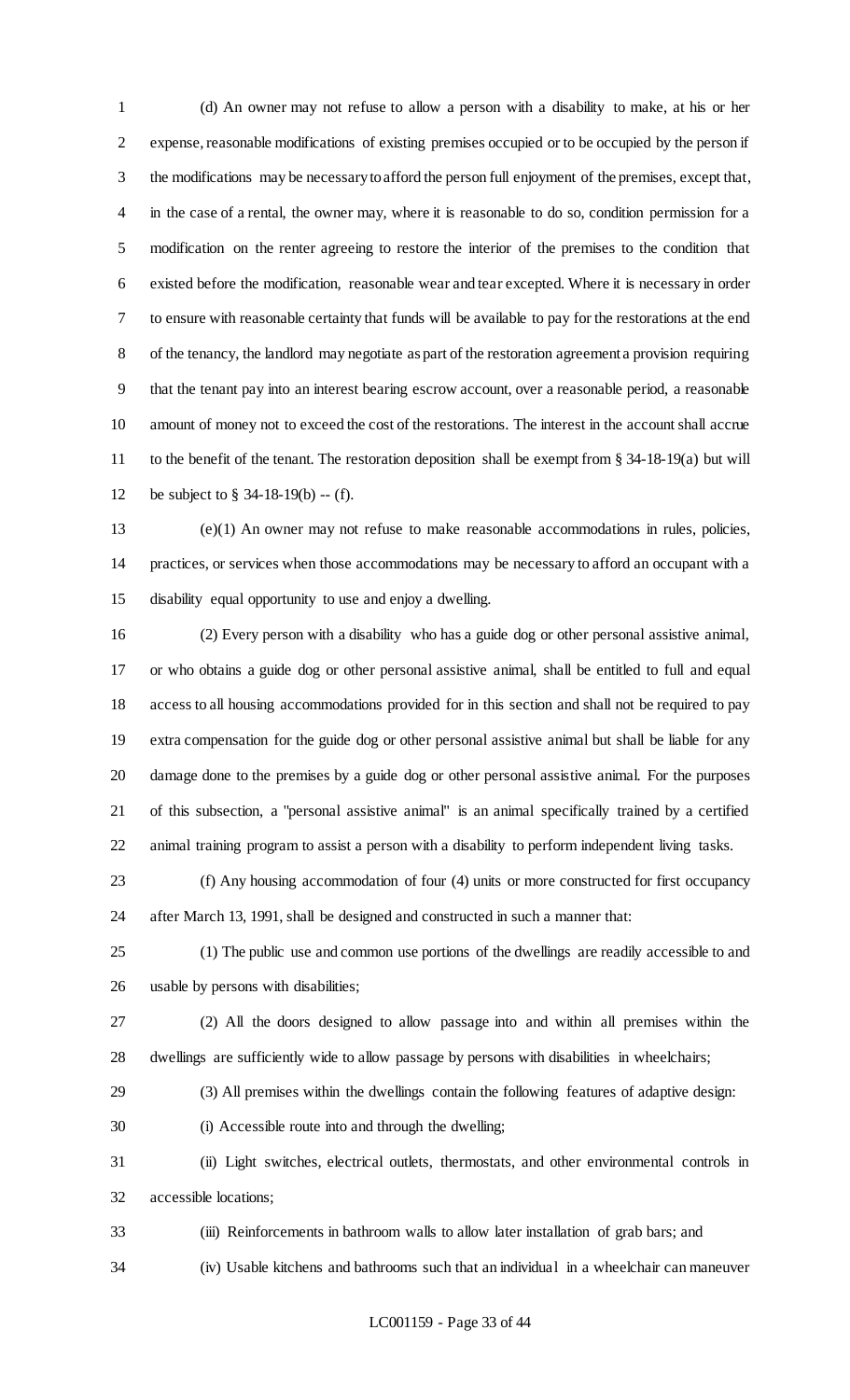about the space. To the extent that any state or local building codes, statutes, or ordinances are inconsistent with this section, they are hereby repealed. The state building code standards committee is hereby directed to adopt rules and regulations consistent with this section as soon as possible, but no later than September 30, 1990.

 (g) Compliance with the appropriate requirements of the state building code 14 "accessibility for individuals with disabilities for residential use groups" suffices to satisfy the requirements of subsection (f).

 (h) As used in subsection (f), the term "housing accommodation of four (4) units or more" means:

 (1) Buildings consisting of four (4) or more units if those buildings have one or more elevators; and

(2) Ground floor units in other buildings consisting of four (4) or more units;

 (i) Nothing in subsection (f) shall be construed to limit any law, statute, or regulation that requires a greater degree of accessibility to persons with disabilities.

 (j) Nothing in this section requires that a dwelling be made available to an individual whose tenancy would constitute a direct threat to the health or safety of other individuals or whose tenancy would result in substantial physical damage to the property of others.

 (k) Nothing contained in this chapter shall be construed to prohibit an owner, lessee, sublessee, or assignee from advertising or selecting a person of the same or opposite gender to rent, lease, or share the housing unit that the owner, lessee, sublessee, or assignee will occupy with the person selected.

 (l) No person shall aid, abet, incite, compel, or coerce the doing of any act declared by this section to be an unlawful housing practice; or obstruct or prevent any person from complying with the provisions of this chapter or any order issued thereunder; or attempt directly or indirectly to commit any act declared by this section to be an unlawful housing practice.

 (m) No owner; person defined in § 34-37-3(13); person to whom application is made for a loan or other form of financial assistance for the acquisition, construction, rehabilitation, repair, or maintenance of any housing accommodation, whether secured or unsecured; no financial organization governed by the provisions of title 19 or any other credit-granting commercial institution; or respondent under this chapter; or any agent of these shall discriminate in any manner against any individual because he or she has opposed any practice forbidden by this chapter, or because he or she has made a charge, testified, or assisted in any manner in any investigation, proceeding, or hearing under this chapter.

(n) Nothing in this section shall prevent a landlord from proceeding with eviction action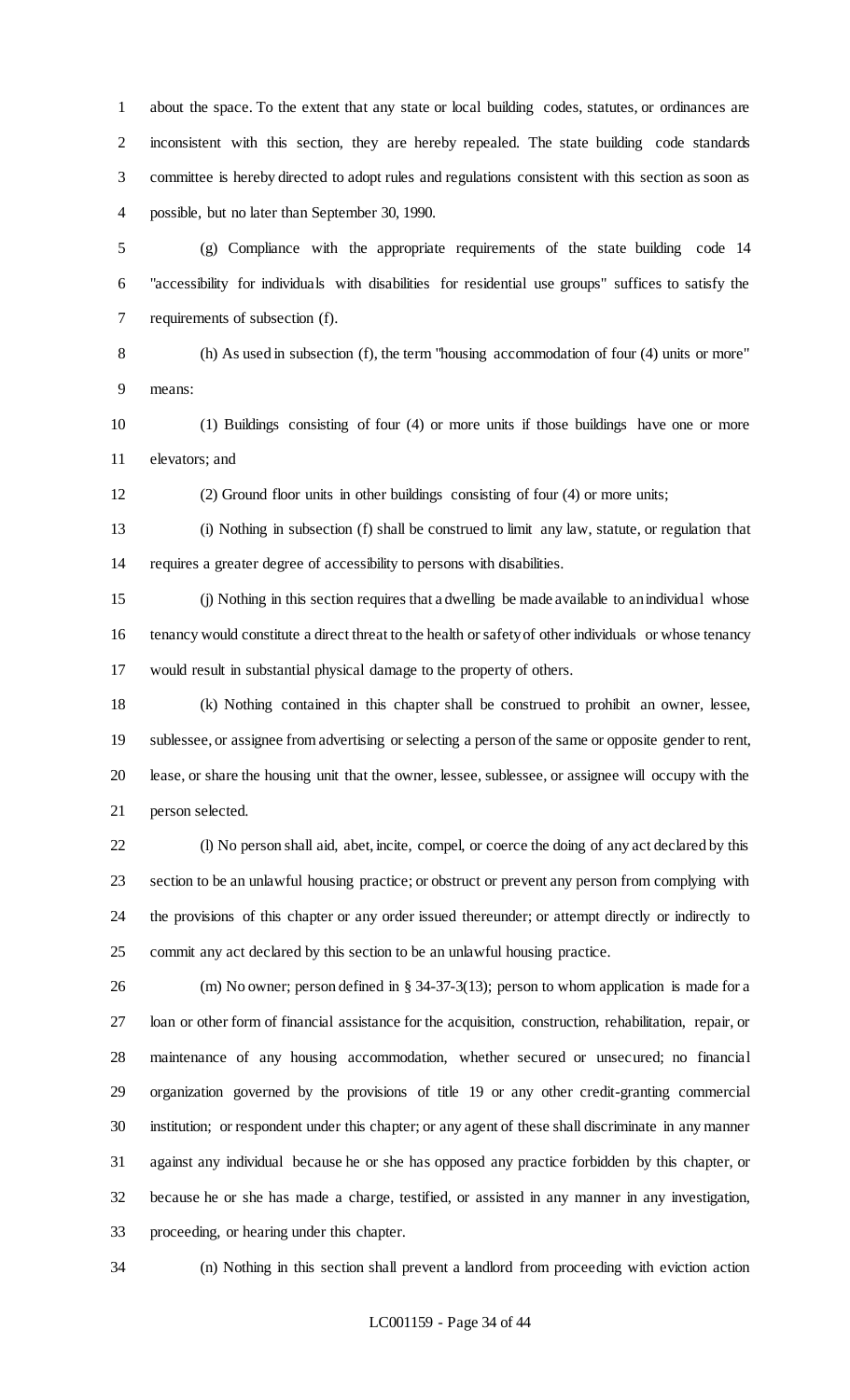against a tenant who fails to comply with § 34-18-24(7).

 SECTION 7. Sections 34-18-11 and 34-18-35 of the General Laws in Chapter 34-18 entitled "Residential Landlord and Tenant Act" are hereby amended to read as follows:

#### **34-18-11. Definitions.**

 Subject to additional definitions contained in subsequent sections of this chapter which apply to specific sections thereof, and unless the context otherwise requires, in this chapter:

 (1) "Abandonment" means the tenant has vacated the premises without notice to the landlord and has no intention of returning, as evidenced by nonpayment of rent for more than fifteen (15) days and removal of substantially all possessions from the premises;

 (2) "Action" includes recoupment, counterclaim, set-off, suit in equity, and any other proceeding in which rights are determined, including an action for possession;

 (3) "Building and housing codes" include any law, ordinance, or governmental regulation concerning fitness for habitation, or the construction, maintenance, operation, occupancy, use, or appearance of any premises of dwelling unit;

(4) "Dwelling unit" means a structure or part of a structure that is designed or intended to

be used as a home, residence, or sleeping place by one or more persons;

- (5) "Evict" means to terminate a residential tenancy or to attempt to do so. "Evict" includes,
- but is not limited to, terminating a tenancy by:
- 19 (i) Refusing to renew an expiring lease;

20 (ii) Issuing a notice to vacate the premises;

- 21 (iii) Issuing a notice to vacate the premises;
- (iv) Filing or causing to be filed any lawsuit seeking possession of the premises; or
- (v) Making any statement or taking any act to deter, exclude, or otherwise prevent a tenant
- 24 from remaining in occupancy of leased premises.
- $\frac{(5)(6)}{25}$  "Fair rental value" means rent which is of comparable value with that of other rental
- properties of similar size and condition within the contiguous neighborhood;
- $27 \left( \Theta(7) \right)$  "Good faith" means honesty in fact in the conduct of the transaction concerned;
- (8) "Just cause' means any of the following reasons for eviction, and no others:
- (i) The tenant has failed to pay rent, as long as the owner notified the tenant in writing of
- the amount of rent that was to be paid and to whom it was to be paid no less than sixty (60) days
- before evicting the tenant;
- 32 (ii) the tenant has materially violated either an express or legally required obligation or
- covenant of the tenancy or occupancy, other than the obligation to surrender possession upon proper
- 34 notice, and has failed to cure such violation within sixty (60) days after having received written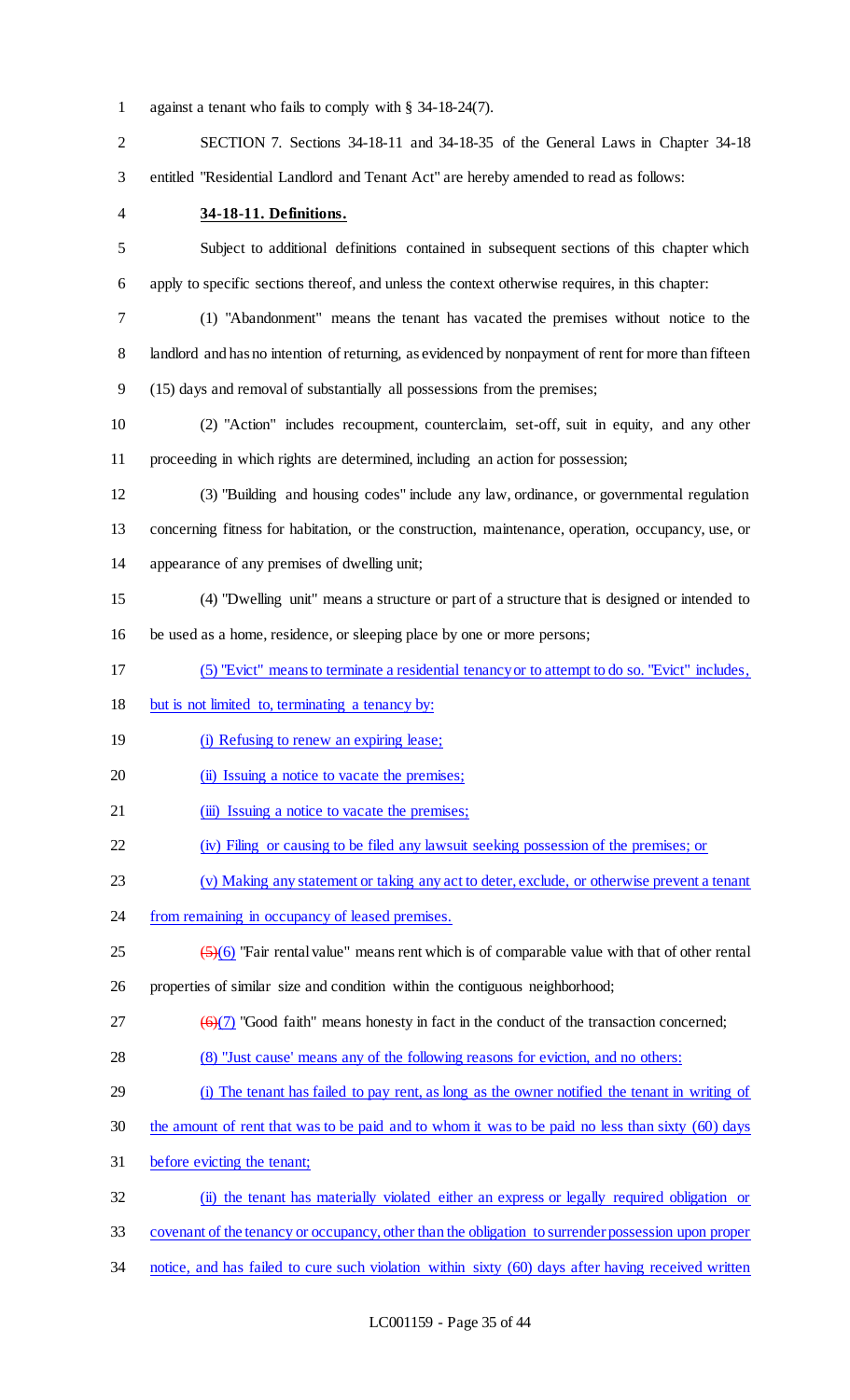- notice thereof from the owner; (iii) The tenant is committing a nuisance in the unit; is permitting a nuisance to exist in the unit; is causing substantial damage to the unit; or is creating a substantial interference with the quiet enjoyment of other occupants or other tenants of the building; (iv) The tenant is using, or permitting the unit to be used, for any illegal purpose; (v) The tenant, who had a written bona fide lease or other rental agreement that has terminated, has refused, after written request or demand by the owner, to execute a written extension or renewal thereof for a further term of like duration and in such terms that are not inconsistent with this chapter; (vi) the tenant has refused the owner reasonable access to the unit for the purpose of making necessary repairs or improvements required by the laws of the United States, the state of Rhode 12 Island or any subdivision thereof; 13 (vii) The owner seeks: (A) To permanently board up or demolish the premises because the premises have been cited by a state or local minimum housing code enforcement agency for substantial violations affecting the health and safety of tenants and it is economically not feasible for the owner to eliminate the violations; (B) To comply with a state or local minimum housing code enforcement agency that has 19 cited the premises for substantial violations affecting the health and safety of tenants and it is not feasible to so comply without removing the tenant; or (C) To correct an illegal occupancy because the premises have been cited by a state or local 22 minimum housing code enforcement agency or zoning official and it is not feasible to correct such 23 illegal occupancy without removing the tenant. 24  $\left(\frac{7}{9}\right)$  "Landlord" means the owner, lessor, or sublessor of the dwelling unit or the building of which it is a part, and it also means a manager of the premises who fails to disclose as required by § 34-18-20; 27  $\left(8\right)\left(10\right)$  "Ordinary wear and tear" means deterioration of the premises which is the result of the tenant's normal nonabusive living and includes, but is not limited to, deterioration caused by the landlord's failure to prepare for expected conditions or by the landlord's failure to comply with his or her obligations;  $\left(\frac{9}{11}\right)$  "Organization" includes a corporation, government, governmental subdivision or agency, business trust, estate, trust, partnership of association, two (2) or more persons having a joint or common interest, and any other legal or commercial entity;
- $\frac{(10)(12)}{10}$  "Owner" shall mean any person who, alone or jointly or severally with others: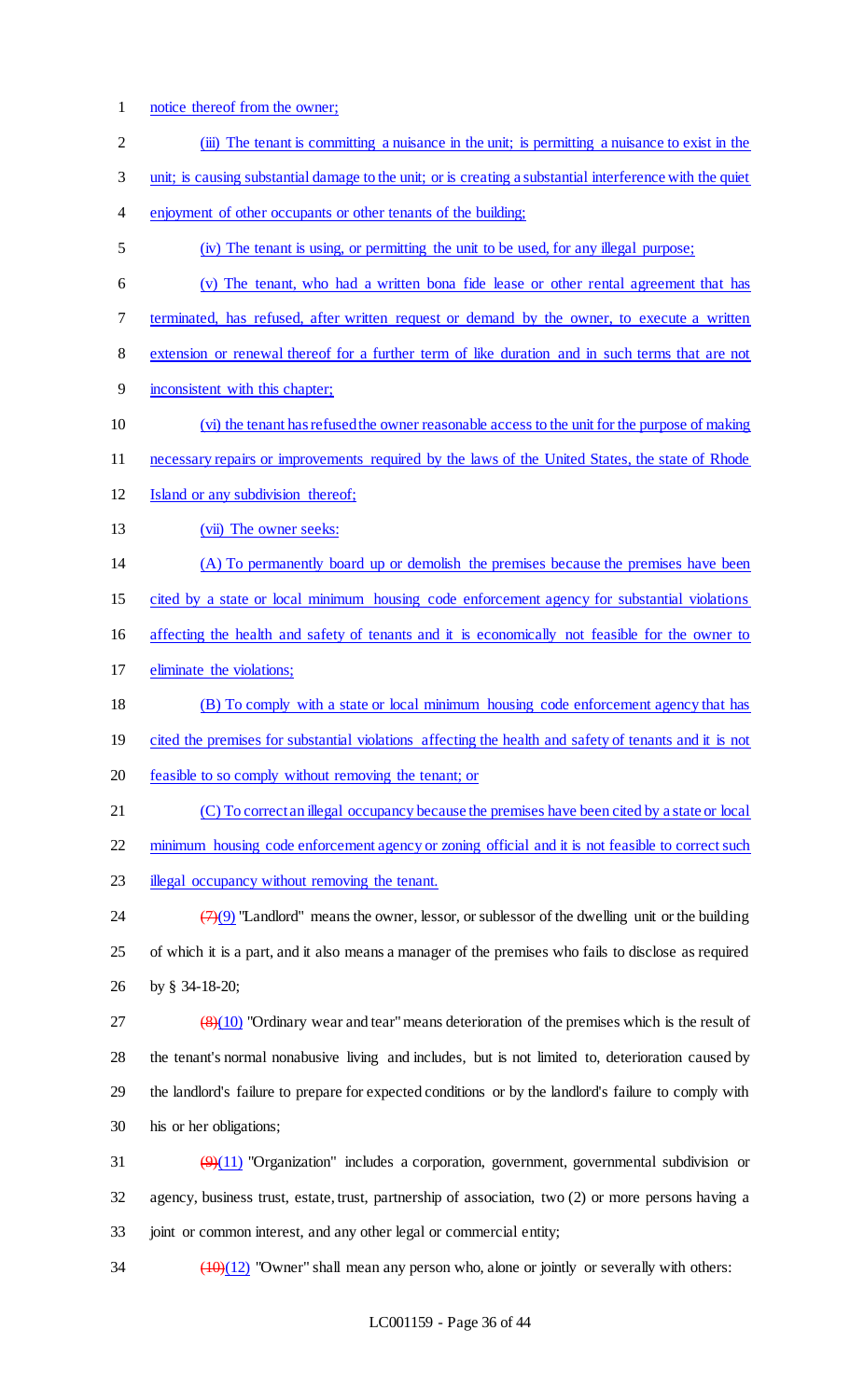1 (i) Has legal title or tax title (pursuant to  $\S$ § 44-9-40 -- 44-9-46, inclusive, of the general laws) to any dwelling, dwelling unit or structure with or without accompanying actual possession thereof; or

 (ii) Has charge, care, or control of any dwelling, dwelling unit or structure as owner or agent of the owner, or an executor, administrator, trustee, or guardian of the estate of the owner. Any person representing the actual owner in this way shall be bound to comply with the provisions of this chapter and of rules and regulations adopted pursuant thereto to the same extent as if he or she were the owner.

(11)(13) "Person" includes an individual or organization;

10  $\left(\frac{12}{14}\right)$  "Premises" means a dwelling unit and the structure of which it is a part and facilities and appurtenances therein and grounds, areas, and facilities held out for the use of tenants generally, or the use of which is promised to the tenant;

 (13)(15) "Rent" means the payment or consideration that a tenant pays to a landlord for the use of the premises, whether money, services, property, or produce of the land;

 (14)(16) "Rental agreement" means all agreements, written or oral, and valid rules and regulations adopted under § 34-18-25 embodying the terms and conditions concerning the use and occupancy of a dwelling unit and premises, and also includes any terms required by law;

 (15)(17) "Roomer" means a tenant occupying a dwelling unit which consists of any room or group of rooms forming a single habitable unit used or intended to be used for living and sleeping, but not for cooking or eating purposes;

21  $\left(\frac{(16)(18)}{25}\right)$  "Security deposit" means a sum of money given by a tenant to a landlord at the outset of the tenancy or shortly thereafter, as a deposit against physical damages to the tenant's dwelling unit during said tenancy;

24  $\frac{(17)(19)}{24}$  "Tenant" means a person entitled under a rental agreement to occupy a dwelling unit to the exclusion of others;

26 (18)(20) "Transitional housing facility" means a facility which, for a period not to exceed two (2) years, provides its residents with appropriate social services for the purpose of fostering independence, self sufficiency, and eventual transition to a permanent living arrangement;

29  $\left(\frac{19}{21}\right)$  "Willful" means that the act was performed intentionally, knowingly and purposely, not accidentally or inadvertently and without justifiable excuse.

**34-18-35. Eviction for nonpayment of rent.**

32 (a) If any part of the stipulated rent is due and in arrears for *fifteen* (15) thirty (30) days, the landlord shall send a written notice, in a form substantially similar to that provided in § 34-18- 34 56(a), specifying the amount of the rent which is  $f$  fifteen (15) thirty (30) days in arrears, making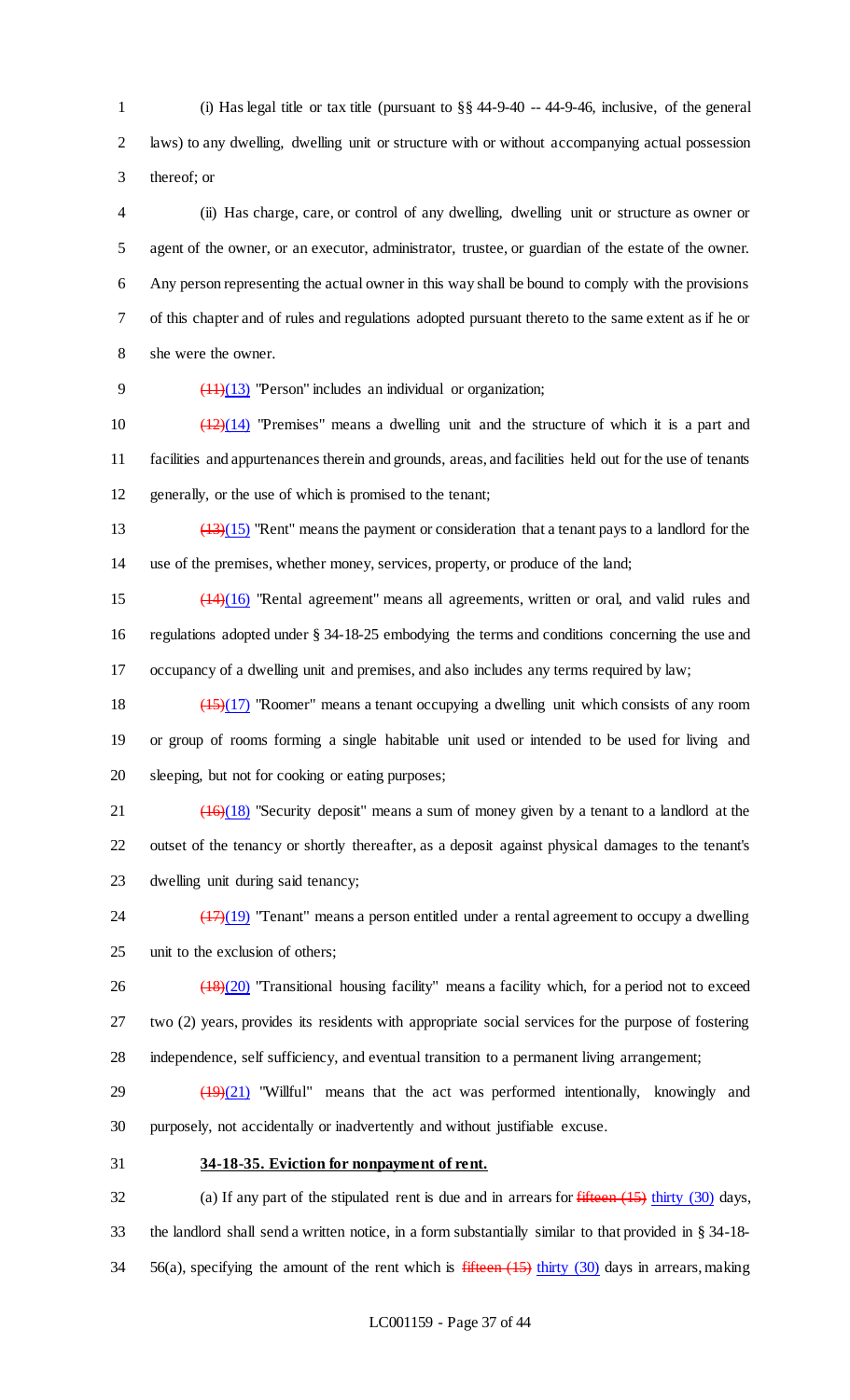1 demand for the rent, and notifying the tenant that unless he or she cures the breach within  $f^{\text{true}}(5)$ 2 sixty (60) days of the date of mailing of the notice, the rental agreement shall terminate, and the landlord shall commence an eviction action in the appropriate district court or housing court.

 (b) If the tenant fails to cure his or her breach by paying the stipulated rent in arrears within five (5) days of the date of mailing of the notice, the landlord may commence an eviction action against the tenant, which shall be filed no earlier than the sixth (6th) day after mailing of the written demand notice. The action shall be commenced by filing a "Complaint for Eviction for Nonpayment of Rent" in the appropriate court in the form provided in § 34-18-56(d).

 (c) The summons for eviction for nonpayment of rent shall specify the date for hearing and 10 be in the form provided in  $\S$  34-18-56(g). The summons shall specify that the defendant may file and serve his or her answer prior to or at the time of hearing, and that if he or she fails to answer or appear at the hearing, he or she shall be defaulted.

 (d) If the defendant files his or her answer and commences discovery prior to the hearing, and it appears, for good cause shown, that the defendant will not be able to conduct his or her defense without the benefit of discovery, the court may continue the hearing to allow a reasonable time for the completion of discovery. In the case of such a continuance, the court may, in its discretion, order interim rent, or other remedy, to be paid to preserve the status quo pending hearing. Except as provided in this chapter, the landlord may recover possession and actual damages. In cases where the tenant had received a demand notice pursuant to subsection (a) within the six (6) months immediately preceding the filing of the action, and the tenant's nonpayment was willful, the landlord may also recover a reasonable attorney's fee.

 (e) The tenant shall have the right to cure his or her failure to pay rent by tendering the full amount of rent prior to commencement of suit. If the tenant has not received a notice pursuant to subsection (a) of this section within the six (6) months immediately preceding the filing of the action, the tenant shall have the right to cure his or her failure to pay rent after commencement of suit by tendering the full amount of rent in arrears, together with court costs, at the time of hearing. SECTION 8. Chapter 34-18 of the General Laws entitled "Residential Landlord and Tenant

Act" is hereby amended by adding thereto the following section:

#### **34-18-58. Just cause needed for all evictions.**

(a) No landlord in Rhode Island may evict any tenant without just cause.

(b) Before terminating, attempting to terminate, or refusing to renew a residential tenancy,

32 the landlord must provide written notice to the tenant stating the grounds for eviction which amount

to just cause. The landlord must provide this written notice to the tenant no less than sixty (60) days

before terminating, attempting to terminate, or refusing to renew a residential tenancy. In any legal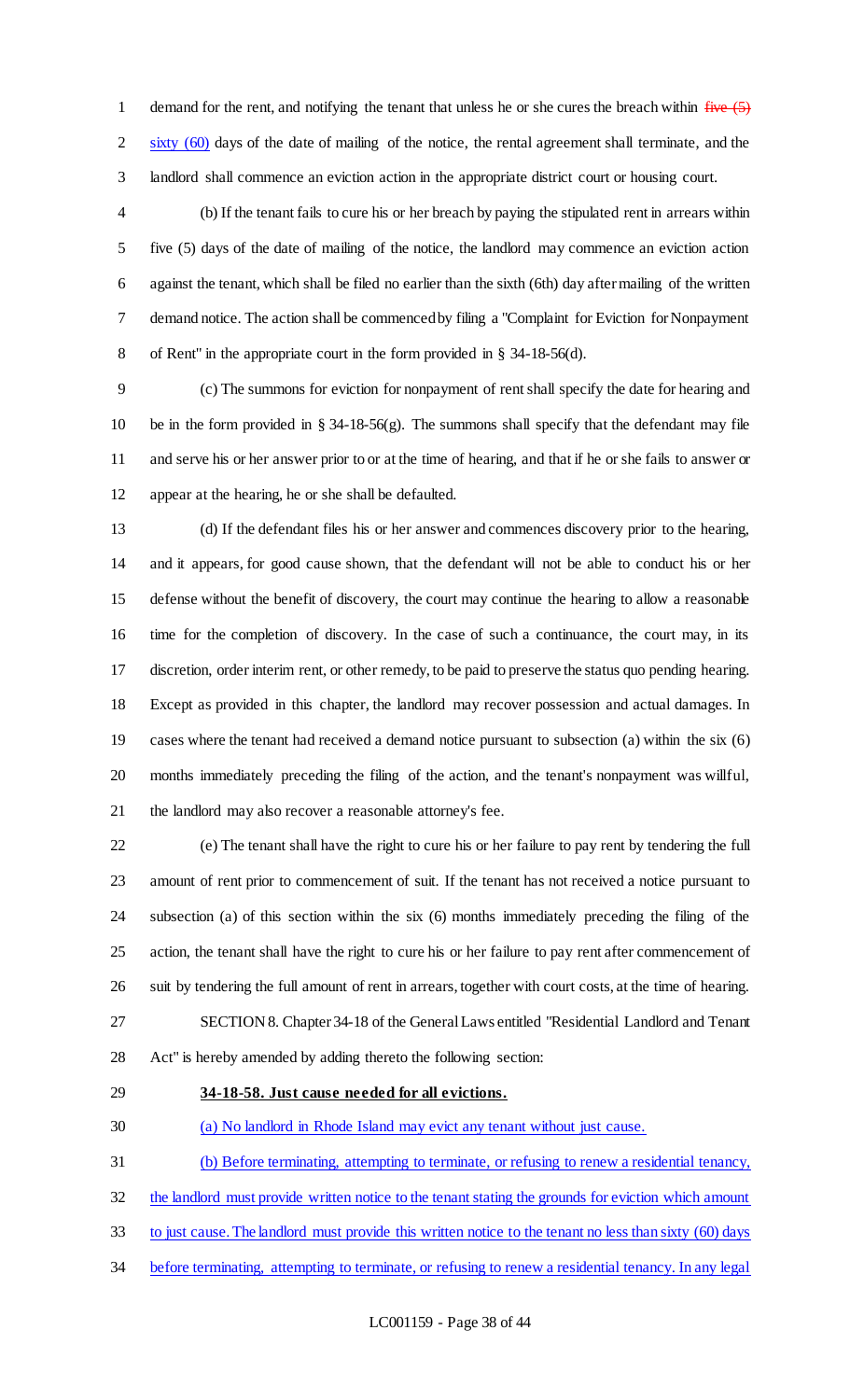| $\mathbf{1}$   | action or arbitration proceeding, the landlord shall bear the burden of proof to demonstrate that:     |
|----------------|--------------------------------------------------------------------------------------------------------|
| $\overline{2}$ | (1) The grounds for termination or non-renewal are true; and                                           |
| 3              | (2) That those grounds amount to just cause.                                                           |
| 4              | (c) The requirement for just cause shall be waived if the tenant poses an immediate and                |
| 5              | serious threat to the physical wellbeing of the landlord or of any other resident. In any legal action |
| 6              | or arbitration proceeding, the landlord shall bear the burden of proof to demonstrate that the evicted |
| 7              | tenant posed an immediate and serious threat to the physical wellbeing of either the landlord          |
| 8              | themselves or another resident.                                                                        |
| 9              | (d) If any provision of this section is held invalid, the remainder of this section shall not be       |
| 10             | affected thereby.                                                                                      |
| 11             | (e) If the application of any provision of this section to any person or circumstance is held          |
| 12             | invalid, the application of such provision to other persons or circumstances shall not be affected     |
| 13             | thereby.                                                                                               |
| 14             | SECTION 9. Title 34 of the General Laws entitled "PROPERTY" is hereby amended by                       |
| 15             | adding thereto the following chapter:                                                                  |
| 16             | <b>CHAPTER 50</b>                                                                                      |
|                | LARGE BUILDING ENERGY EFFICIENCY ACT                                                                   |
| 17             |                                                                                                        |
| 18             | 34-50-1. Short title.                                                                                  |
| 19             | This act shall be known and may be cited as "Large Building Energy Efficiency Act."                    |
| 20             | 34-50-2. Findings.                                                                                     |
| 21             | (a) Climate change poses a severe threat to every Rhode Island resident. Climate change is             |
| 22             | drastically accelerated by human activity, particularly activities that emit greenhouse gases.         |
| 23             | (b) Increasing the energy efficiency of large buildings in Rhode Island is essential to                |
| 24             | reducing the state's greenhouse gas emissions.                                                         |
| 25             | 34-50-3. Definitions.                                                                                  |
| 26             | As used in this chapter:                                                                               |
| 27             | (1) "HERS" means the RESNET Home Energy Rating System.                                                 |
| 28             | (2) "Large building" means a single family residential building that is over seven thousand            |
| 29             | (7,000) square feet, except for:                                                                       |
| 30             | (i) Buildings owned by the federal government;                                                         |
| 31             | (ii) Buildings owned by the state government of Rhode Island; and                                      |
| 32             | (iii) Buildings owned by any subdivision of the state government of Rhode Island including             |
| 33             | municipalities and counties.                                                                           |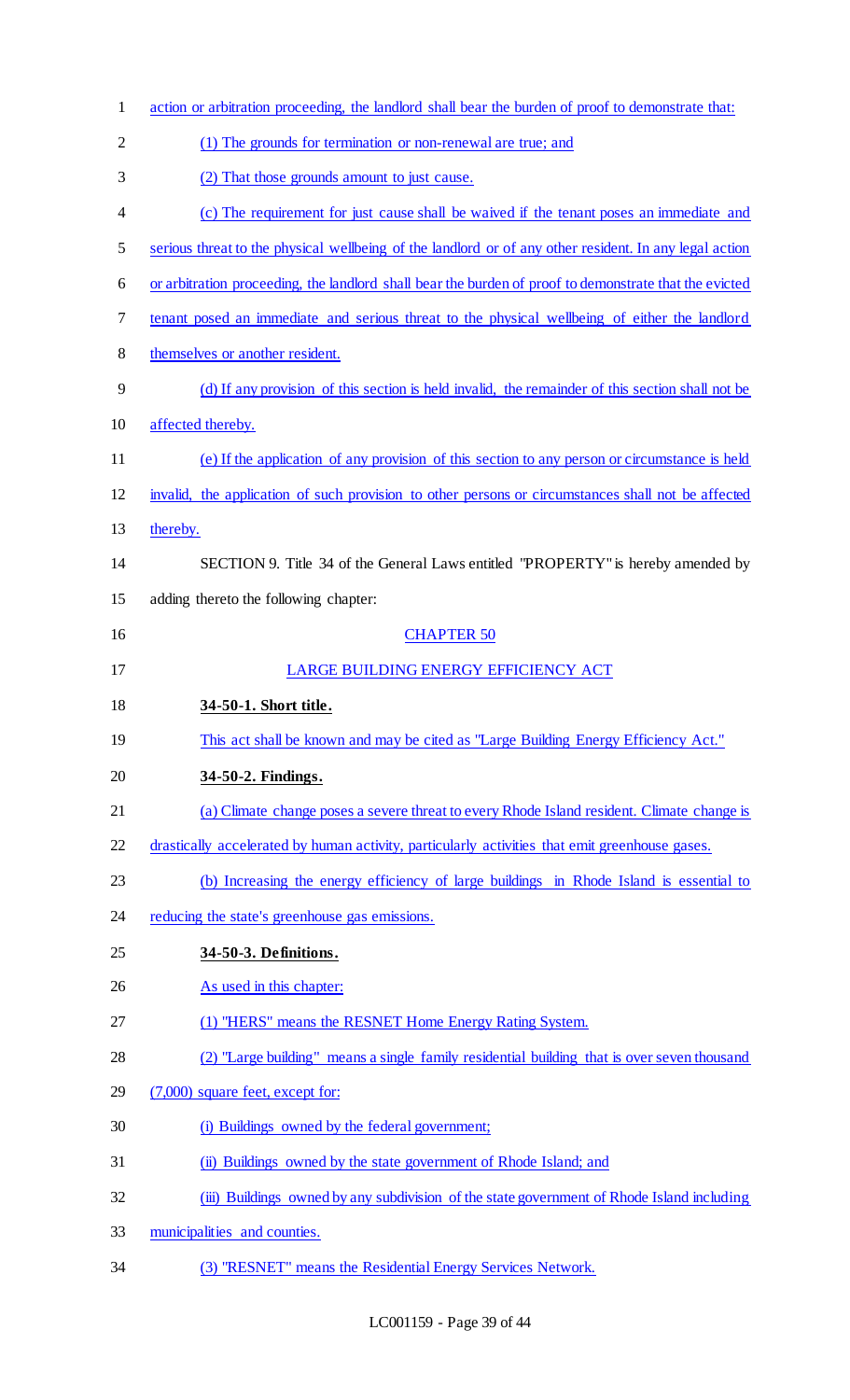(4) "RESNET Home Energy Rater" means an individual who is officially certified by an organization that appears in the National Registry of Accredited Ratings Providers to inspect and test residential housing units in order to assess the unit's energy efficiency and provide a Home Energy Rating according to RESNET standards. (5) "Violation" means a violation of the large building Energy Efficiency Act. **34-50-4. Energy efficiency requirement for large buildings.**  By September 1, 2023, every large building must have received a RESNET HERS score no greater than sixty-five (65) from a RESNET Home Energy Rater. **34-50-5. Enforcement.**  (a) Each day after September 1, 2023, in which a large building is not in compliance with the requirements set forth in § 34-50-4 is a separate and distinct violation committed by the owner of that large building. (b) The director of the housing jobs department shall fine every large building owner not more than one thousand dollars (\$1,000) for each and every violation that they have committed, not less than ten (10) days after the violation occurred. (c) Any fine for any violation must be collected, in full, by the housing jobs department within ten (10) days of when the fine was levied. (d) Any fine for any violation shall be placed into a restricted funds account which may be used exclusively to finance: 20 (1) The housing construction program, pursuant to § 42-160.1-4; (2) The housing maintenance program, pursuant to chapter 160.2 of title 4; or 22 (3) The solar jobs program, pursuant to chapter 160.3 of title 4; **34-50-6. Severability.**  If any provision of this chapter is held invalid, the remainder of this chapter shall not be affected thereby. 26 If the application of any provision of this chapter to any person or circumstance is held invalid, the application of such provision to other persons or circumstances shall not be affected thereby. SECTION 10. Title 42 of the General Laws entitled "STATE AFFAIRS AND GOVERNMENT" is hereby amended by adding thereto the following chapter: CHAPTER 141.1 32 THE PERCENTAGE OF INCOME HOME ENERGY AFFORDABILITY ACT **42-141.1-1. Short title.**  This act shall be known and may be cited as "The Percentage of Income Home Energy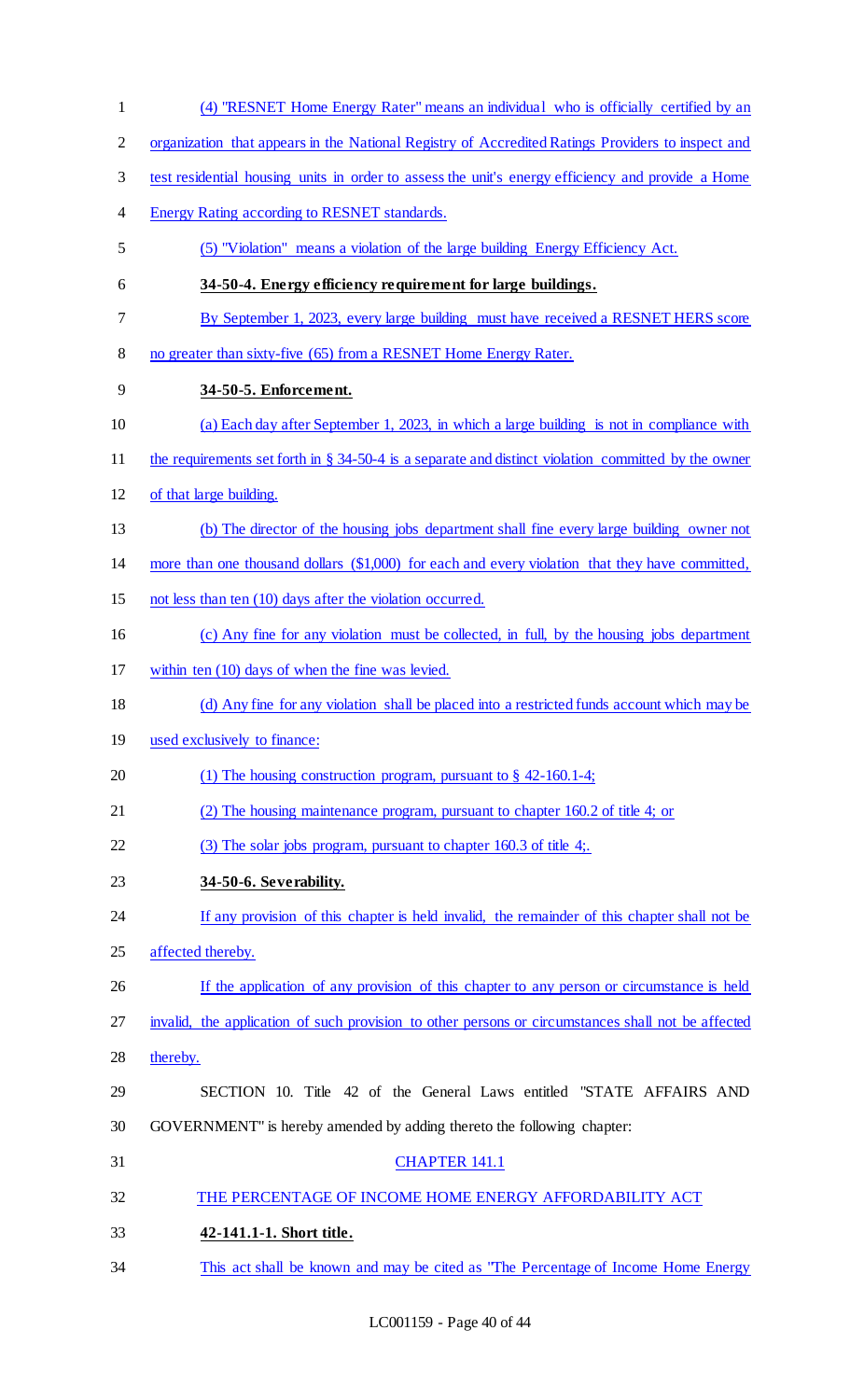1 Affordability Act."

| $\overline{2}$ | 42-141.1-2. Findings.                                                                                |
|----------------|------------------------------------------------------------------------------------------------------|
| 3              | (a) In recent years the federal government has reduced home energy assistance to low-                |
| $\overline{4}$ | income households.                                                                                   |
| 5              | (b) Thousands of low-income Rhode Islanders lose access to heat or electricity, or both,             |
| 6              | every year due to lack of affordable energy.                                                         |
| 7              | (c) Previous efforts to help low-income payers manage their arrears, while helpful, fail to          |
| 8              | address the burgeoning need for greater energy assistance.                                           |
| 9              | (d) Many other states have passed legislation to establish some form of rate-payer                   |
| 10             | assistance program to address rising demand for energy assistance.                                   |
| 11             | 42-141.1-3. Definitions.                                                                             |
| 12             | As used in this chapter:                                                                             |
| 13             | (1) "Commission" means the public utilities commission.                                              |
| 14             | (2) "Cumulative Adjusted Gross Household Income" means the cumulative adjusted gross                 |
| 15             | income of every person in a single household, as reflected on federal income tax returns of the most |
| 16             | recent year.                                                                                         |
| 17             | (3) "DHS" means the department of human services.                                                    |
| 18             | (4) "Home energy" means retail electric and natural gas service provided for end-use                 |
| 19             | consumption by residential consumers.                                                                |
| 20             | (5) "Home energy burden" means the percentage of a consumer's household income,                      |
| 21             | including any grant of LIHEAP assistance, that is paid toward the cost of a consumer's home energy   |
| 22             | electric and gas usage.                                                                              |
| 23             | (6) "LIHEAP" means the federal Low Income Household Energy Assistance Program.                       |
| 24             | (7) "Participating agency" includes any community action program or other agency which               |
| 25             | determines eligibility for LIHEAP benefits.                                                          |
| 26             | (8) "Percentage of income home energy affordability program" is an income-sensitive                  |
| 27             | tiered subsidy program that makes utility service affordable for low-income households. This type    |
| 28             | of program is also known as a percentage of income payment plan (PIPP).                              |
| 29             | (9) "Residential customer" includes all private residences, whether occupied or vacant,              |
| 30             | owned or rented, including single-family homes, multi-family housing units and mobile homes, but     |
| 31             | not including school dormitories, hospitals, and military barracks.                                  |
| 32             | (10) "Utility" means:                                                                                |
| 33             | (i) An electric distribution company that distributes electricity to retail customers;               |
| 34             | (ii) A gas distribution company that distributes natural gas to retail customers; or                 |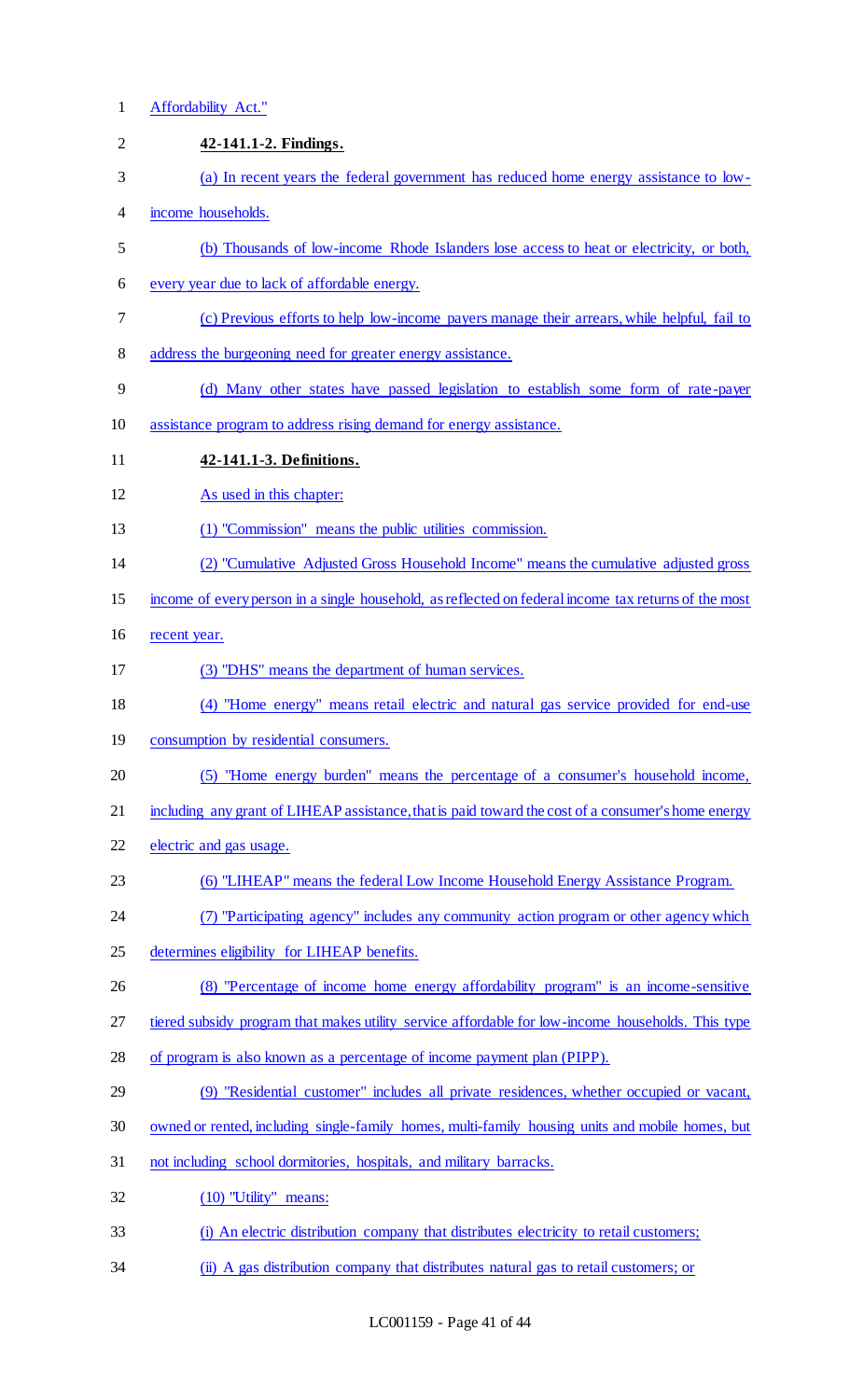| $\mathbf{1}$   | (iii) A company that distributes both electricity and natural gas to retail customers.               |
|----------------|------------------------------------------------------------------------------------------------------|
| $\overline{2}$ | 42-141.1-4. Program creation.                                                                        |
| 3              | As soon as practicable, and no later than December 31, 2021, the department of human                 |
| 4              | services shall create a program to be known as the "Percentage of Income Home Energy                 |
| 5              | Affordability Program" for the purpose of ensuring that utilities are affordable for low-income      |
| 6              | households.                                                                                          |
| 7              | 42-141.1-5. Eligibility.                                                                             |
| 8              | Customers with a household income at or below three hundred percent (300%) of the                    |
| 9              | federal poverty level shall be eligible for the affordability subsidy program under this section.    |
| 10             | 42-141.1-6. Program subsidy credits.                                                                 |
| 11             | (a) The DHS shall inform each utility of the subsidy credit for which each eligible                  |
| 12             | household is qualified.                                                                              |
| 13             | (b) The amount of subsidy credit shall be that amount necessary to reduce the household's            |
| 14             | home energy burden to an affordable percentage of income as defined in this section.                 |
| 15             | (c) The affordable home energy burden for each eligible household shall be determined as             |
| 16             | follows:                                                                                             |
| 17             | (1) Each household that uses electricity as its primary source of heating shall pay not more         |
| 18             | than two percent (2%) of its cumulative adjusted gross household income for the cost of electricity; |
| 19             | (2) Each household that uses gas for its primary source of heating shall pay not more than           |
| 20             | one percent $(1\%)$ of its cumulative adjusted gross household income for the cost of gas;           |
| 21             | (3) Each household that does not use electricity as its primary source of heating shall pay          |
| 22             | not more than one percent (1%) of its cumulative adjusted gross household income for the cost of     |
| 23             | electricity.                                                                                         |
| 24             | (d) The DHS may allocate additional subsidy credits as it deems appropriate for crisis               |
| 25             | intervention.                                                                                        |
| 26             | (e) The DHS may allocate additional subsidy credits to reduce arrearages when needed to              |
| 27             | bring home energy burdens to an affordable level.                                                    |
| 28             | (f) Utility companies shall provide a subsidy credit to customers' accounts, such that               |
| 29             | eligible households pay only the amount of the affordable home energy burden as defined by $\S$ 42-  |
| 30             | 141.1-6. The DHS shall designate to utility companies the qualifying customer accounts and the       |
| 31             | amounts to be credited to those customer accounts.                                                   |
| 32             | 42-141.1-7. Obligations of participants.                                                             |
| 33             | Participating households shall report, within sixty (60) days, changes in income or financial        |
| 34             | condition that affect the household's eligibility or need for energy assistance to a responsible     |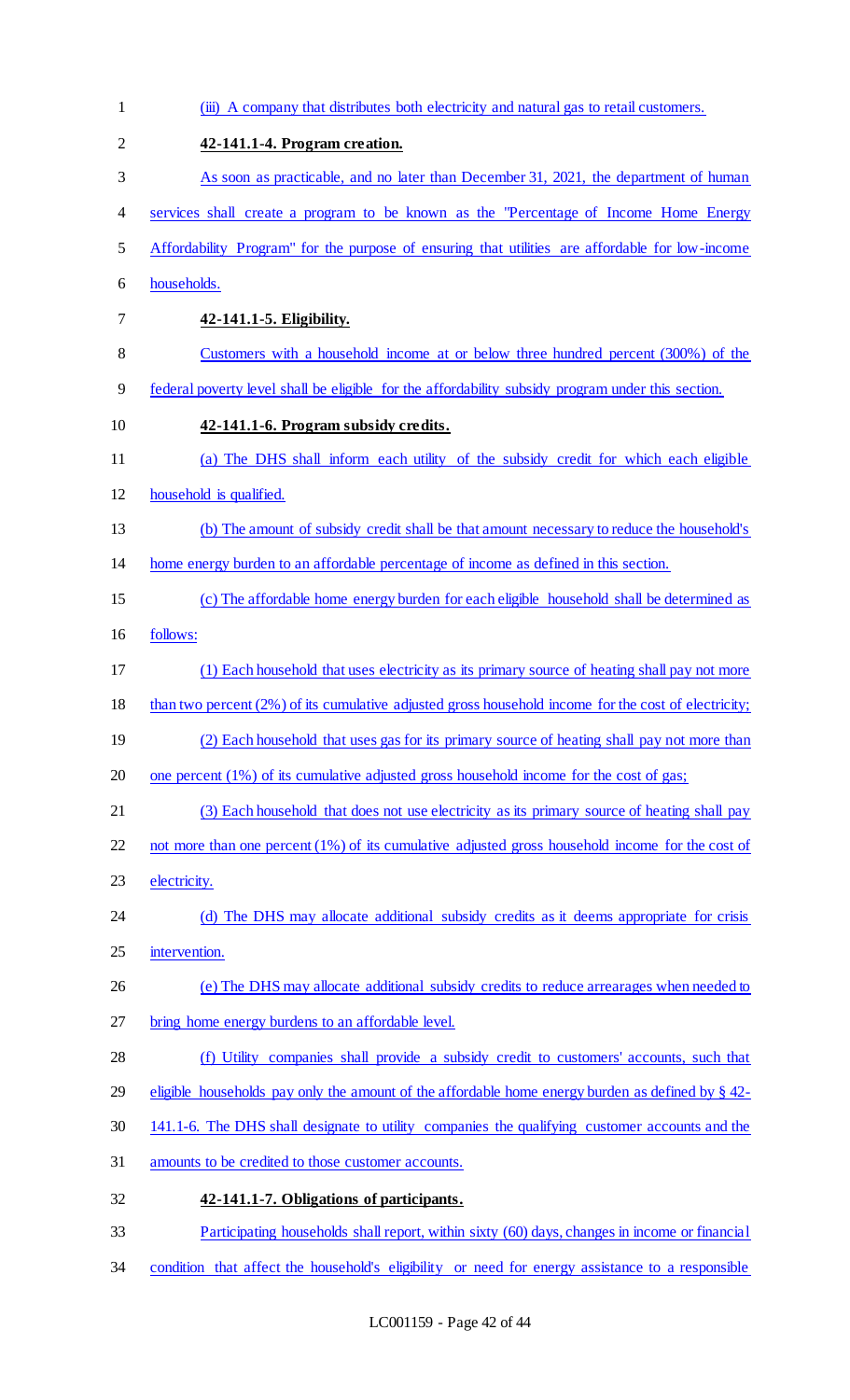administrator in the DHS or in a participating agency. **42-141.1-8. Arrearage.**  A household establishing one year of regular monthly payments under this chapter shall not be required to pay any preexisting arrearage at the end of the one year period and that arrearage shall be forgiven. **42-141.1-9. Usage limit.**  (a) The DHS shall establish maximum usage limits for utility customers eligible for the subsidy program based on such factors as household size, thermal integrity of the household dwelling unit, and average household energy expenditure of a median income household. (b) Under no circumstances may a maximum usage limit be set lower than two hundred percent (200%) of the median Rhode Island household energy use. (c) Energy usage exceeding the limits shall be billed at the prevailing consumer rate for low-income consumers. (d) Conservation may be rewarded with a reduction in the payment percentage required. **42-141.1-10. Administration.**  (a) The DHS shall administer the program, including informing utility companies of applicable subsidy credits, answering consumer inquiries, and keeping appropriate records. (b) The DHS shall annually evaluate the impact of the percentage of income home energy 19 affordability act, including, but not limited to, an assessment of the number of eligible low-income customers who participated in the percentage of income home energy affordability program. **42-141.1-11. Severability.**  (a) If any provision of this chapter is held invalid, the remainder of this chapter shall not be affected thereby. (b) If the application of any provision of this chapter to any person or circumstance is held 25 invalid, the application of such provision to other persons or circumstances shall not be affected 26 thereby. SECTION 11. This act shall take effect upon passage.

======== LC001159 ========